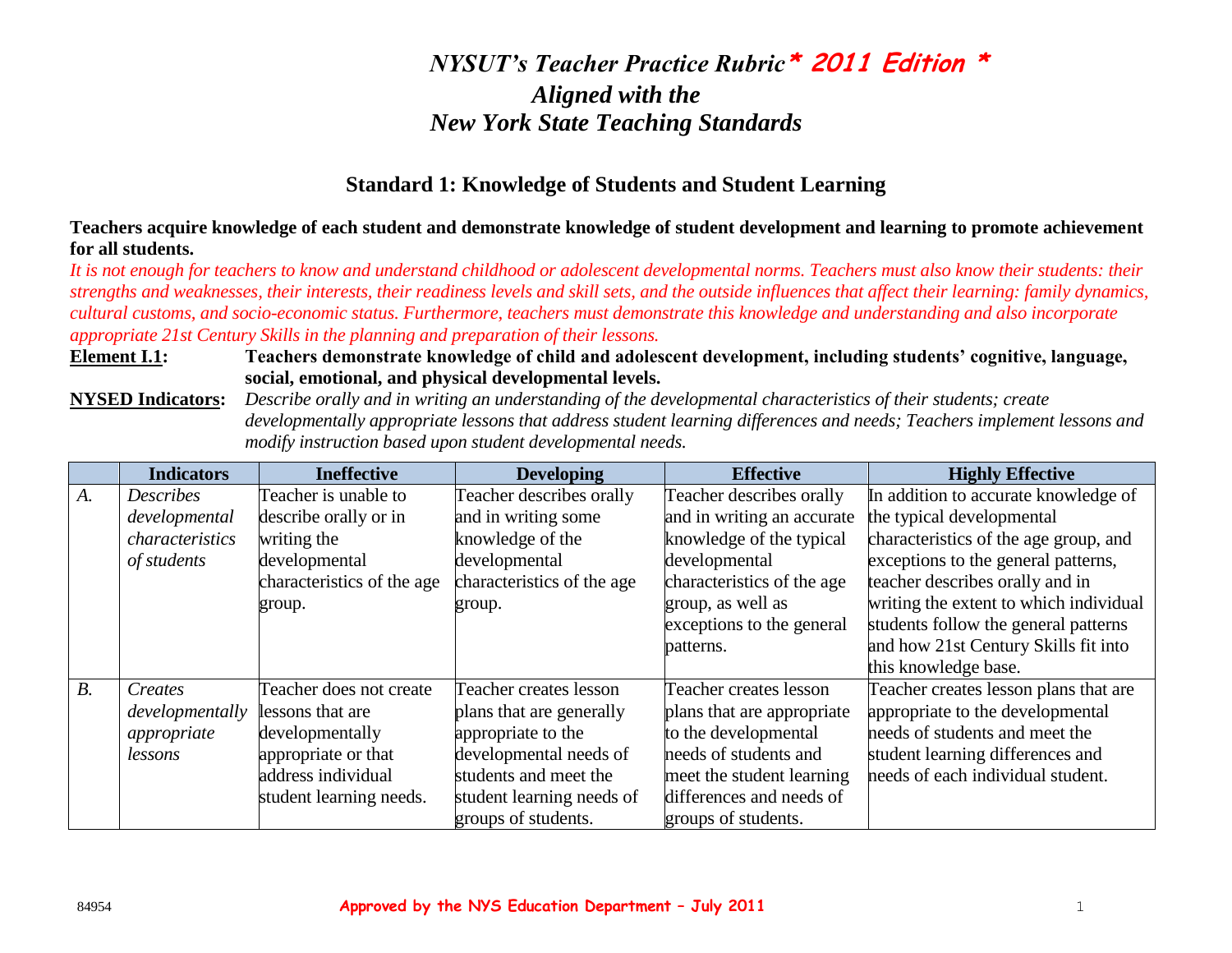#### **Element I.2: Teachers demonstrate current, research-based knowledge of learning and language acquisition theories and processes.**

**NYSED Indicators:** *Design lesson plans and adjust instruction to include a variety of strategies that support the learning needs of each student. Design lesson plans and adjust instruction to include a variety of strategies that support the language acquisition needs of each student. Teachers explain their instructional decisions citing current research.*

|       | <b>Indicators</b>                                                     | <b>Ineffective</b>                                                                                                                                                  | <b>Developing</b>                                                                                                                                                                                                                                              | <b>Effective</b>                                                                                                                                                                                                                                                                                | <b>Highly Effective</b>                                                                                                                                                                                                                                                                                                                                                                                                                           |
|-------|-----------------------------------------------------------------------|---------------------------------------------------------------------------------------------------------------------------------------------------------------------|----------------------------------------------------------------------------------------------------------------------------------------------------------------------------------------------------------------------------------------------------------------|-------------------------------------------------------------------------------------------------------------------------------------------------------------------------------------------------------------------------------------------------------------------------------------------------|---------------------------------------------------------------------------------------------------------------------------------------------------------------------------------------------------------------------------------------------------------------------------------------------------------------------------------------------------------------------------------------------------------------------------------------------------|
| A.    | Uses strategies to<br>support learning<br>and language<br>acquisition | Teacher designs<br>lessons with few<br>strategies that support<br>student learning and<br>language acquisition<br>needs.<br>Teacher does not<br>adjust instruction. | Teacher designs lessons to<br>include some instructional<br>strategies that support the<br>learning and language<br>acquisition needs of some<br>students.<br>Teacher is able to adjust<br>instruction by implementing<br>one or two additional<br>strategies. | Teacher designs lessons to<br>include several instructional<br>strategies that support the<br>learning and language<br>acquisition needs of most<br>students.<br>Teacher is able to adjust<br>instruction by adapting<br>and/or adding strategies to<br>meet the needs of specific<br>students. | Teacher designs lessons to<br>include several instructional<br>strategies that support the<br>learning and language<br>acquisition needs of each<br>student.<br>Teacher is able to adjust<br>instruction by adapting and/or<br>adding strategies to meet the<br>needs of specific students.<br>Students suggest specific<br>strategies that help them achieve<br>the outcomes of the lesson and<br>teacher supports the students'<br>suggestions. |
| $B$ . | Uses current<br>research                                              | Teacher is unable to<br>cite current research<br>to explain<br>instructional<br>decisions.                                                                          | Teacher cites limited or<br>dated research to explain<br>instructional decisions.                                                                                                                                                                              | Teacher cites current<br>research to explain<br>instructional decisions.                                                                                                                                                                                                                        | Teacher cites current research to<br>explain instructional decisions<br>and seeks out additional research<br>to inform practice.                                                                                                                                                                                                                                                                                                                  |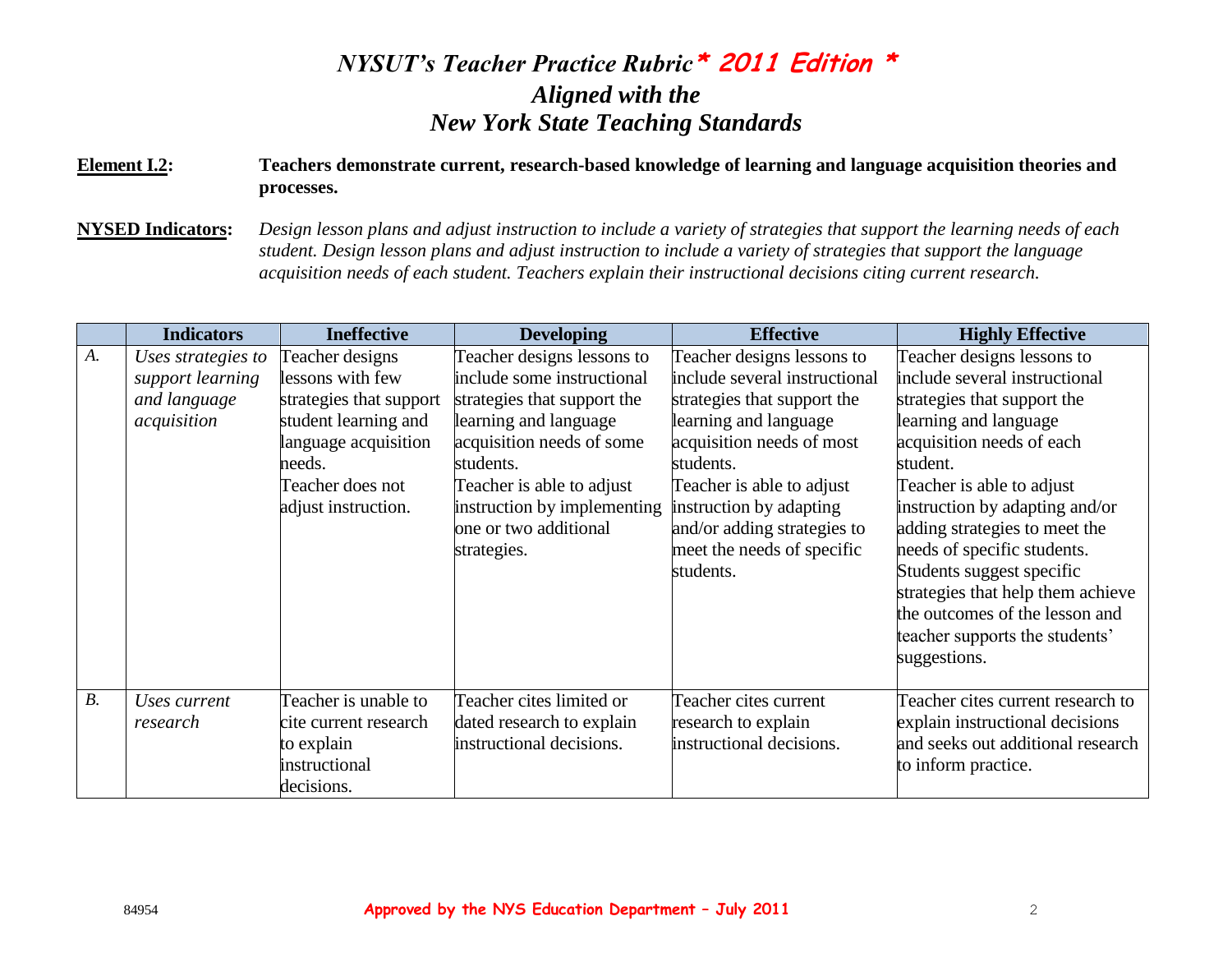#### **Element I.3: Teachers demonstrate knowledge of and are responsive to diverse learning needs, strengths, interests, and experiences of all students.**

**NYSED Indicators:** *Vary and modify instruction to meet the diverse learning needs of each student. Create, deliver, and adapt instruction to address each student's strengths, interests, and experiences.*

|       | <b>Indicators</b>                       | <b>Ineffective</b>     | <b>Developing</b>          | <b>Effective</b>          | <b>Highly Effective</b>            |
|-------|-----------------------------------------|------------------------|----------------------------|---------------------------|------------------------------------|
| A.    | Meets diverse learning Teacher does not |                        | Teacher varies or          | Teacher varies or         | Teacher varies or modifies         |
|       | needs of each student                   | vary or modify         | modifies instruction to    | modifies instruction to   | instruction to meet the diverse    |
|       |                                         | instruction to meet    | meet the diverse learning  | meet the diverse          | learning needs of each student.    |
|       |                                         | diverse learning       | needs of some students.    | learning needs of most    | Students suggest ways in which     |
|       |                                         | needs of students.     |                            | students.                 | the lesson might be modified to    |
|       |                                         |                        |                            |                           | advance their own learning and     |
|       |                                         |                        |                            |                           | teacher acknowledges the           |
|       |                                         |                        |                            |                           | suggestion.                        |
|       |                                         |                        |                            |                           |                                    |
| $B$ . | Plans for student                       | Teacher does not       | Teacher plans instruction  | Teacher plans             | Teacher plans instruction to       |
|       | strengths, interests,                   | plan instruction to    | to address the strengths,  | instruction to address    | address the strengths, interests,  |
|       | and experiences                         | address the strengths, | interests, and experiences | the strengths, interests, | and experiences of each student    |
|       |                                         | interests, and         | of some students.          | and experiences of most   | and is able to adapt the lesson as |
|       |                                         | experiences of         |                            | students.                 | needed.                            |
|       |                                         | students.              |                            |                           |                                    |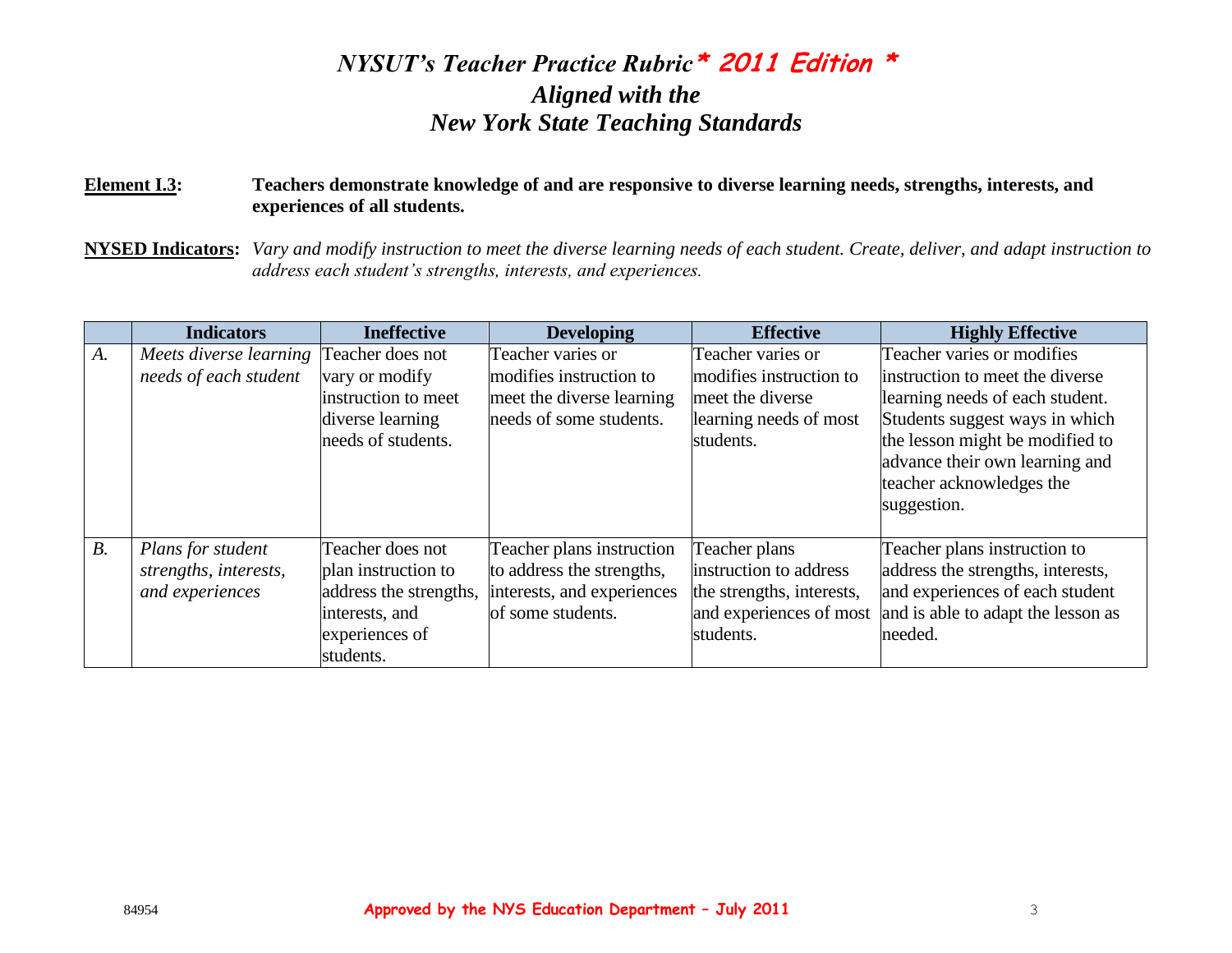#### **Element I.4: Teachers acquire knowledge of individual students from students, families, guardians, and/or caregivers to enhance student learning.**

**NYSED Indicators:** *Communicate directly with each student's parents, guardians, and/or caregivers. Use a variety of techniques to accommodate the communication needs of each student's parents, guardians, and/or caregivers.*

|       | <b>Indicators</b> | <b>Ineffective</b>   | <b>Developing</b>        | <b>Effective</b>         | <b>Highly Effective</b>         |
|-------|-------------------|----------------------|--------------------------|--------------------------|---------------------------------|
| $A$ . | Communicates      | Teacher does not     | Teacher occasionally     | Teacher regularly        | Teacher communicates directly   |
|       | with parents,     | communicate directly | communicates directly    | communicates directly    | with student's parents,         |
|       | guardians, and/or | with student's       | with student's parents,  | with student's parents,  | guardians, and/or caregivers to |
|       | caregivers.       | parents, guardians,  | guardians, and/or        | guardians, and/or        | enhance student learning.       |
|       |                   | and/or caregivers to | caregivers to enhance    | caregivers to enhance    | Multiple modes of contact are   |
|       |                   | enhance student      | student learning.        | student learning.        | used to accommodate the needs   |
|       |                   | learning and/or does | Communication is         | Communication is         | of the family. Students and     |
|       |                   | not accommodate the  | occasionally modified to | frequent and uses        | parents/guardians initiate      |
|       |                   | communication needs  | meet the needs of the    | multiple modes of        | communication.                  |
|       |                   | of the family.       | family.                  | contact to accommodate   |                                 |
|       |                   |                      |                          | the needs of the family. |                                 |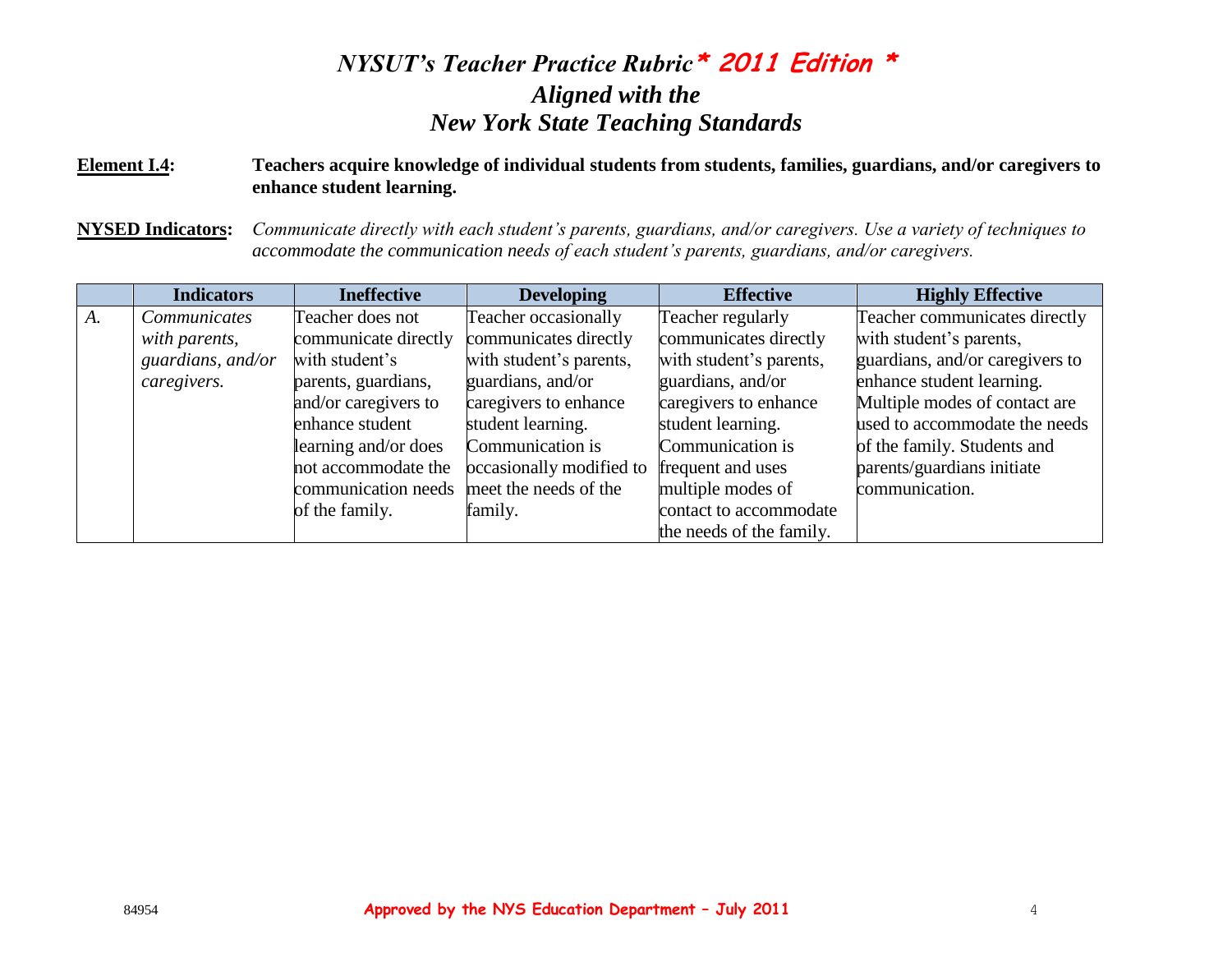#### **Element I.5: Teachers demonstrate knowledge of and are responsive to the economic, social, cultural, linguistic, family, and community factors that influence their students' learning.**

**NYSED Indicators:** *Incorporate a knowledge and understanding of the school community when planning and implementing instruction. Incorporate an understanding of their students' strengths and limitations and the environmental factors that influence their students' learning. Attend to individual students' personal and family experiences by incorporating multiple perspectives when discussing content.*

|             | <b>Indicators</b>   | <b>Ineffective</b>   | <b>Developing</b>       | <b>Effective</b>              | <b>Highly Effective</b>          |
|-------------|---------------------|----------------------|-------------------------|-------------------------------|----------------------------------|
| $A_{\cdot}$ | Incorporates the    | Teacher does not     | Teacher incorporates    | Teacher incorporates detailed | Teacher incorporates detailed    |
|             | knowledge of        | incorporate          | general knowledge of    | and specific knowledge of the | and specific knowledge of the    |
|             | school community    | knowledge and        | the school community    | school community when         | school community when            |
|             | and environmental   | understanding of the | when planning and       | planning and implementing     | planning and implementing        |
|             | factors             | school community     | implementing            | instruction reflecting a deep | instruction, reflecting a deep   |
|             |                     | when designing or    | instruction.            | understanding of the school   | understanding of the school      |
|             |                     | implementing         |                         | community.                    | community.                       |
|             |                     | instruction.         |                         |                               | Teacher continuously seeks       |
|             |                     |                      |                         |                               | additional information to        |
|             |                     |                      |                         |                               | impact instruction.              |
|             |                     |                      |                         |                               |                                  |
| $B$ .       | <i>Incorporates</i> | Teacher does not     | Teacher considers       | Teacher considers students'   | Teacher considers students'      |
|             | multiple            | consider students'   | students' personal and  | personal and family           | personal and family              |
|             | perspectives        | personal and family  | family experiences when | experiences when discussing   | experiences when discussing      |
|             |                     | experiences when     | discussing content by   | content by incorporating      | content by incorporating         |
|             |                     | discussing content.  | incorporating more than | multiple perspectives.        | multiple perspectives. Students  |
|             |                     |                      | one perspective.        |                               | are supported by the teacher to  |
|             |                     |                      |                         |                               | share their personal perspective |
|             |                     |                      |                         |                               | as it relates to the content.    |
|             |                     |                      |                         |                               |                                  |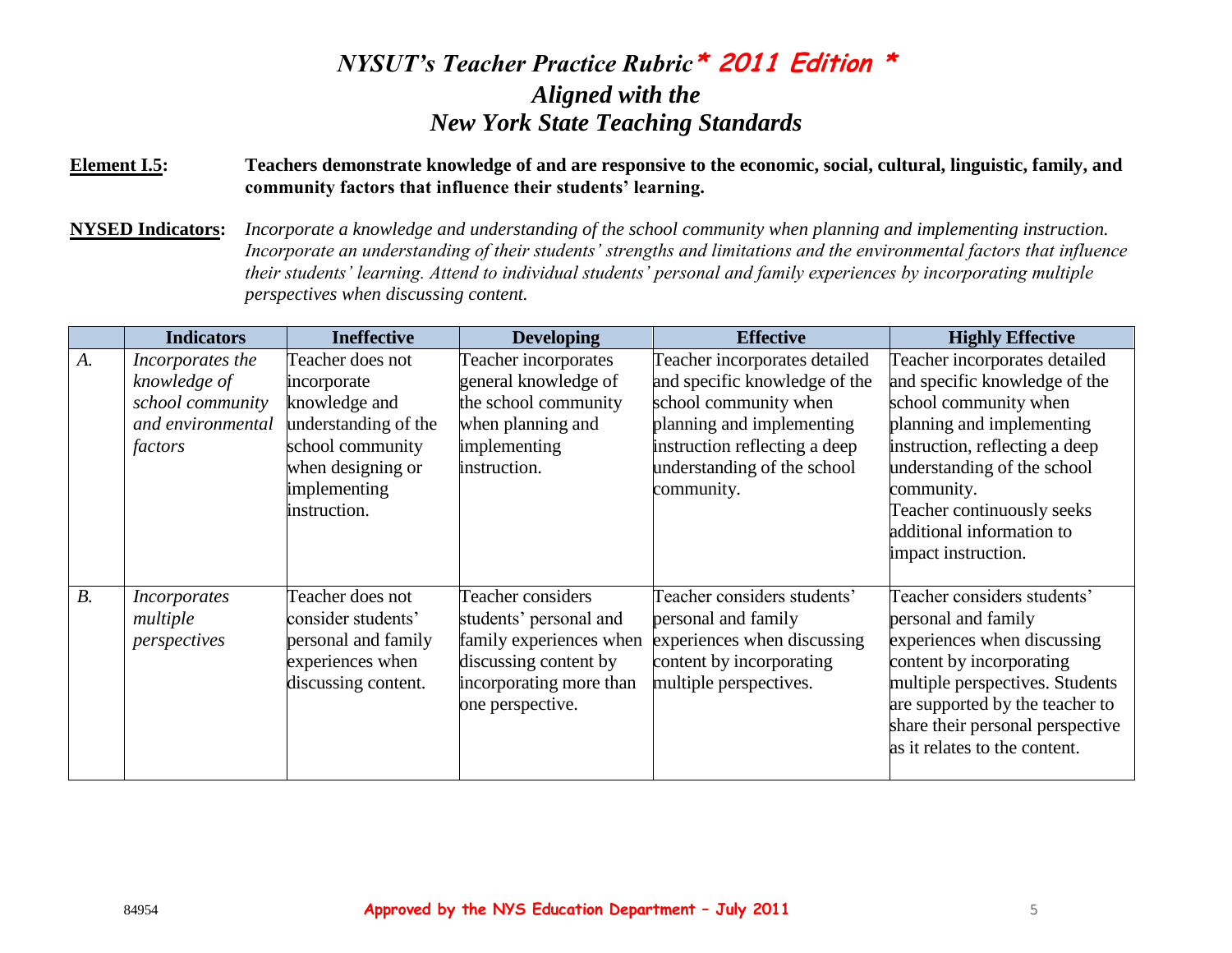#### **Element I.6: Teachers demonstrate knowledge and understanding of technological and information literacy and how they affect student learning.**

**NYSED Indicators:** *Use technological tools and a variety of communication strategies to engage each student. Assist students to become knowledgeable and critical consumers and users of quality information.*

|       | <b>Indicators</b> | <b>Ineffective</b>                    | <b>Developing</b>           | <b>Effective</b>              | <b>Highly Effective</b>          |
|-------|-------------------|---------------------------------------|-----------------------------|-------------------------------|----------------------------------|
| $A$ . | Understands       | Teacher does not use                  | Teacher uses available      | Teacher uses available        | Teacher uses available           |
|       |                   | technological available technological | technological tools and     | technological tools and       | technological tools and          |
|       | literacy          | tools or a variety of                 | communication strategies to | communication strategies to   | communication strategies to      |
|       |                   | communication                         | engage some students        | engage most students, and to  | engage each student.             |
|       |                   | strategies to engage                  | and/or to assist them in    | assist them in becoming       | Teacher's knowledge of 21st      |
|       |                   | students or assist them               | becoming critical users of  | critical users of quality     | Century Skills is current and    |
|       |                   | in becoming critical                  | quality information.        | information.                  | embedded in the                  |
|       |                   | users of quality                      | Teacher's knowledge of      | Teacher's knowledge of 21st   | communication strategies.        |
|       |                   | information.                          | 21st Century Skills is      | Century Skills is current and | Students contribute to the       |
|       |                   | Teacher is unaware of                 | rudimentary.                | embedded in the               | variety of technological         |
|       |                   | 21st Century Skills.                  |                             | communication strategies.     | strategies used to engage them   |
|       |                   |                                       |                             |                               | in their own learning and        |
|       |                   |                                       |                             |                               | become critical users of quality |
|       |                   |                                       |                             |                               | information.                     |
|       |                   |                                       |                             |                               |                                  |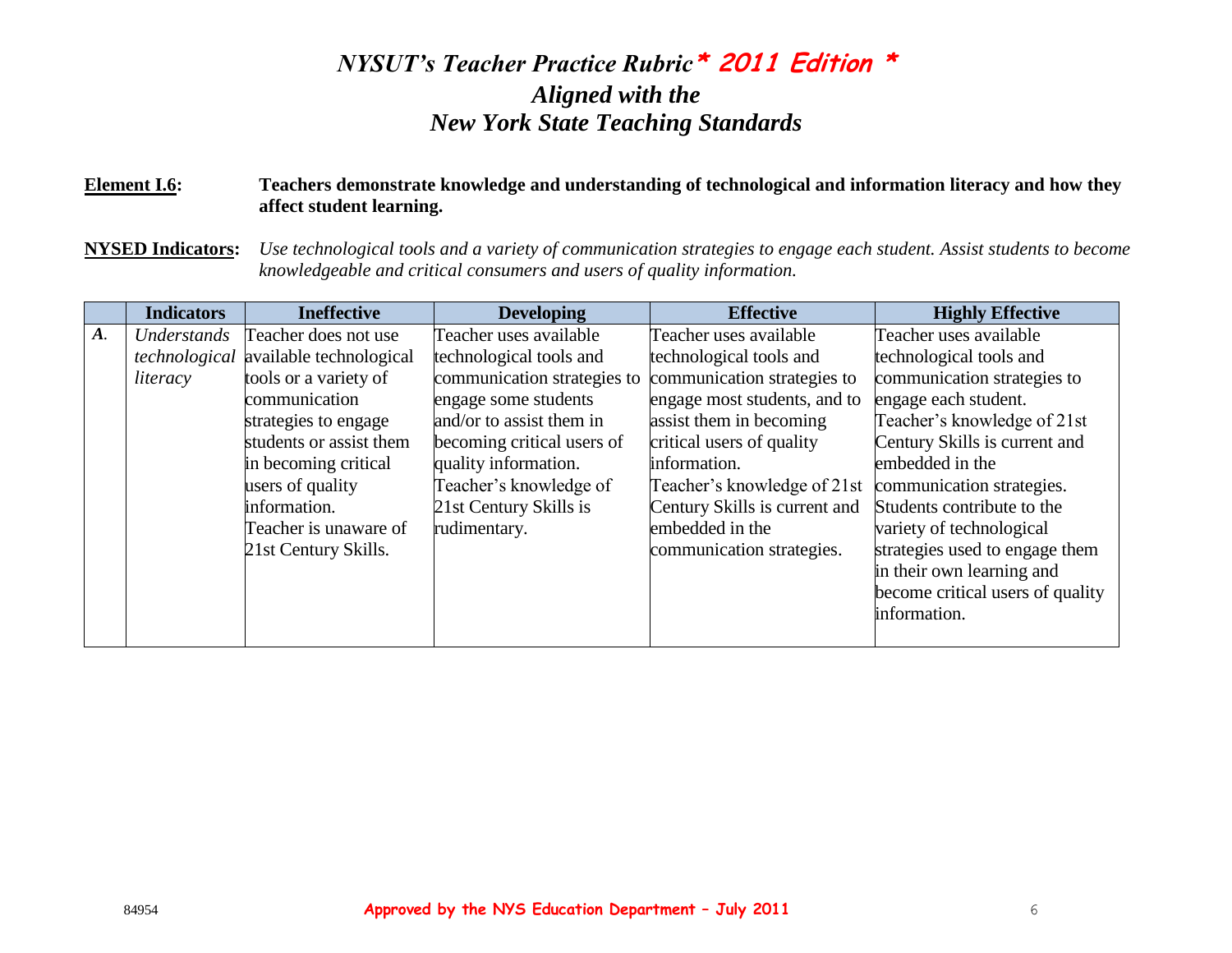### **Standard II: Knowledge of Content and Instructional Planning**

**Teachers know the content they are responsible for teaching and plan instruction that ensures growth and achievement for all students.**

*A teacher translates instructional outcomes into learning experiences for students through the design of instruction. Even in classrooms where students assume considerable responsibility for their learning, teachers must design instruction that is coherent and balanced between careful planning and flexibility in execution. Teachers design instruction that reflects the needs of 21st century learners and include opportunities to collaborate, innovate, create and solve problems using high-level cognitive processes and communication tools and media.* 

#### **Element II.1: Teachers demonstrate knowledge of the content they teach, including relationships among central concepts, tools of inquiry, structures and current developments within their discipline(s).**

**NYSED Indicators:** *Incorporate key concepts during instruction through the use of multiple representations and explanations. Engage students to use key disciplinary language with comprehension through instruction. Demonstrate the effective use of current developments in pedagogy and content. Design learning experiences that foster student understanding of key disciplinary themes. Demonstrate knowledge of the learning standards and their application throughout their instruction and practice.*

|                  | <b>Indicators</b>     | <b>Ineffective</b>           | <b>Developing</b>         | <b>Effective</b>             | <b>Highly Effective</b>              |
|------------------|-----------------------|------------------------------|---------------------------|------------------------------|--------------------------------------|
| A.               | Understands           | Teacher does not             | Teacher has a             | Teacher understands key      | Teacher understands key              |
|                  | key <i>concepts</i>   | understand key concepts      | rudimentary               | concepts and themes in the   | concepts and themes in the           |
|                  | and themes in         | or themes in the discipline. | understanding of key      | discipline and can relate    | discipline and how they              |
|                  | <i>the</i> discipline |                              | concepts and/or themes    | them to one another.         | relate within and outside of         |
|                  |                       |                              | in the discipline.        |                              | the discipline.                      |
| $B$ .            | Understands           | Teacher does not             | Teacher understands the   | Teacher understands the      | Teacher understands the              |
|                  | key                   | understand the importance    | importance of students    | importance of students being | importance of students being         |
|                  | disciplinary          | of students using and        | using and                 | cognitively engaged in their | cognitively engaged in the use       |
|                  | language              | comprehending key            | comprehending key         | use and comprehension of     | and comprehension of key             |
|                  |                       | disciplinary language.       | disciplinary language.    | key disciplinary language.   | disciplinary language in order to    |
|                  |                       |                              |                           |                              | enrich learning experiences in the   |
|                  |                       |                              |                           |                              | discipline.                          |
| $\overline{C}$ . | Uses current          | Teacher is not current on    | Teacher has a limited     | Teacher understands current  | Teacher understands current content- |
|                  | developments          | content-related pedagogy.    | understanding of current  | content-related pedagogy.    | related pedagogy and seeks out new   |
|                  | in pedagogy           |                              | content-related pedagogy. |                              | developments to enhance practice.    |
|                  | and content           |                              |                           |                              |                                      |
|                  |                       |                              |                           |                              |                                      |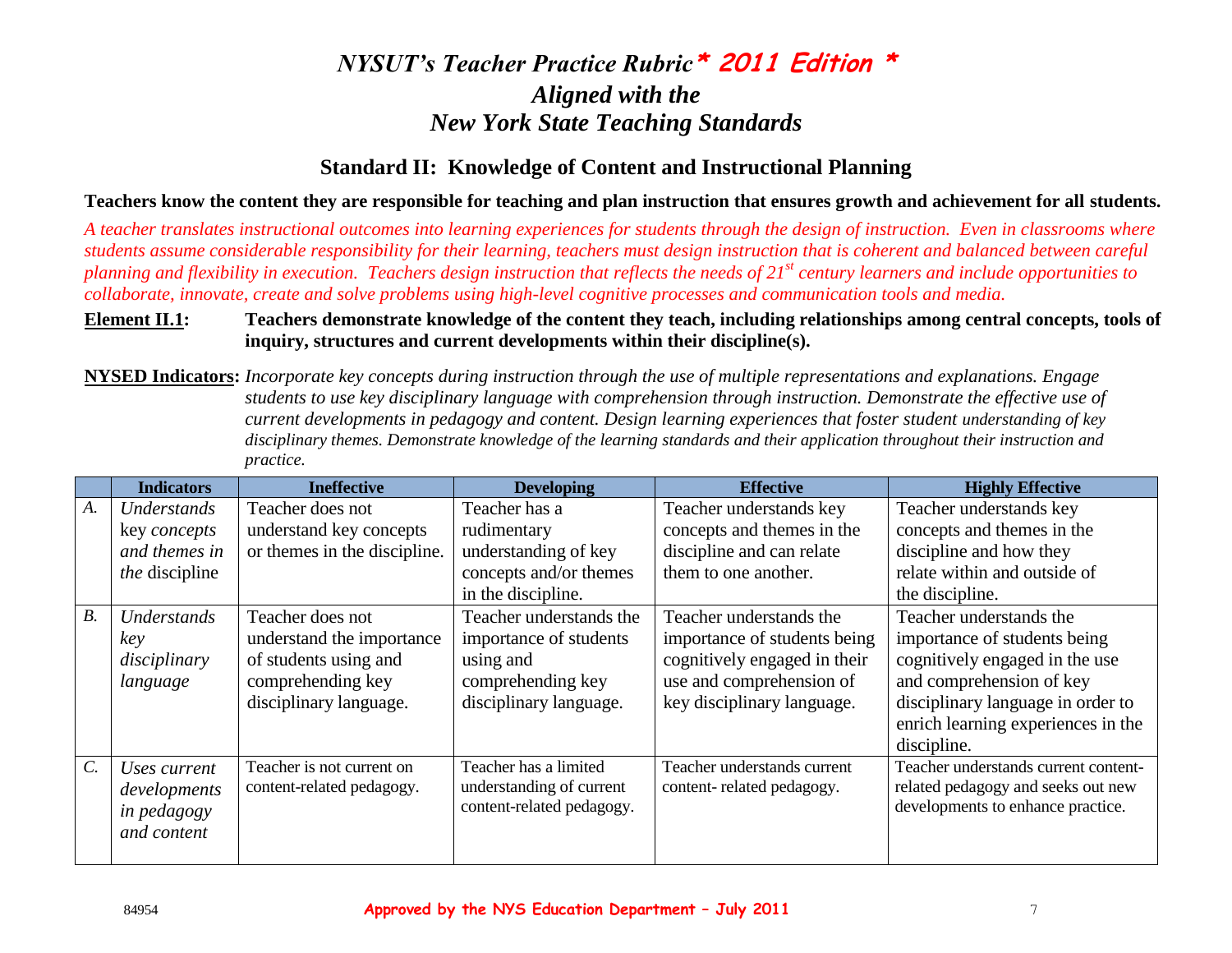| <b>Indicators</b> | <b>Ineffective</b>          | <b>Developing</b>     | <b>Effective</b>               | <b>Highly Effective</b>              |
|-------------------|-----------------------------|-----------------------|--------------------------------|--------------------------------------|
| Understands       | Teacher does not understand | Teacher has a limited | Teacher understands the        | Teacher understands the learning     |
| learning          | the learning standards.     | understanding of the  | learning standards and relates | standards, relates standards to one  |
| standards         |                             | learning standards.   | standards to one another.      | another, and connects them to $21st$ |
|                   |                             |                       |                                | Century skills.                      |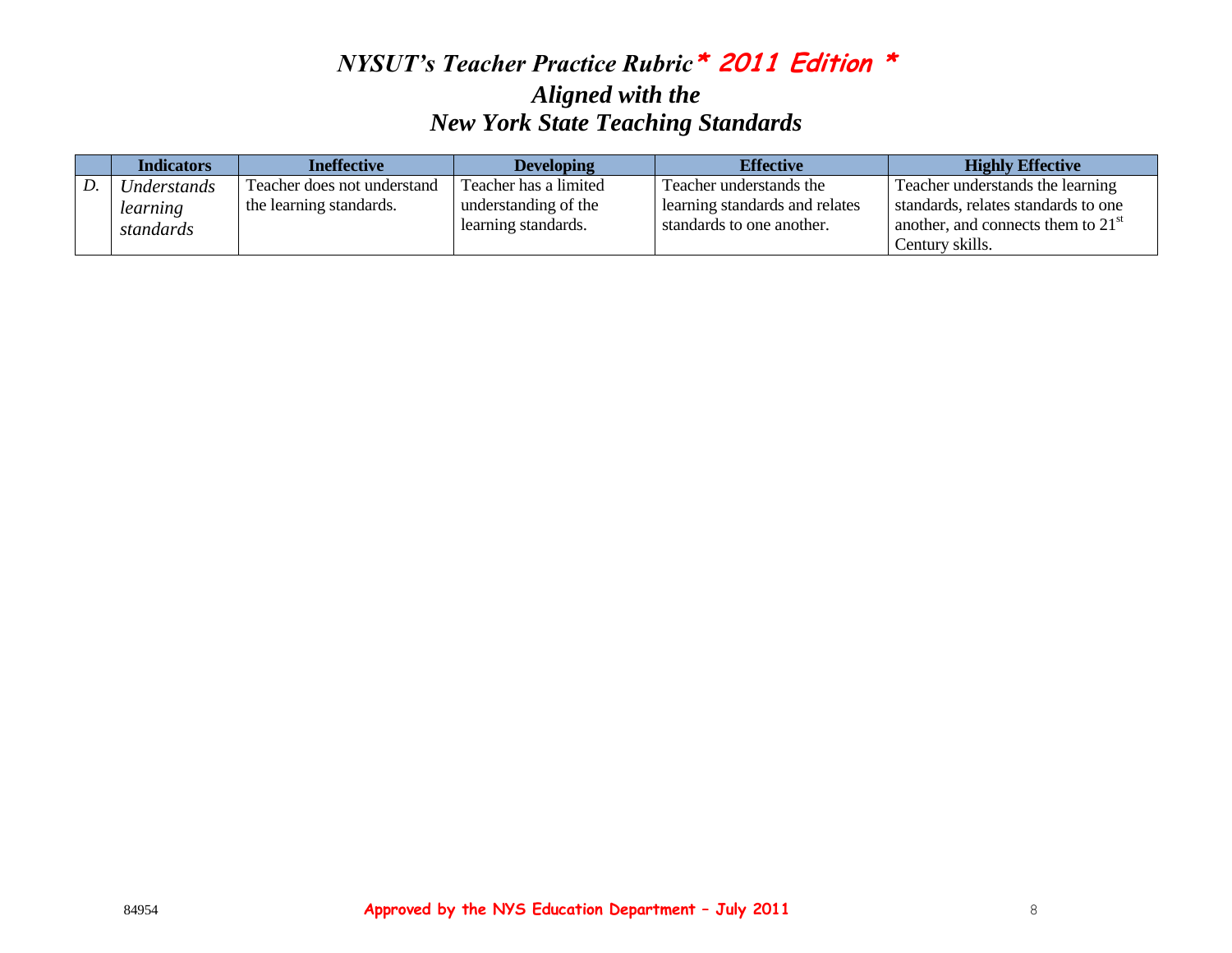#### **Element II.2: Teachers understand how to connect concepts across disciplines and engage learners in critical and innovative thinking and collaborative problem-solving related to real world contexts.**

**NYSED Indicators:** *Facilitate students' ability to develop diverse social and cultural perspectives. Incorporate perspectives from varied disciplines and use and model interdisciplinary skills in their instruction. Provide opportunities for students to engage in individual and collaborative critical thinking and problem solving. Teachers model and encourage effective use of interpersonal communication skills to build student capacity for collaboration. Create opportunities for students to apply disciplinary and cross-disciplinary knowledge to personal experiences and real world problems.*

|       | <b>Indicators</b>                                                                                           | <b>Ineffective</b>                                                                                                                                                                               | <b>Developing</b>                                                                                                                                                                                           | <b>Effective</b>                                                                                                                                                                                                                                                                                  | <b>Highly Effective</b>                                                                                                                                                                                                                                                                                                      |
|-------|-------------------------------------------------------------------------------------------------------------|--------------------------------------------------------------------------------------------------------------------------------------------------------------------------------------------------|-------------------------------------------------------------------------------------------------------------------------------------------------------------------------------------------------------------|---------------------------------------------------------------------------------------------------------------------------------------------------------------------------------------------------------------------------------------------------------------------------------------------------|------------------------------------------------------------------------------------------------------------------------------------------------------------------------------------------------------------------------------------------------------------------------------------------------------------------------------|
| A.    | <b>Incorporates</b><br>diverse<br>social and<br>cultural<br>perspectives                                    | Teacher does not plan<br>instruction that facilitates<br>students' ability to<br>develop diverse social<br>and cultural perspectives.<br>Instruction is not aligned<br>with 21st Century skills. | Teacher plans some<br>instruction to facilitate<br>students' ability to<br>develop diverse social<br>and cultural<br>perspectives.<br>Instruction may or may<br>not be aligned with<br>21st Century skills. | Teacher plans most instruction<br>to facilitate students' ability to<br>develop diverse social and<br>cultural perspectives. Teacher<br>incorporates perspectives from<br>a variety of disciplines and<br>embeds interdisciplinary skills<br>in instruction to align with<br>21st Century Skills. | Teacher plans all instruction to<br>facilitate students' ability to<br>develop diverse social and<br>cultural perspectives. The<br>perspectives are connected to a<br>sequence of learning both in the<br>discipline and related disciplines<br>and align with 21st Century<br>Skills.                                       |
| $B$ . | <i>Incorporates</i><br>individual<br>and<br>collaborative<br>critical<br>thinking and<br>problem<br>solving | Teacher does not provide<br>opportunities for students<br>to engage in individual<br>and collaborative critical<br>thinking and problem<br>solving.                                              | Teacher provides<br>occasional<br>opportunities for<br>students to engage in<br>individual and<br>collaborative critical<br>thinking and problem<br>solving.                                                | Teacher provides frequent<br>opportunities for students to<br>engage in individual and<br>collaborative critical thinking<br>and problem solving that align<br>with 21st Century Skills. The<br>teacher models effective<br>interpersonal skills.                                                 | Teacher provides on-going<br>opportunities for students to<br>engage in individual and<br>collaborative critical thinking<br>and problem solving that align<br>with 21st Century Skills.<br>The teacher models and<br>encourages effective use of<br>interpersonal skills to build<br>student capacity for<br>collaboration. |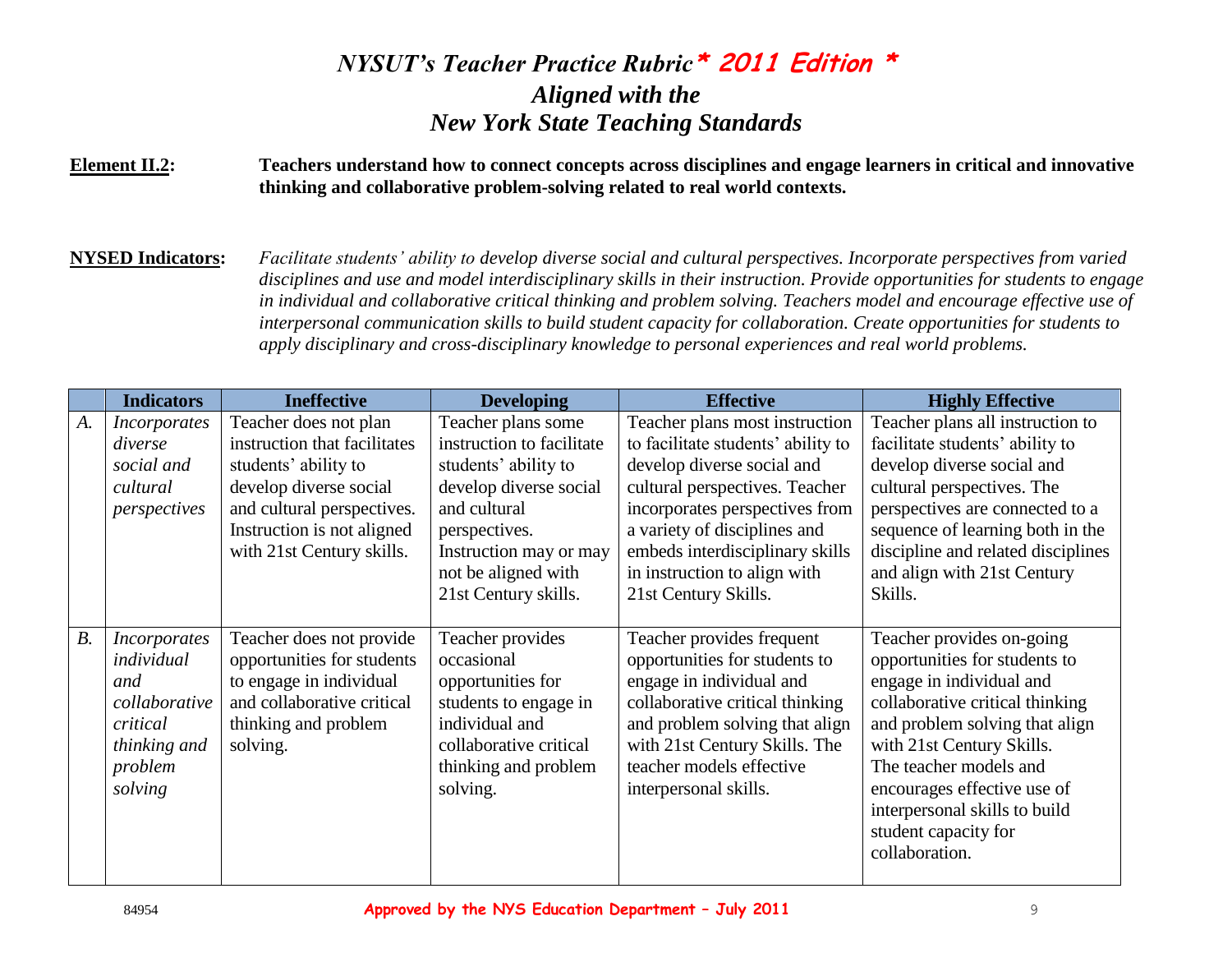| <b>Indicators</b>                                                                            | <b>Ineffective</b>                                                                                                                                                                   | <b>Developing</b>                                                                                                                                                          | <b>Effective</b>                                                                                                                                                                    | <b>Highly Effective</b>                                                                                                                                                                                                                      |
|----------------------------------------------------------------------------------------------|--------------------------------------------------------------------------------------------------------------------------------------------------------------------------------------|----------------------------------------------------------------------------------------------------------------------------------------------------------------------------|-------------------------------------------------------------------------------------------------------------------------------------------------------------------------------------|----------------------------------------------------------------------------------------------------------------------------------------------------------------------------------------------------------------------------------------------|
|                                                                                              |                                                                                                                                                                                      |                                                                                                                                                                            |                                                                                                                                                                                     |                                                                                                                                                                                                                                              |
| <i>Incorporates</i><br>disciplinary<br>and cross-<br>disciplinary<br>learning<br>experiences | Teacher does not create<br>learning experiences for<br>students to apply<br>disciplinary and cross-<br>disciplinary knowledge to<br>personal experiences and<br>real world problems. | Teacher creates<br>occasional learning<br>experiences for<br>students to apply<br>disciplinary and cross-<br>disciplinary knowledge<br>to personal<br>experiences and real | Teacher creates regular<br>learning experiences for<br>students to apply disciplinary<br>and cross-disciplinary<br>knowledge to personal<br>experiences and real world<br>problems. | Teacher creates regular<br>opportunities for students to<br>apply disciplinary and cross-<br>disciplinary knowledge to<br>personal experiences and real<br>world problems.<br>Teacher seeks student input<br>prior to planning such learning |
|                                                                                              |                                                                                                                                                                                      | world problems.                                                                                                                                                            |                                                                                                                                                                                     | experiences.                                                                                                                                                                                                                                 |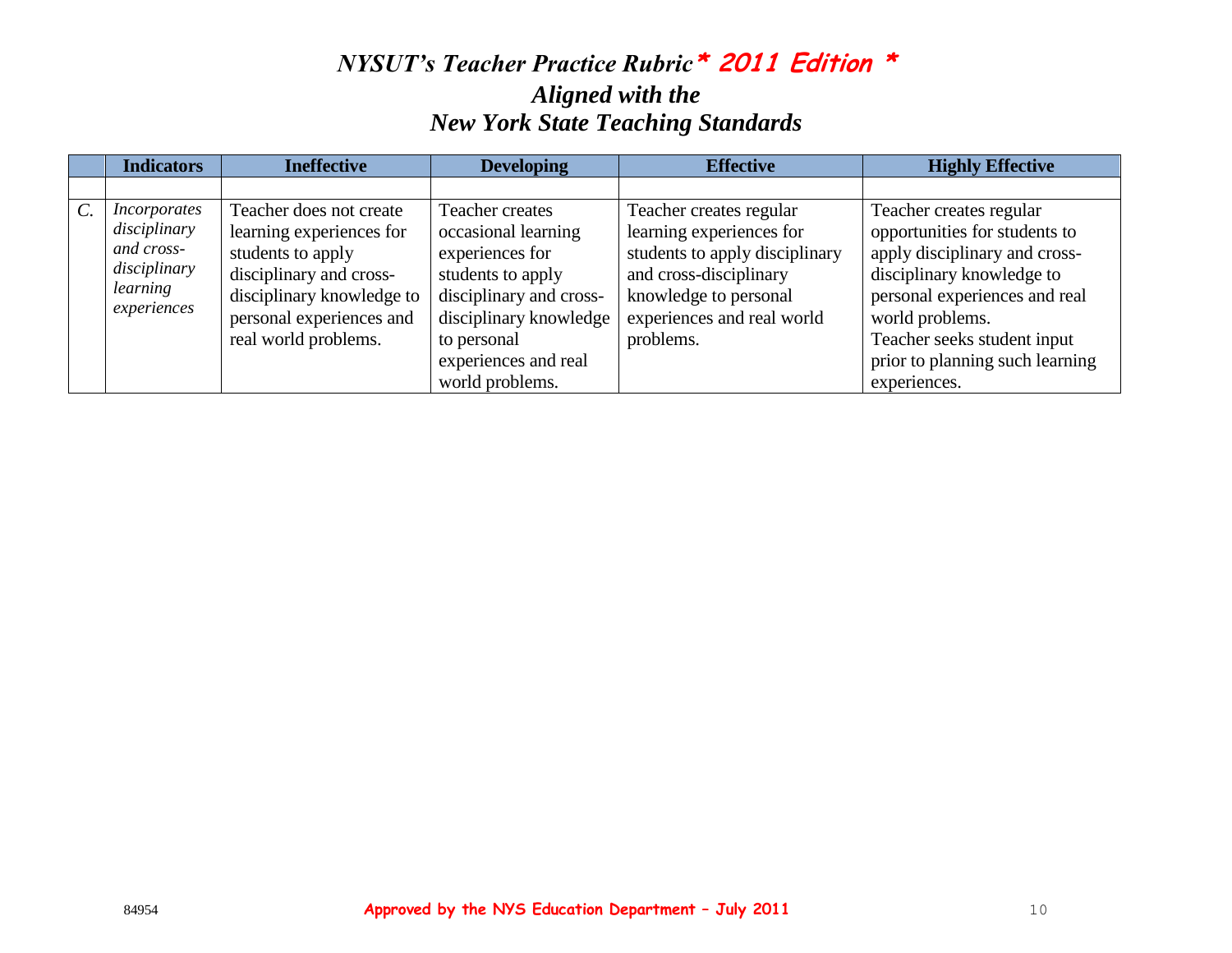#### **Element II.3: Teachers use a broad range of instructional strategies to make subject matter accessible.**

**NYSED Indicators:** *Design instruction that reflects the multiple experiences, strengths, and learning needs of students. Adapt instruction in response to various levels of student understanding. Make meaningful connections between content and students' life experiences. Create opportunities for students to engage in self-directed learning.*

|                 | <b>Indicators</b> | <b>Ineffective</b>      | <b>Developing</b>             | <b>Effective</b>                   | <b>Highly Effective</b>              |
|-----------------|-------------------|-------------------------|-------------------------------|------------------------------------|--------------------------------------|
| A.              | Designs           | Teacher does not use a  | Teacher uses few              | Teacher uses several               | Teacher uses several                 |
|                 | instruction       | range of instructional  | differentiated instructional  | differentiated instructional       | differentiated instructional         |
|                 | to meet           | strategies to design    | strategies to design learning | strategies to design learning      | strategies to design learning        |
|                 | diverse           | learning experiences    | experiences that reflect the  | experiences that reflect the       | experiences that reflect the         |
|                 | learning          | that reflect the        | experiences, strengths, and   | experiences, strengths, and        | experiences, strengths, and          |
|                 | needs of          | experiences, strengths, | learning needs of students.   | learning needs of students with    | learning needs of all students.      |
|                 | students          | and learning needs of   | Teacher plans an alternate    | some differentiation for different | Instruction is differentiated, as    |
|                 |                   | students.               | strategy to adapt instruction | groups of students and awareness   | appropriate, for individual          |
|                 |                   |                         | if needed.                    | of 21st Century Skills.            | learners and incorporate 21st        |
|                 |                   |                         |                               | Teacher plans several alternate    | Century Skills.                      |
|                 |                   |                         |                               | strategies to adapt instruction as | Teacher plans alternate strategies   |
|                 |                   |                         |                               | needed.                            | to adapt instruction in anticipation |
|                 |                   |                         |                               |                                    | of various levels of student         |
|                 |                   |                         |                               |                                    | understanding.                       |
| $B$ .           | Designs           | Teacher does not make   | Teacher attempts to make      | Teacher makes frequent,            | Teacher makes frequent and           |
|                 | learning          | connections between     | connections between the       | appropriate connections between    | appropriate connections between      |
|                 | experiences       | content and students'   | content and students' life    | the content and students' life     | the content and students' life       |
|                 | that              | life experiences or the | experiences; some             | experiences.                       | experiences.                         |
|                 | connect to        | connections are         | connections may be            |                                    | Teacher includes suggestions         |
|                 | students'         | insensitive and/or      | inappropriate.                |                                    | offered by students.                 |
|                 | life              | inappropriate.          |                               |                                    |                                      |
|                 | experiences       |                         |                               |                                    |                                      |
| $\mathcal{C}$ . | Designs           | Teacher does not        | Teacher designs limited       | Teacher designs frequent           | Teacher designs frequent learning    |
|                 | self-             | design learning         | learning experiences that     | learning experiences that engage   | experiences that engage students     |
|                 | directed          | experiences that        | engage students in self-      | students in challenging, self-     | in challenging, self-directed        |
|                 | learning          | engage students in      | directed learning.            | directed learning.                 | learning.                            |
|                 | experiences       | self-directed learning. |                               |                                    | Teacher seeks student input in the   |
|                 |                   |                         |                               |                                    | design of such experiences.          |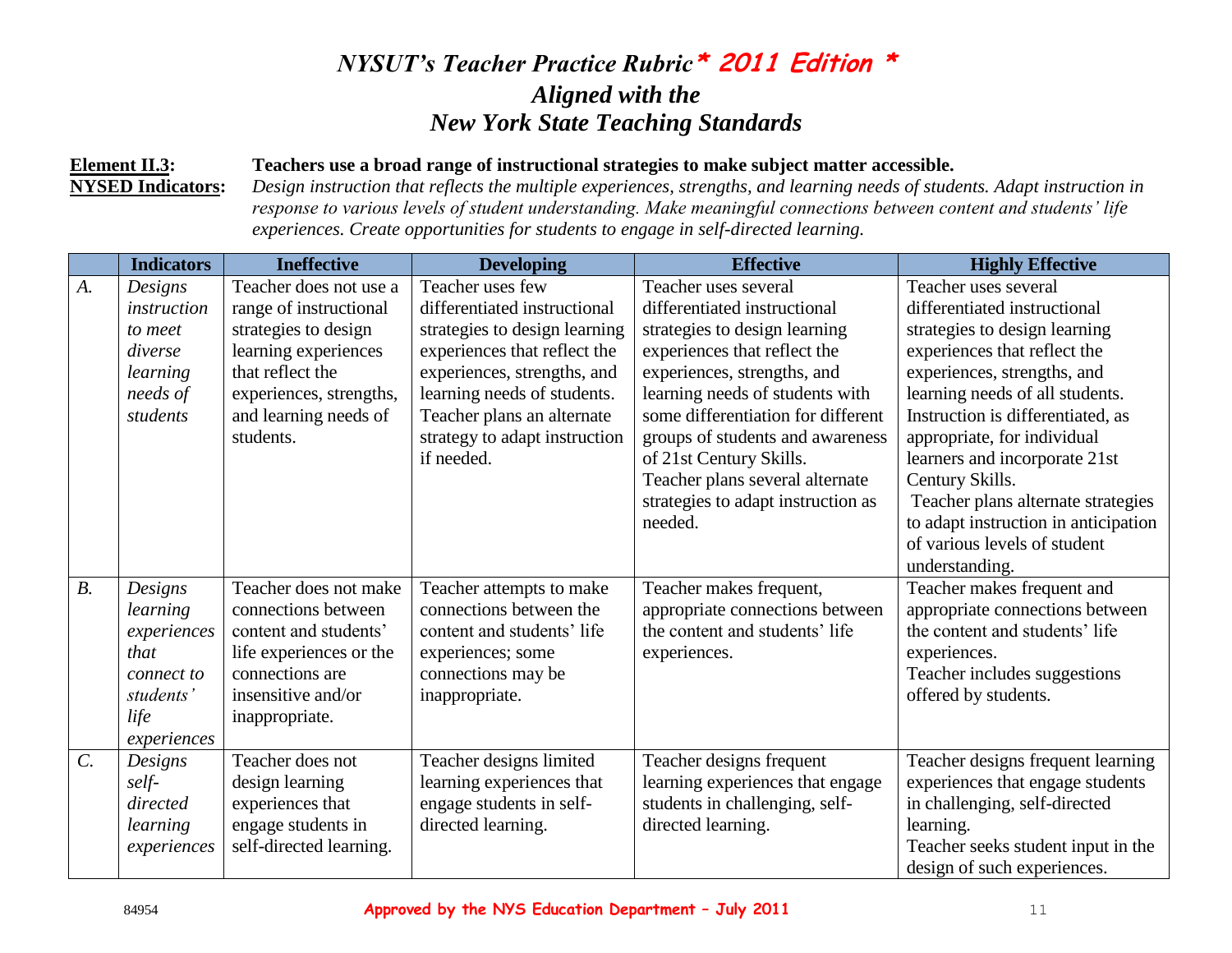#### **Element II.4: Teachers establish goals and expectations for all students that are aligned with learning standards and allow for multiple pathways to achievement.**

**NYSED Indicators:** *Design learning experiences that are aligned with learning standards. Articulate clear learning objectives that align with learning standards. Include opportunities for students to achieve learning goals in a variety of ways.*

|       | <b>Indicators</b>                                                                | <b>Ineffective</b>                                                                                                                                                    | <b>Developing</b>                                                                                                                                                                                         | <b>Effective</b>                                                                                                                                                                                                                                   | <b>Highly Effective</b>                                                                                                                                                                                                                                                                                                                 |
|-------|----------------------------------------------------------------------------------|-----------------------------------------------------------------------------------------------------------------------------------------------------------------------|-----------------------------------------------------------------------------------------------------------------------------------------------------------------------------------------------------------|----------------------------------------------------------------------------------------------------------------------------------------------------------------------------------------------------------------------------------------------------|-----------------------------------------------------------------------------------------------------------------------------------------------------------------------------------------------------------------------------------------------------------------------------------------------------------------------------------------|
| $A$ . | Aligns learning<br>standards                                                     | Teacher does not<br>design learning<br>experiences that are<br>aligned with learning<br>standards.                                                                    | Teacher designs some<br>learning experiences<br>that are aligned with<br>learning standards.                                                                                                              | Teacher designs most<br>learning experiences that are<br>aligned with learning<br>standards.                                                                                                                                                       | Teacher designs all learning<br>experiences that are aligned<br>with learning standards.                                                                                                                                                                                                                                                |
| $B$ . | <b>Articulates</b><br>learning<br>objectives/goals<br>with learning<br>standards | Teacher is unable to<br>articulate how<br>learning objectives<br>are aligned with<br>learning standards<br>and/or how students<br>will achieve the<br>learning goals. | Teacher is able to<br>articulate how some<br>learning objectives<br>are aligned with<br>learning standards<br>and has designed<br>some opportunities<br>for students to<br>achieve the learning<br>goals. | Teacher is able to articulate<br>how the learning objectives<br>align with learning standards<br>and includes several different<br>opportunities for students to<br>achieve the learning goals<br>including application of 21st<br>Century Skills. | Teacher is able to articulate how<br>the learning objectives are<br>aligned with learning standards<br>and includes several different<br>opportunities for students to<br>achieve the learning goals<br>including application of 21st<br>Century Skills. Students suggest<br>additional ways in which to<br>demonstrate their learning. |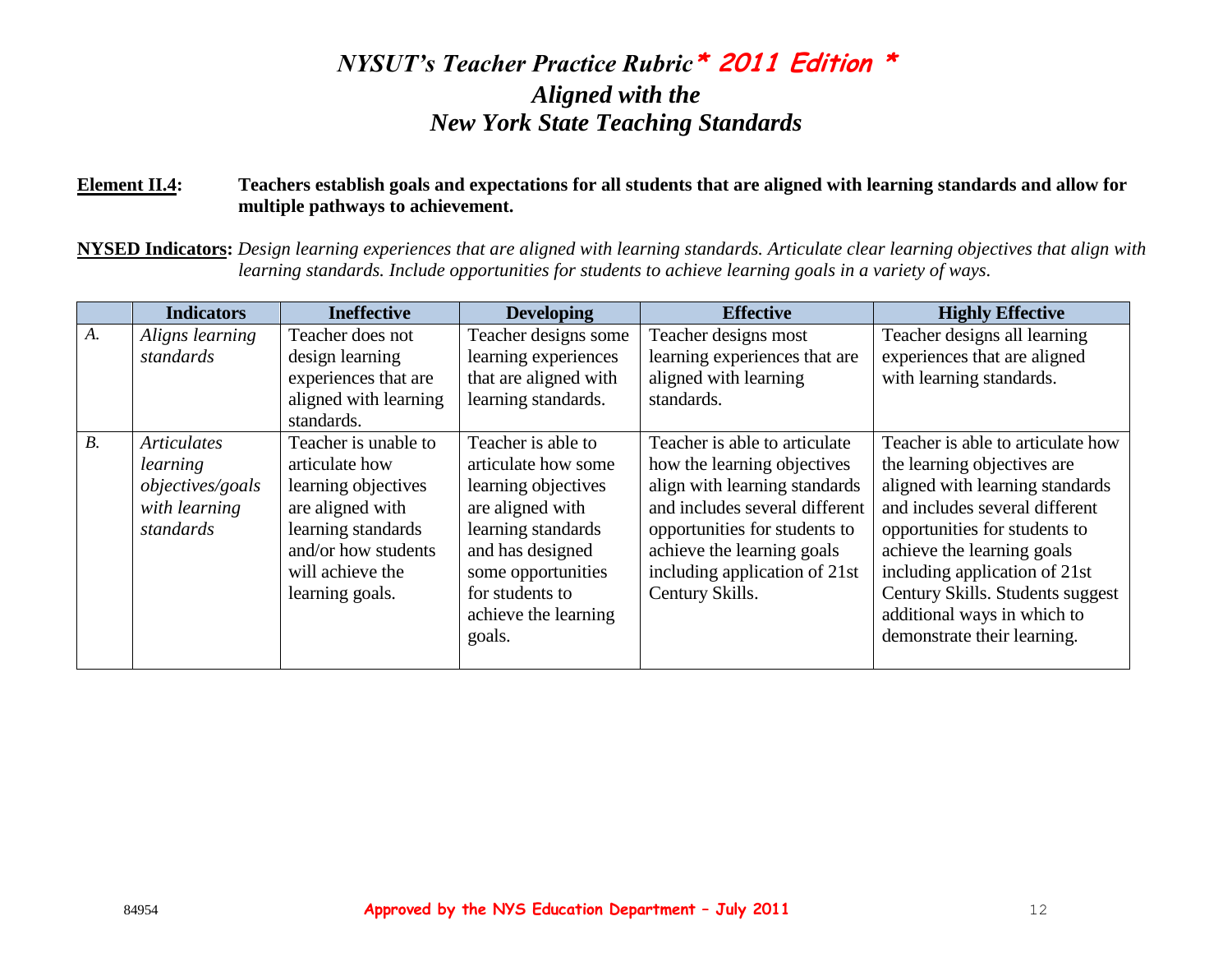#### **Element II.5: Teachers design relevant instruction that connects students' prior understanding and experiences to new knowledge.**

**NYSED Indicators:** *Determine current levels of student understanding and knowledge of content through questioning techniques, discussion, and other methods. Address common misconceptions in the content area through instructional methods. Design learning experiences that connect students' prior knowledge and instruction.* 

|       | <b>Indicators</b> | <b>Ineffective</b>        | <b>Developing</b>         | <b>Effective</b>            | <b>Highly Effective</b>          |
|-------|-------------------|---------------------------|---------------------------|-----------------------------|----------------------------------|
| $A$ . | Designs           | Teacher does not use      | Teacher uses students'    | Teacher uses students'      | Teacher uses individual          |
|       | instruction       | students' responses to    | responses to questions,   | responses to questions,     | students' responses to           |
|       | using current     | questions, discussion or  | discussion or other work, | discussion, and other work, | questions, discussion, and other |
|       | levels of         | other work nor considers  | and may or may not        | and considers common        | work, and routinely considers    |
|       | student           | possible misconceptions   | consider common           | misconceptions when         | common misconceptions when       |
|       | understanding     | when planning             | misconceptions when       | planning instruction.       | planning instruction.            |
|       |                   | instruction.              | planning instruction.     |                             |                                  |
| $B$ . | Designs           | Teacher does not design   | Teacher designs some      | Teacher designs learning    | Teacher designs learning         |
|       | learning          | learning experiences that | learning experiences that | experiences that connect    | experiences that connect prior   |
|       | experiences       | connect students' prior   | connect prior content     | prior content knowledge to  | content knowledge to new         |
|       | using prior       | content knowledge to      | knowledge to new          | new learning within and     | learning.                        |
|       | knowledge         | new learning.             | learning.                 | across disciplines.         | Teacher plans opportunities for  |
|       |                   |                           |                           |                             | students themselves to make      |
|       |                   |                           |                           |                             | connections to prior learning    |
|       |                   |                           |                           |                             | within and across disciplines.   |
|       |                   |                           |                           |                             |                                  |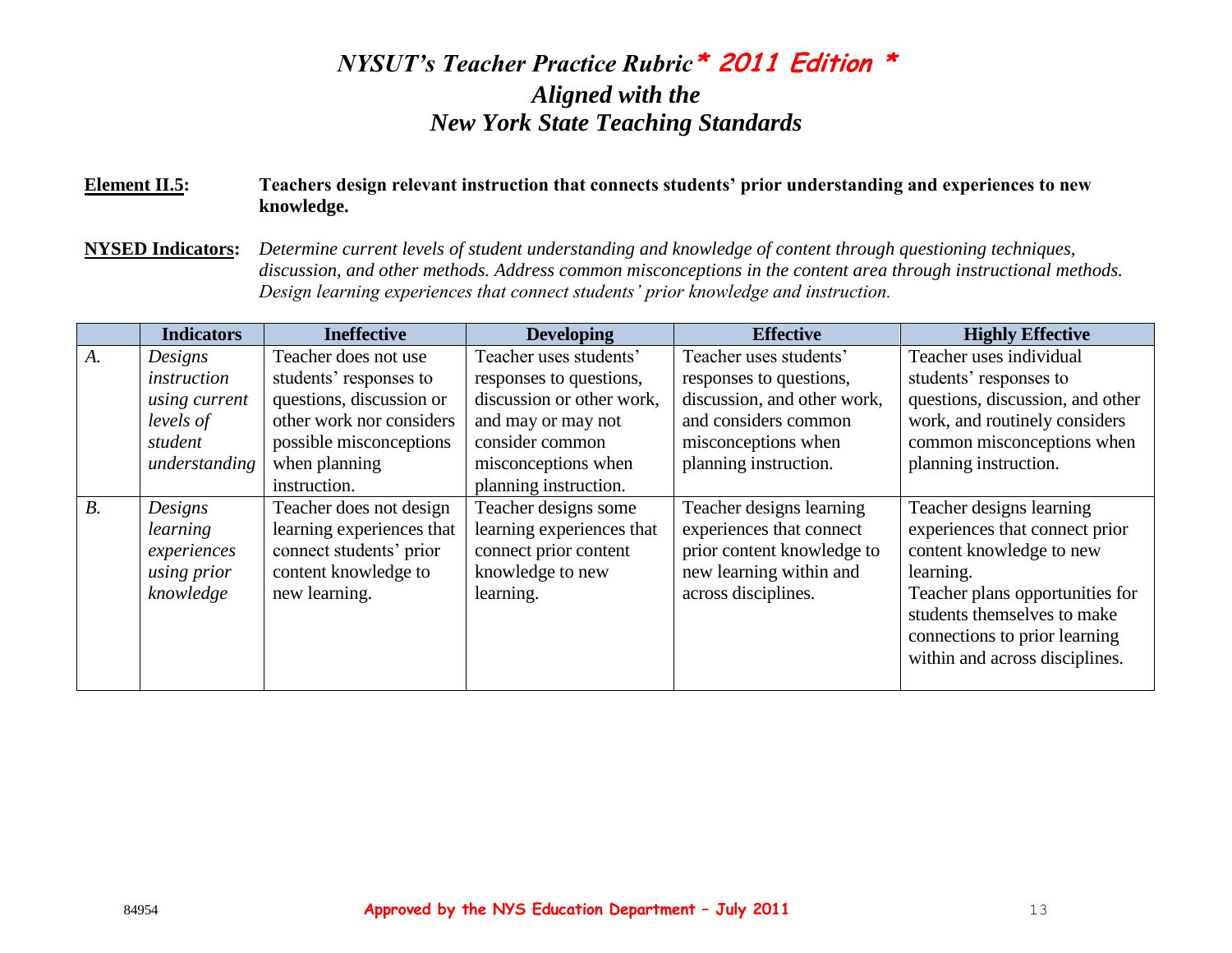#### **Element II.6: Teachers evaluate and utilize curricular materials and other appropriate resources to promote student success in meeting learning goals.**

**NYSED Indicators:** *Organize physical space to reflect an awareness of learner needs and curricular goals. Incorporate a knowledge and understanding of technology in their lessons to enhance student learning. Organize and effectively use time to achieve learning goals. Select and adapt curricular materials to align with state standards and meet diverse learning needs. Access appropriate resources to meet specific learning differences or needs.*

|                 | <b>Indicators</b>                 | <b>Ineffective</b>                                                                                                                                          | <b>Developing</b>                                                                                                                                                                       | <b>Effective</b>                                                                                                                                                                                                                             | <b>Highly Effective</b>                                                                                                                                                                                          |
|-----------------|-----------------------------------|-------------------------------------------------------------------------------------------------------------------------------------------------------------|-----------------------------------------------------------------------------------------------------------------------------------------------------------------------------------------|----------------------------------------------------------------------------------------------------------------------------------------------------------------------------------------------------------------------------------------------|------------------------------------------------------------------------------------------------------------------------------------------------------------------------------------------------------------------|
| A.              | Organizes<br>physical<br>space    | Teacher does not plan<br>the use of physical space<br>to meet learner needs<br>and curricular goals.                                                        | Teacher plans the use of<br>physical space to meet<br>some learner needs and<br>curricular goals.                                                                                       | Teacher plans the use of<br>physical space to meet all<br>learner needs and curricular<br>goals.                                                                                                                                             | Teacher plans the use of physical<br>space to meet all learner needs and<br>curricular goals.<br>Teacher acknowledges student<br>suggestions for physical space.                                                 |
| $B$ .           | <i>Incorporates</i><br>technology | Teacher does not<br>understand how<br>technology can enhance<br>student learning or<br>chooses not to use<br>technology even when<br>aware of the benefits. | Teacher occasionally<br>incorporates available<br>technology in lessons to<br>enhance student learning<br>or technology is used for<br>communication and<br>relatively rote activities. | Teacher regularly incorporates<br>available technology in lessons<br>to enhance student learning.<br>Technology is used to extend<br>and apply learning in the lesson<br>beyond communication and<br>completion of classroom<br>assignments. | Teacher regularly incorporates<br>available technology in lessons to<br>enhance student learning.<br>Technology is used to support<br>complex understanding of subject<br>matter.                                |
| $\mathcal{C}$ . | Organizes time                    | Teacher does not<br>consider time allocations<br>to achieve learning<br>goals.                                                                              | Teacher considers time<br>allocations but those<br>times may be either too<br>long or too short to<br>achieve the learning<br>goals.                                                    | Teacher assigns reasonable<br>time allocations to achieve the<br>learning goals and adjusts if<br>students need more or less time.                                                                                                           | Teacher assigns reasonable time<br>allocations to achieve the learning<br>goals and adjusts if students need<br>more or less time. Students may<br>request additional or less time to<br>achieve learning goals. |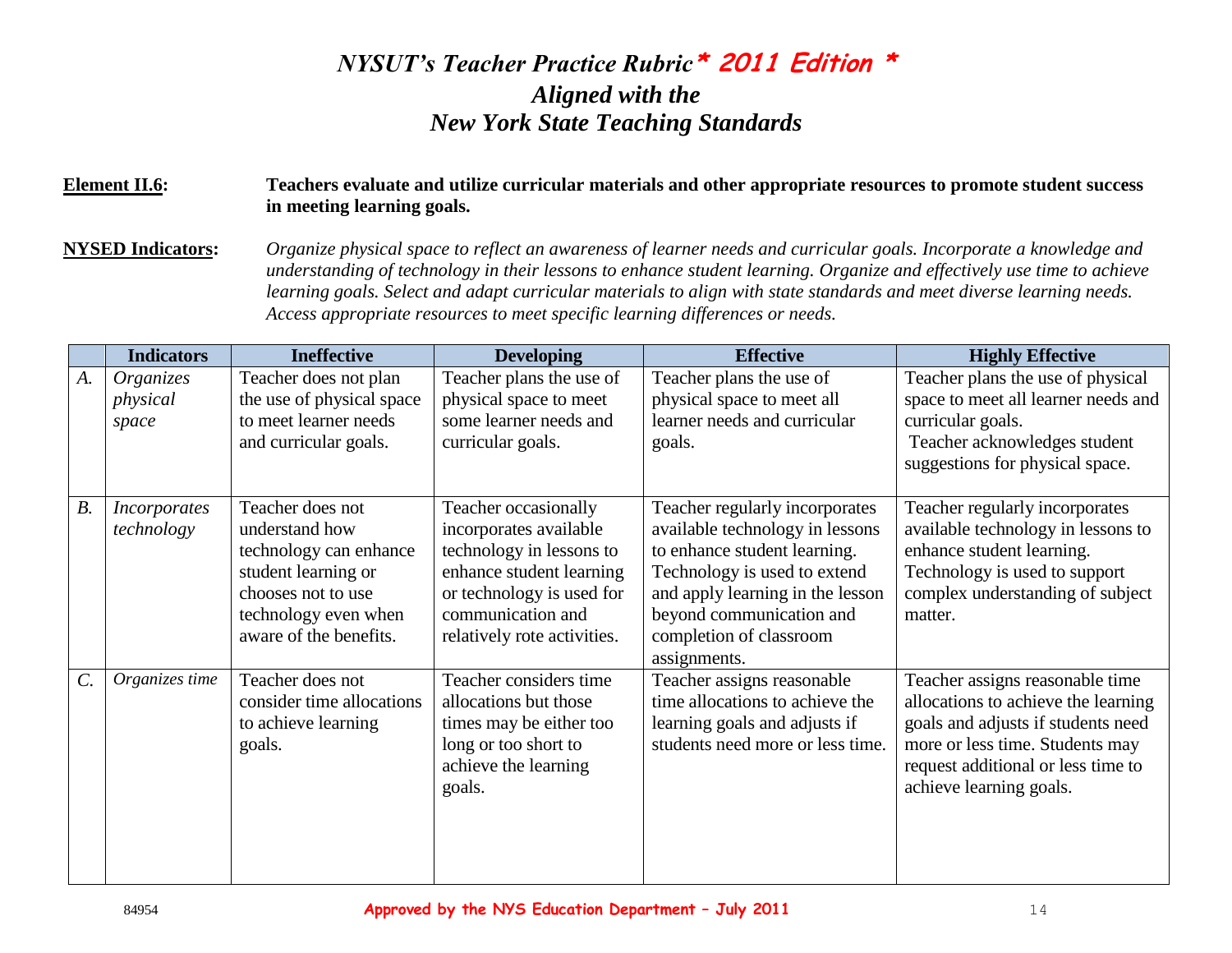|    | <b>Indicators</b> | <b>Ineffective</b>        | <b>Developing</b>          | <b>Effective</b>                | <b>Highly Effective</b>            |
|----|-------------------|---------------------------|----------------------------|---------------------------------|------------------------------------|
| D. | Selects           | Teacher is unaware of     | Teacher selects curricular | Teacher selects curricular      | Teacher selects a variety of       |
|    | materials and     | curricular materials and  | materials and resources    | materials and resources that    | curricular materials and resources |
|    | resources         | resources that align with | that align with student    | align with student learning     | that align with student learning   |
|    |                   | student learning          | learning standards.        | standards.                      | standards.                         |
|    |                   | standards or is aware but | Teacher occasionally       | Teacher regularly adapts        | Teacher regularly adapts materials |
|    |                   | chooses not to use or     | adapts materials and       | materials and resources to meet | to meet diverse learning needs and |
|    |                   | adapt materials and       | resources to meet diverse  | diverse learning needs.         | seeks out additional materials and |
|    |                   | resources to meet diverse | learning needs.            |                                 | resources to support student       |
|    |                   | learning needs.           |                            |                                 | learning.                          |
|    |                   |                           |                            |                                 |                                    |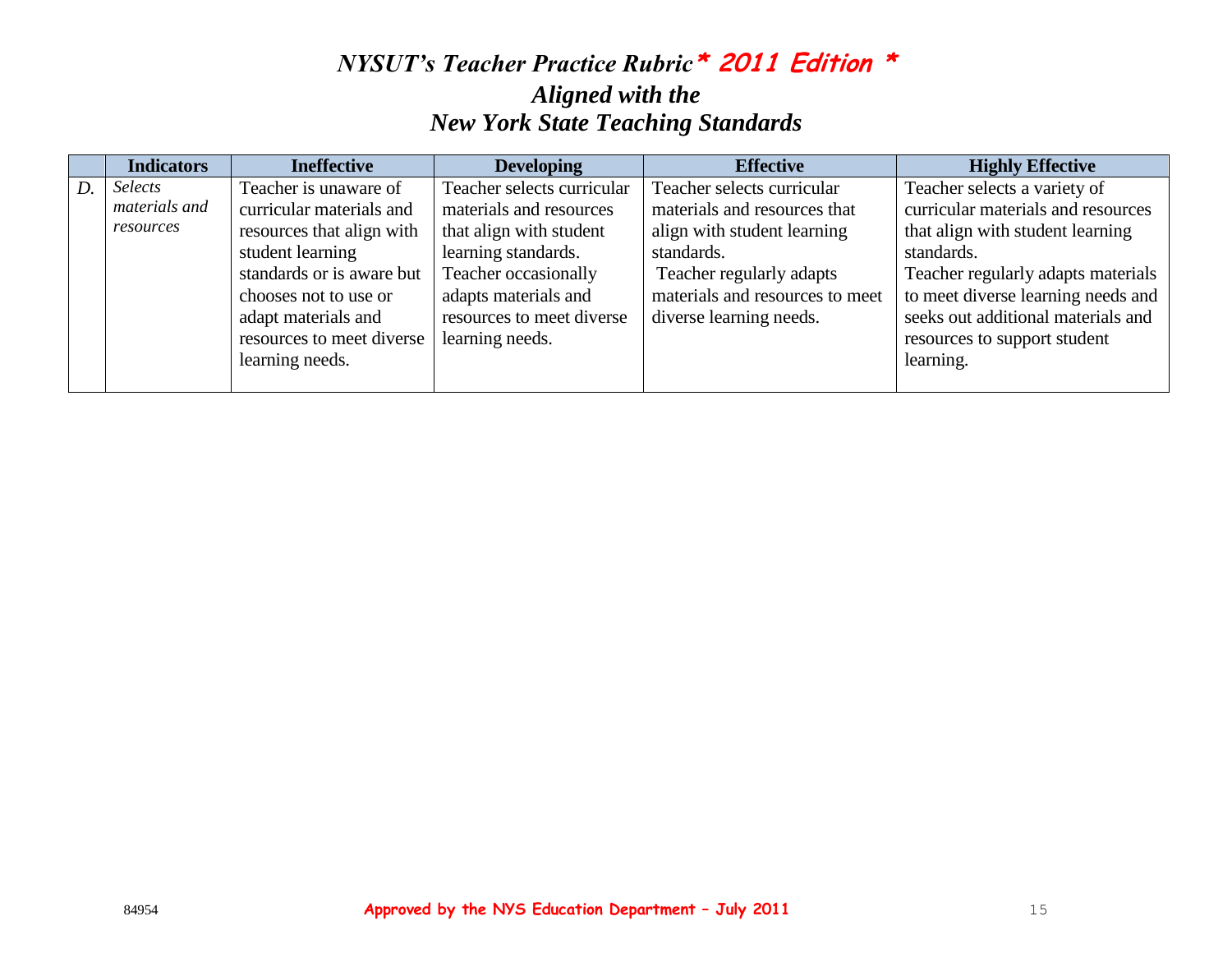### **Standard III: Instructional Practice**

#### **Teachers implement instruction that engages and challenges all students to meet or exceed the learning standards.**

*Effective instruction is the critical interactive work that teachers undertake when they bring complex content to life for students. Teachers design instruction to integrate content areas and weave together knowledge of students, content, assessment, and reflection in the instructional process. Teachers use available technologies to scaffold student learning. There is an emphasis on teacher facilitation and fostering student ownership, problem solving, inquiry, real-life connections and relevance. Teachers prepare students for the future by fostering creativity, critical thinking, communication, and collaboration.*

#### **Element III.1: Teachers use research-based practices and evidence of student learning to provide developmentally appropriate and standards-driven instruction that motivates and engages students in learning.**

**NYSED Indicators:** *Align instruction to standards. Implement instruction proven to be effective in prior research. Students are actively and cognitively engaged through teacher facilitation of student-to-student and student-to-teacher interactions.*

|                 | <b>Indicators</b>     | <b>Ineffective</b>          | <b>Developing</b>           | <b>Effective</b>          | <b>Highly Effective</b>             |
|-----------------|-----------------------|-----------------------------|-----------------------------|---------------------------|-------------------------------------|
| $A_{\cdot}$     | Aligns                | Teacher does not            | Teacher implements          | Teacher implements most   | Teacher implements all learning     |
|                 | <i>instruction to</i> | implement learning          | some learning               | learning experiences that | experiences that are aligned with   |
|                 | standards             | experiences that are        | experiences that are        | are aligned with learning | learning standards.                 |
|                 |                       | aligned with learning       | aligned with learning       | standards.                |                                     |
|                 |                       | standards.                  | standards.                  |                           |                                     |
| B <sub>1</sub>  | Uses                  | Teacher does not use        | Teacher uses some           | Teacher uses multiple     | Teacher uses multiple research-     |
|                 | research-             | research-based              | research-based              | research-based            | based instructional practices.      |
|                 | based                 | instructional practices.    | instructional practices.    | instructional practices.  | Teacher seeks out the newest        |
|                 | instruction           |                             |                             |                           | research to deepen and expand       |
|                 |                       |                             |                             |                           | instruction.                        |
| $\mathcal{C}$ . | <b>Engages</b>        | Teacher's instructional     | Teacher's instructional     | Teacher's instructional   | Teacher's instructional practices   |
|                 | students              | practices engage            | practices engage students   | practices engage students | engage students at an appropriately |
|                 |                       | students at a low level     | at an insufficient level of | at an appropriately high  | high level of cognitive challenge.  |
|                 |                       | of cognitive challenge.     | cognitive challenge.        | level of cognitive        | Students have regular and ongoing   |
|                 |                       | <b>Students have little</b> | Students have occasional    | challenge. Students have  | opportunities to interact with the  |
|                 |                       | interaction with the        | opportunities to interact   | regular and ongoing       | teacher and with peers. Students    |
|                 |                       | teacher or with peers.      | with the teacher and/or     | opportunities to interact | initiate interactions to deepen     |
|                 |                       |                             | with peers.                 | with the teacher and with | cognitive engagement.               |
|                 |                       |                             |                             | peers.                    |                                     |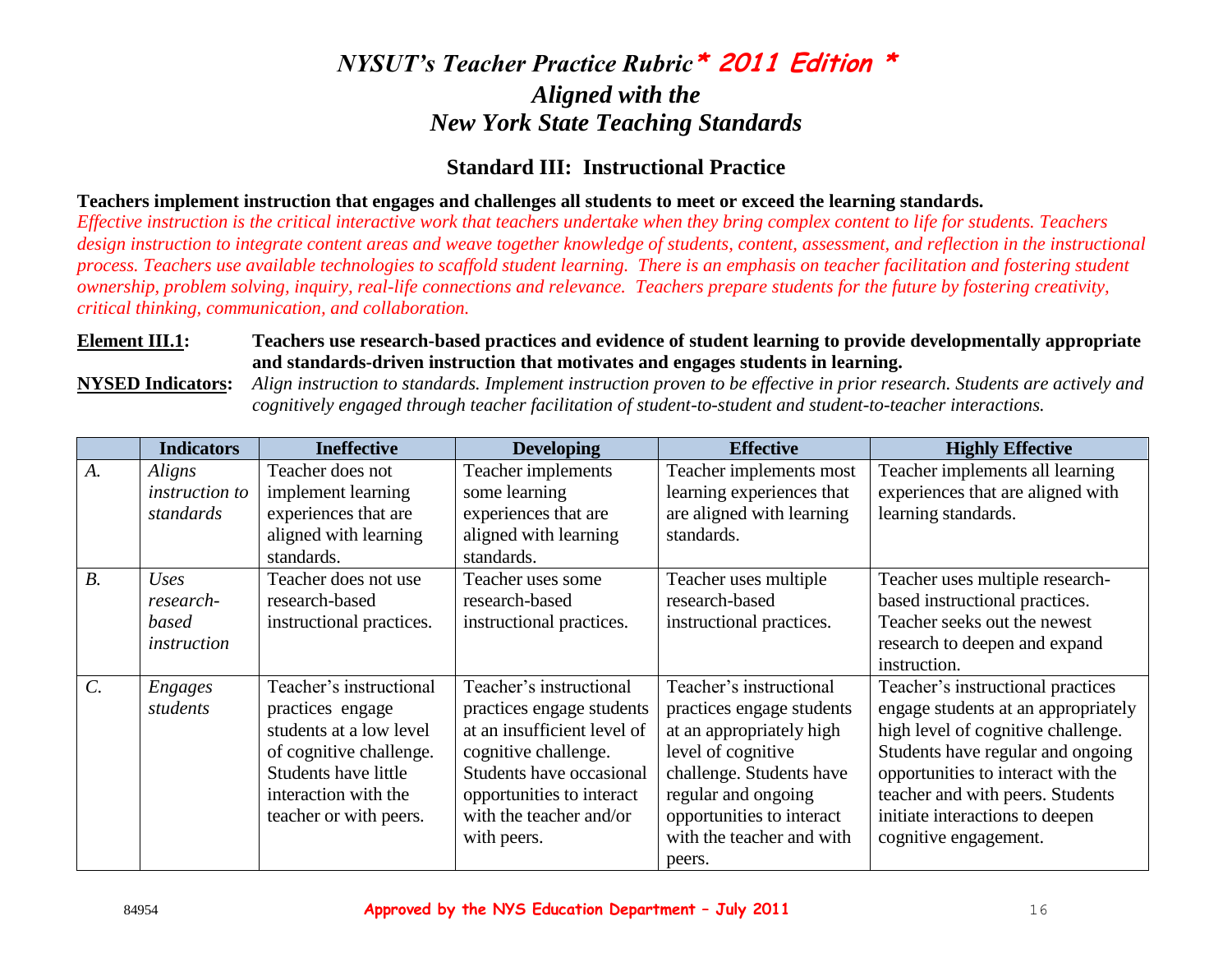#### **Element III.2: Teachers communicate clearly and accurately with students to maximize their understanding and learning.**

**NYSED Indicators:** *Students understand directions and procedures. Teachers use a variety of questioning techniques to advance student learning and reflection. Students' comments and questions are acknowledged and utilized to advance learning. Students understand lesson content through teachers' use of oral, written and graphic methods. Adjust communication in response to student needs.*

|       | <b>Indicators</b> | <b>Ineffective</b>            | <b>Developing</b>                      | <b>Effective</b>          | <b>Highly Effective</b>             |
|-------|-------------------|-------------------------------|----------------------------------------|---------------------------|-------------------------------------|
| A.    | Provides          | Teacher directions and        | Teacher directions and                 | Teacher directions and    | Teacher directions and procedures   |
|       | directions and    | procedures are confusing to   | procedures are clarified               | procedures are clear to   | are clear, complete, and anticipate |
|       | procedures        | students. Teacher does not    | after initial student                  | students.                 | possible student misunderstanding.  |
|       |                   | adjust explanation to meet    | confusion. Teacher                     | Teacher adjusts           | Teacher adjusts explanations to     |
|       |                   | student needs.                | attempts to adjust                     | explanations to meet      | meet the needs of individual        |
|       |                   |                               | explanations to meet                   | student needs.            | students.                           |
|       |                   |                               | student needs.                         |                           |                                     |
| $B$ . | <b>Uses</b>       | Teacher's questions are       | Teacher's questions are $\overline{a}$ | Most of teacher's         | Teacher's questions are open in     |
|       | questioning       | largely closed in nature.     | combination of open and                | questions are open in     | nature and challenge students to    |
|       | techniques        | Questions do not invite a     | closed questions. Some                 | nature and engage         | think and demonstrate reasoning.    |
|       |                   | thoughtful response or        | questions invite a                     | students in deeper        | Students formulate many questions   |
|       |                   | further discussion.           | thoughtful response and/or             | thinking and further      | to advance their understanding.     |
|       |                   |                               | further discussion.                    | discussion.               |                                     |
| $C$ . | Responds to       | Teacher ignores students'     | Teacher responds to some               | Teacher responds to       | Teacher and students respond to     |
|       | students          | questions/comments and/or     | students' questions/                   | students'                 | students' questions/comments.       |
|       |                   | provides a response that      | comments. Response gives               | questions/comments.       | Responses challenge all students'   |
|       |                   | shuts down student learning.  | students the answer rather             | Responses challenge       | thinking.                           |
|       |                   |                               | than challenge student                 | student thinking.         |                                     |
|       |                   |                               | thinking.                              |                           |                                     |
| $D$ . | Communicates      | Teacher's spoken language     | Teacher's spoken language              | Teacher's spoken and      | Teacher's spoken and written        |
|       | content           | is inaudible, and/or written  | is audible, and written                | written language is clear | language is correct and expressive. |
|       |                   | language is illegible. Spoken | language is legible. Both              | and correct. Graphic      | Graphic methods are used regularly  |
|       |                   | or written language contains  | are used correctly. Graphic            | methods are used          | to enhance content understanding.   |
|       |                   | errors. Graphic methods are   | methods are used                       | regularly to enhance      | Students offer their own graphic    |
|       |                   | not used or used              | occasionally.                          | content understanding.    | representation of the content.      |
|       |                   | ineffectively.                |                                        |                           |                                     |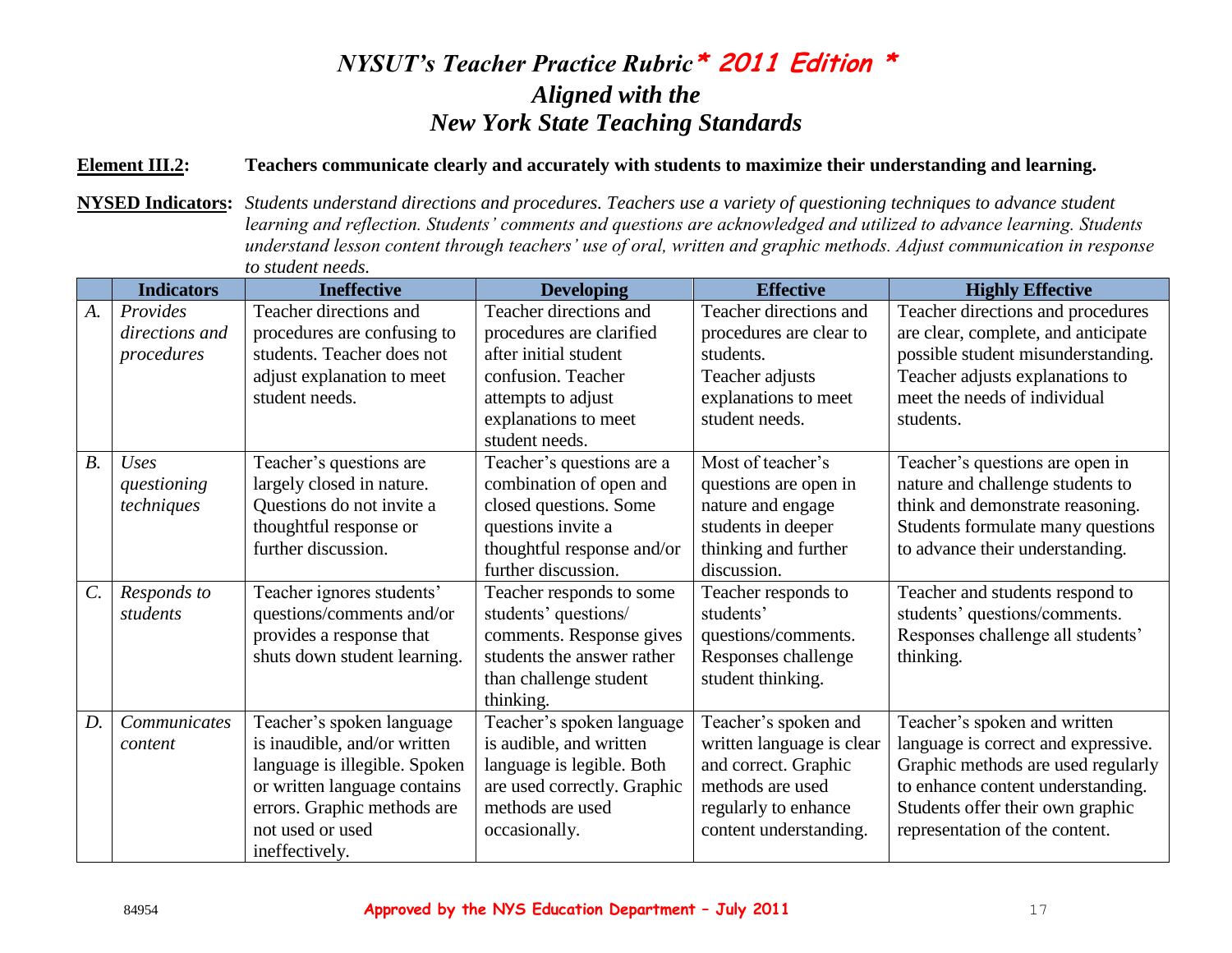#### **Element III.3: Teachers set high expectations and create challenging learning experiences for students.**

**NYSED Indicators:** *Articulate high expectations for all students. Students have a clear understanding of measures of success. Teachers challenge and support all students by incorporating various instructional strategies, experiences and resources.*

|                  | <b>Indicators</b>                                           | <b>Ineffective</b>                                                                                                                            | <b>Developing</b>                                                                                                                                                                         | <b>Effective</b>                                                                                                                                                               | <b>Highly Effective</b>                                                                                                                                                                                                                                          |
|------------------|-------------------------------------------------------------|-----------------------------------------------------------------------------------------------------------------------------------------------|-------------------------------------------------------------------------------------------------------------------------------------------------------------------------------------------|--------------------------------------------------------------------------------------------------------------------------------------------------------------------------------|------------------------------------------------------------------------------------------------------------------------------------------------------------------------------------------------------------------------------------------------------------------|
| $A$ .            | <b>Establishes</b><br>high<br>expectations                  | <b>Teacher articulates</b><br>low expectations for<br>most or all students.                                                                   | <b>Teacher articulates</b><br>moderate expectations for<br>most or all students or<br>articulates different<br>expectations for different<br>groups of students.                          | Teacher articulates high<br>expectations for all students.                                                                                                                     | Teacher articulates high<br>expectations for all students,<br>and differentiates instruction<br>to ensure that all students meet<br>the expectations.                                                                                                            |
| $B$ .            | <b>Articulates</b><br>measures of<br>success                | Teacher does not<br>articulate how success<br>will be measured;<br>students are unaware<br>of the criteria for<br>success.                    | Teacher articulates how<br>success will be measured;<br>students may be confused<br>about the criteria for<br>success.                                                                    | Teacher articulates how<br>success will be measured.<br>Students can articulate how<br>their success will be<br>measured and have scoring<br>criteria as a guide.              | Teacher articulates how<br>success will be measured.<br>Students can articulate how<br>their success will be measured<br>and have scoring criteria and<br>exemplars as models. Students<br>have created or analyzed the<br>success criteria with the<br>teacher. |
| $\overline{C}$ . | <b>Implements</b><br>challenging<br>learning<br>experiences | Teacher does not<br>challenge or support<br>all students through<br>instructional<br>strategies, learning<br>experiences and/or<br>resources. | Teacher attempts to<br>challenge and support all<br>students through<br>instructional strategies,<br>learning experiences and/or<br>resources, but efforts are<br>ineffective or limited. | Teacher persists in seeking<br>approaches to challenge and<br>support all students, drawing<br>on a broad repertoire of<br>strategies, learning<br>experiences, and resources. | Teacher persists in seeking<br>approaches to challenge and<br>support all students, drawing<br>on a broad repertoire of<br>strategies, experiences, and<br>resources, soliciting additional<br>resources from colleagues<br>and/or the community.                |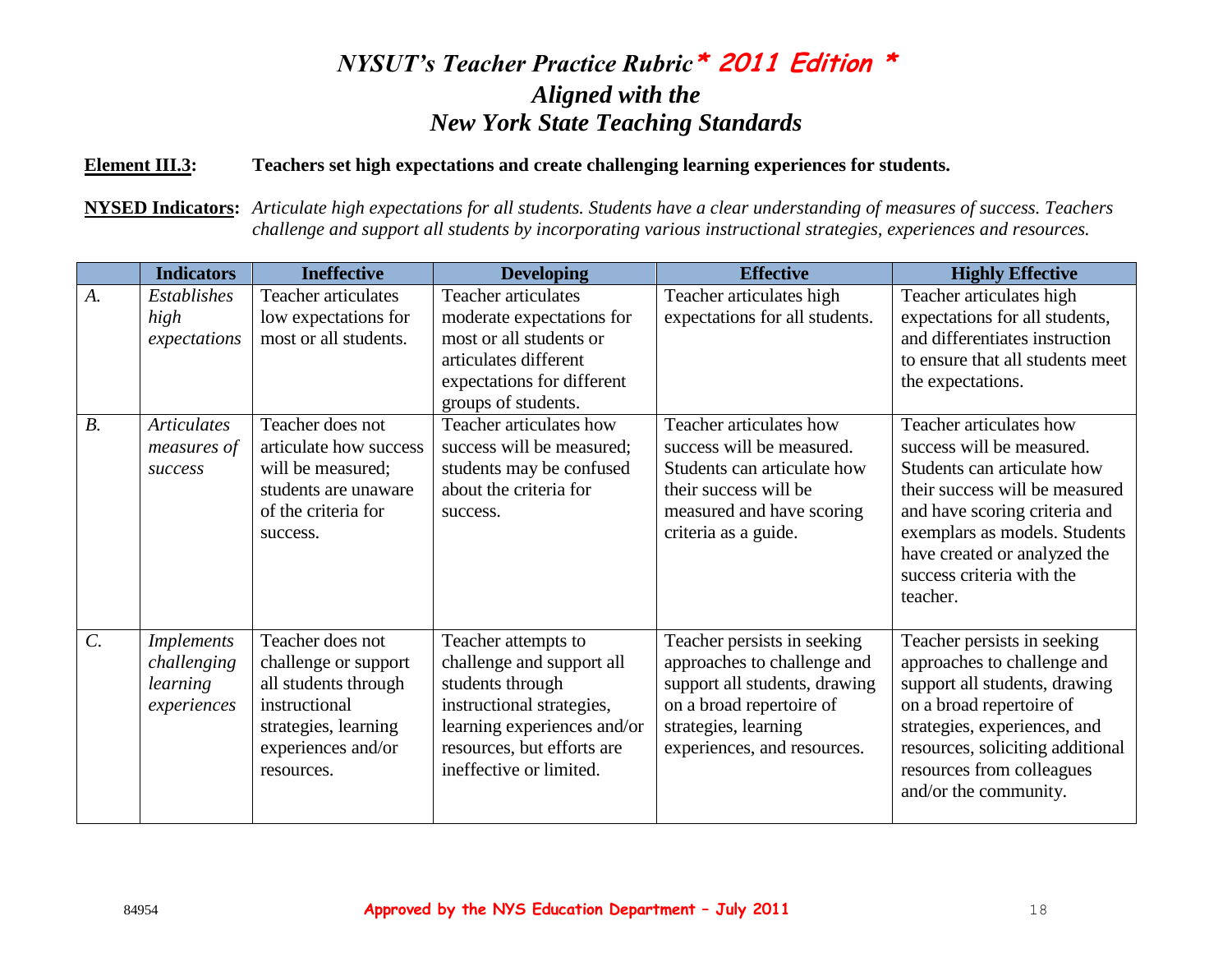#### **Element III.4: Teachers explore and use a variety of instructional approaches, resources, and technologies to meet diverse learning needs, engage students and promote achievement.**

**NYSED Indicators:** *Use an understanding of students' diverse backgrounds to individualize interactions and differentiate instruction. Incorporate instructional approaches and technologies to provide students with opportunities to demonstrate mastery of learning outcomes. Incorporate into instruction motivating and meaningful opportunities in learning experiences.*

|       | <b>Indicators</b>     | <b>Ineffective</b>       | <b>Developing</b>                 | <b>Effective</b>             | <b>Highly Effective</b>    |
|-------|-----------------------|--------------------------|-----------------------------------|------------------------------|----------------------------|
| A.    | <b>Differentiates</b> | Teacher uses             | Teacher uses only some            | Teacher uses instructional   | Teacher uses               |
|       | instruction           | instructional strategies | instructional strategies that are | strategies that are          | instructional strategies   |
|       |                       | that are not             | appropriate to students or to the | appropriate to all students  | that motivate and engage   |
|       |                       | appropriate to           | instructional outcomes. Some      | and to the instructional     | all students in high-level |
|       |                       | students or to           | strategies motivate and           | outcomes, and strategies     | cognitive activities that  |
|       |                       | instructional            | represent a moderate cognitive    | motivate and represent       | reflect instructional      |
|       |                       | purposes, and do not     | challenge.                        | significant cognitive        | outcomes, 21st Century     |
|       |                       | motivate or              |                                   | challenge and promote an     | Skills, and are            |
|       |                       | cognitively challenge    |                                   | awareness of 21st Century    | differentiated, as         |
|       |                       | students.                |                                   | Skills.                      | appropriate, for           |
|       |                       |                          |                                   |                              | individual and diverse     |
|       |                       |                          |                                   |                              | learners.                  |
| $B$ . | <i>Implements</i>     | Teacher adheres          | Teacher attempts to incorporate   | Teacher incorporates         | Teacher seamlessly         |
|       | strategies for        | rigidly to an            | instructional approaches and      | instructional approaches and | incorporates instructional |
|       | mastery of            | instructional            | technologies to allow students    | technologies to allow        | approaches and             |
|       | learning              | approach, even when      | to demonstrate mastery of         | students to demonstrate      | technologies to allow      |
|       | outcomes              | a change is clearly      | learning outcomes, with           | mastery of learning          | students to demonstrate    |
|       |                       | needed to allow          | partially successful results.     | outcomes.                    | mastery of learning        |
|       |                       | students to              |                                   |                              | outcomes. Students         |
|       |                       | demonstrate mastery      |                                   |                              | suggest instructional      |
|       |                       | of learning outcomes.    |                                   |                              | strategies that will help  |
|       |                       |                          |                                   |                              | them demonstrate their     |
|       |                       |                          |                                   |                              | own learning.              |
|       |                       |                          |                                   |                              |                            |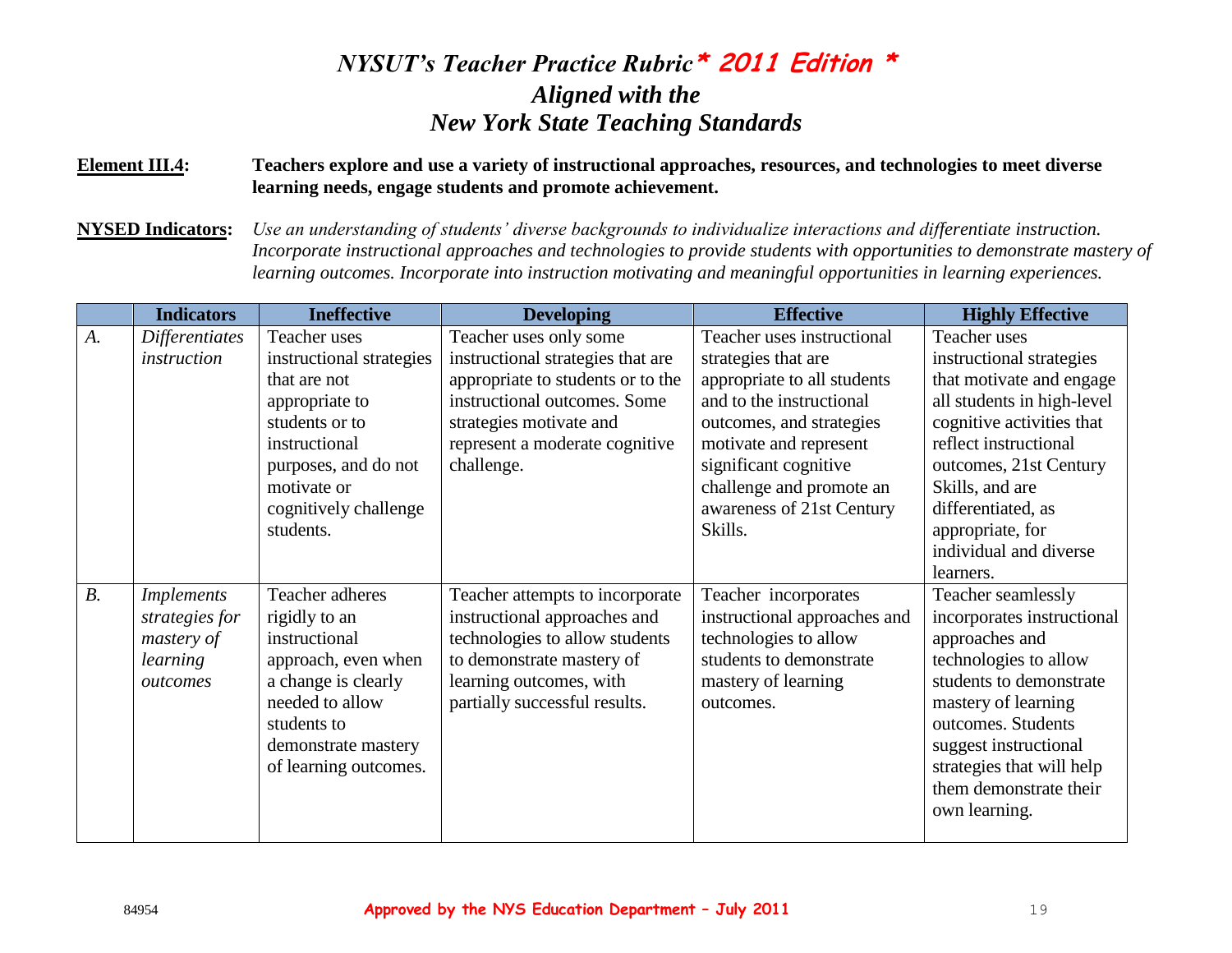#### **Element III.5: Teachers engage students in the development of multi-disciplinary skills, such as communication, collaboration, critical thinking, and use of technology.**

**NYSED Indicators:** *Students synthesize and express ideas both in written and oral formats. Students work effectively with others, including those from diverse groups and with opposing points of view. Students make decisions, solve problems, and take actions as appropriate.*

|       | <b>Indicators</b>                                                      | <b>Ineffective</b>                                                                                                                                                                                                             | <b>Developing</b>                                                                                                                                                                                                                          | <b>Effective</b>                                                                                                                                                                                                         | <b>Highly Effective</b>                                                                                                                                                                                                                                                                      |
|-------|------------------------------------------------------------------------|--------------------------------------------------------------------------------------------------------------------------------------------------------------------------------------------------------------------------------|--------------------------------------------------------------------------------------------------------------------------------------------------------------------------------------------------------------------------------------------|--------------------------------------------------------------------------------------------------------------------------------------------------------------------------------------------------------------------------|----------------------------------------------------------------------------------------------------------------------------------------------------------------------------------------------------------------------------------------------------------------------------------------------|
| $A$ . | Provides<br>opportunities<br>for<br>collaboration                      | The teacher provides<br>few opportunities for<br>students to collaborate<br>with others.                                                                                                                                       | The teacher provides<br>occasional opportunities for<br>students to collaborate with<br>others from diverse groups<br>and/or with opposing points<br>of view.                                                                              | The teacher provides<br>regular opportunities for<br>students to collaborate<br>with others from diverse<br>groups and with opposing<br>points of view.                                                                  | The teacher provides regular<br>opportunities for students to<br>collaborate with others from<br>diverse groups and with<br>opposing points of view.<br>Students themselves ensure<br>that all voices and ideas are<br>heard in the discussion.                                              |
| $B$ . | Provides<br>synthesis,<br>critical<br>thinking, and<br>problem-solving | Teacher provides few<br>opportunities in written<br>or oral format for<br>students to synthesize,<br>think critically, or<br>problem solve. The<br>teacher does not use the<br>available technology to<br>support instruction. | Teacher provides<br>occasional opportunities in<br>written or oral format for<br>students to synthesize, think<br>critically, and problem<br>solve. Teacher and students<br>use the available<br>technology with limited<br>effectiveness. | Teacher provides regular<br>opportunities in written or<br>oral format for students to<br>synthesize, think<br>critically, problem solve<br>and to use available<br>technology in alignment<br>with 21st Century Skills. | Teacher provides regular<br>opportunities in written or<br>oral format for students to<br>synthesize, think critically,<br>problem solve and use<br>available technology in<br>alignment with 21st Century<br>Skills. Students initiate<br>collaborative, problem-<br>solving opportunities. |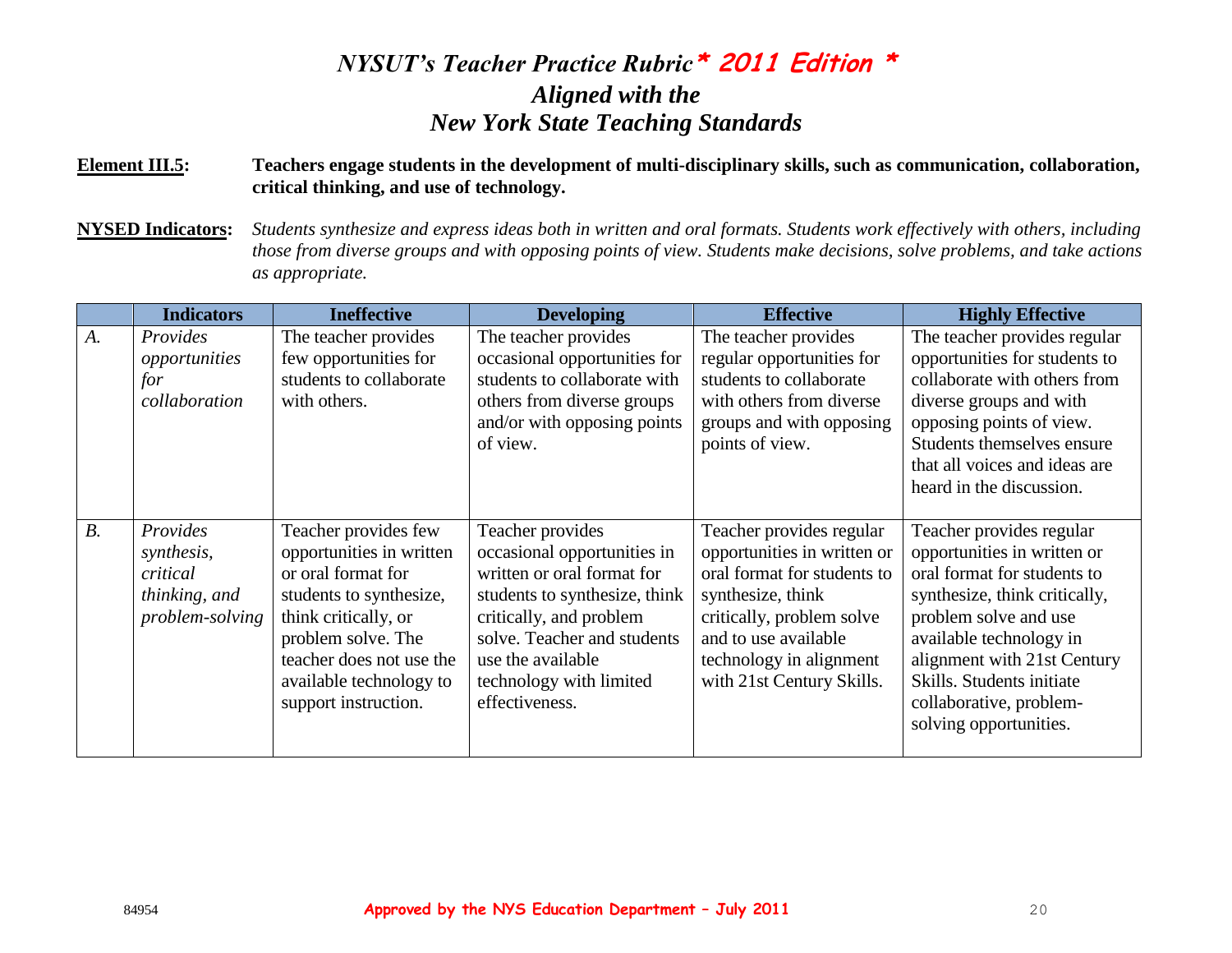#### **Element III.6: Teachers monitor and assess student progress, seek and provide feedback, and adapt instruction to student needs.**

**NYSED Indicators:** *Utilize various types of formative assessment during instruction to monitor and check for student understanding and assess progress. Seek and provide feedback during and after instruction. Adjust the pace of instruction, focus of instruction, and method of delivery based on student progress.*

|                 | <b>Indicators</b> | <b>Ineffective</b>    | <b>Developing</b>           | <b>Effective</b>                | <b>Highly Effective</b>            |
|-----------------|-------------------|-----------------------|-----------------------------|---------------------------------|------------------------------------|
| A.              | Uses              | Teacher does not      | Teacher occasionally uses   | Teacher frequently uses         | Teacher always uses formative      |
|                 | formative         | use formative         | formative assessment.       | formative assessment to         | assessment to immediately          |
|                 | assessment        | assessment during     | Teacher monitors student    | immediately inform instruction. | inform instruction.                |
|                 |                   | instruction and does  | learning unevenly.          | Teacher monitors the progress   | Teacher monitors the progress of   |
|                 |                   | not monitor student   |                             | of students, using assessment   | individual students and uses a     |
|                 |                   | learning.             |                             | data.                           | variety of formative assessments   |
|                 |                   |                       |                             |                                 | to adjust and differentiate        |
|                 |                   |                       |                             |                                 | instruction to meet individual     |
|                 |                   |                       |                             |                                 | needs.                             |
| $B$ .           | Provides          | Teacher's feedback    | Teacher's feedback to       | Teacher's feedback to students  | Teacher's feedback to students     |
|                 | feedback          | to students is        | students is inconsistent in | is timely, frequent, and        | is timely, frequent, and relevant. |
|                 | during and        | limited, infrequent   | timeliness, frequency       | relevant. Feedback frequently   | Feedback consistently advances     |
|                 | after             | and/or irrelevant.    | and/or relevance.           | advances student learning.      | student learning. Students make    |
|                 | instruction       |                       | Feedback inconsistently     |                                 | use of the feedback in their       |
|                 |                   |                       | advances student            |                                 | learning.                          |
|                 |                   |                       | learning.                   |                                 |                                    |
| $\mathcal{C}$ . | <b>Adjusts</b>    | Teacher does not      | Teacher occasionally uses   | Teacher uses student progress   | Teacher uses student progress to   |
|                 | pacing            | use student progress  | student progress to adjust  | to immediately adjust the pace, | immediately adjust the pace,       |
|                 |                   | to adjust the pace,   | the pace, focus, or         | focus, or delivery of           | focus, or delivery of instruction. |
|                 |                   | focus, or delivery of | delivery of instruction.    | instruction.                    | Students self-assess progress and  |
|                 |                   | instruction.          |                             |                                 | suggest adjustments to             |
|                 |                   |                       |                             |                                 | instruction.                       |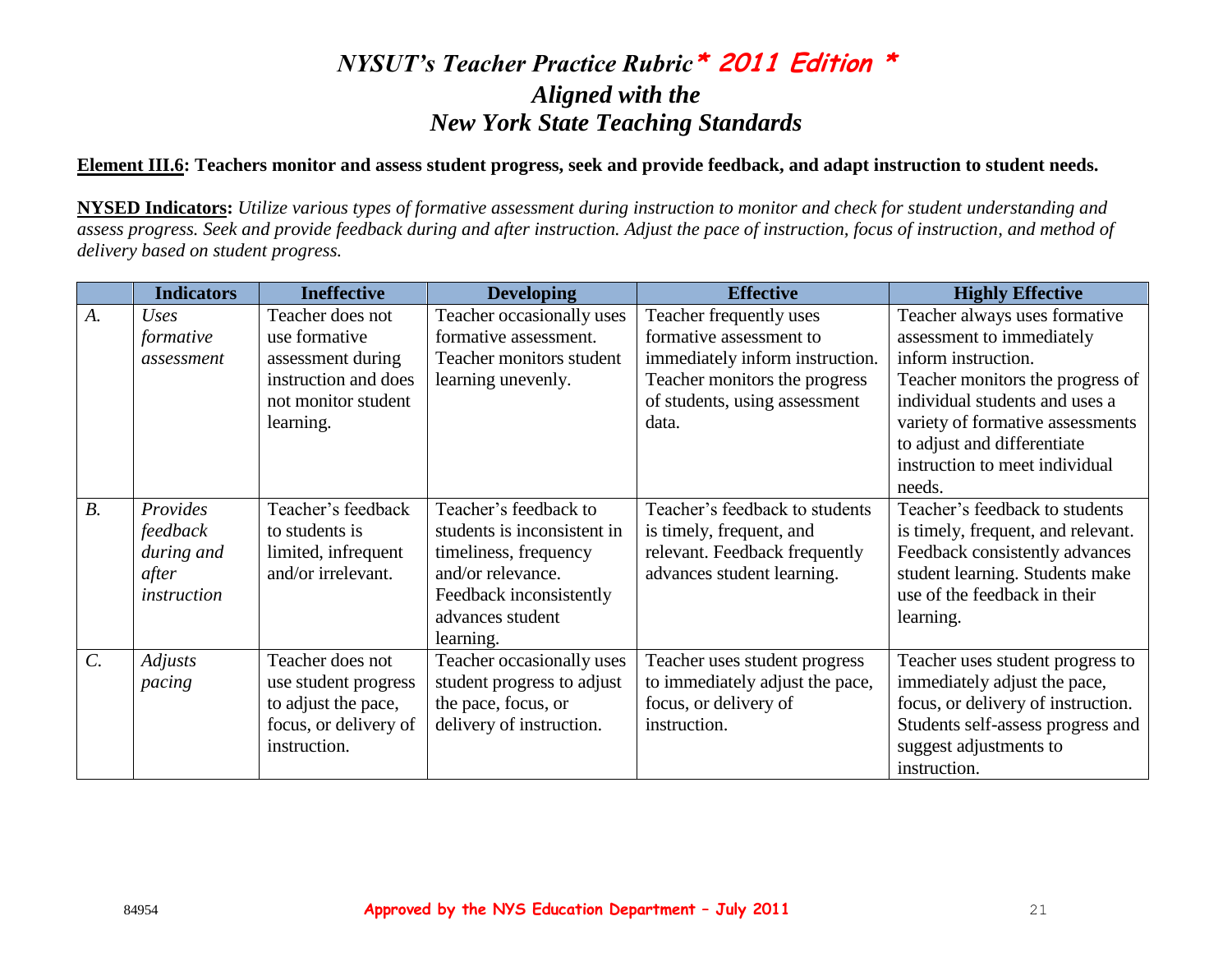### **Standard IV: Learning Environment**

#### **Teachers work with all students to create a dynamic learning environment that supports achievement and growth.**

*The classroom environment is a critical aspect of a teacher's skill in promoting learning. Students can't concentrate on academic content if they don't feel comfortable in the classroom. If the atmosphere is negative, if students fear ridicule, if the environment is chaotic, no one – neither students nor teacher – can focus on learning. Teachers who excel in Standard 4 create an atmosphere of excitement about the importance of learning and the significance of the content. Skills in Standard 4 are demonstrated through classroom interactions and observations.* 

#### Element IV.1: Teachers create a mutually respectful, safe, and supportive learning environment that is inclusive of every student.

**NYSED Indicators:** *Caring and respectful in interactions with students. Embrace student diversity as an asset in the classroom. Recognize and reinforce positive interactions among students. Create a climate of acceptance and respect. Create an environment where students feel a sense of responsibility to one another.*

|                | <b>Indicators</b>  | <b>Ineffective</b>             | <b>Developing</b>               | <b>Effective</b>              | <b>Highly Effective</b>            |
|----------------|--------------------|--------------------------------|---------------------------------|-------------------------------|------------------------------------|
| $A_{\cdot}$    | <i>Interaction</i> | Teacher interaction with at    | Teacher-student interactions    | Teacher-student               | Teacher-student interactions       |
|                | s with             | least some students is         | are generally appropriate but   | interactions demonstrate      | reflect genuine respect, caring,   |
|                | students           | inappropriate to the age or    | may reflect occasional          | general caring and respect.   | and cultural understanding for     |
|                |                    | culture of the students. The   | inconsistencies, favoritism, or | Interactions are appropriate  | individuals as well as groups of   |
|                |                    | classroom climate is not       | disregard for students'         | to the ages and cultures of   | students. Teacher creates a safe   |
|                |                    | conducive to feeling           | cultures. Only some students    | the students. Teacher         | learning environment where all     |
|                |                    | accepted or free to take       | feel accepted and free to take  | creates a safe learning       | students feel accepted and free    |
|                |                    | learning risks.                | learning risks.                 | environment where students    | taking learning risks.             |
|                |                    |                                |                                 | feel accepted and free        |                                    |
|                |                    |                                |                                 | taking learning risks.        |                                    |
|                |                    |                                |                                 |                               |                                    |
| B <sub>1</sub> | <b>Supports</b>    | Teacher ignores diversity in   | Teacher acknowledges            | Teacher acknowledges          | Teacher acknowledges student       |
|                | student            | the classroom and does not     | diversity in the classroom but  | student diversity and uses it | diversity and uses it as an        |
|                | diversity          | use it to support the learning | is inconsistent in using it to  | as an opportunity to enrich   | opportunity to enrich the learning |
|                |                    | environment.                   | enrich the learning             | the learning environment.     | environment. Students take         |
|                |                    |                                | environment.                    |                               | initiative to respect and support  |
|                |                    |                                |                                 |                               | diversity.                         |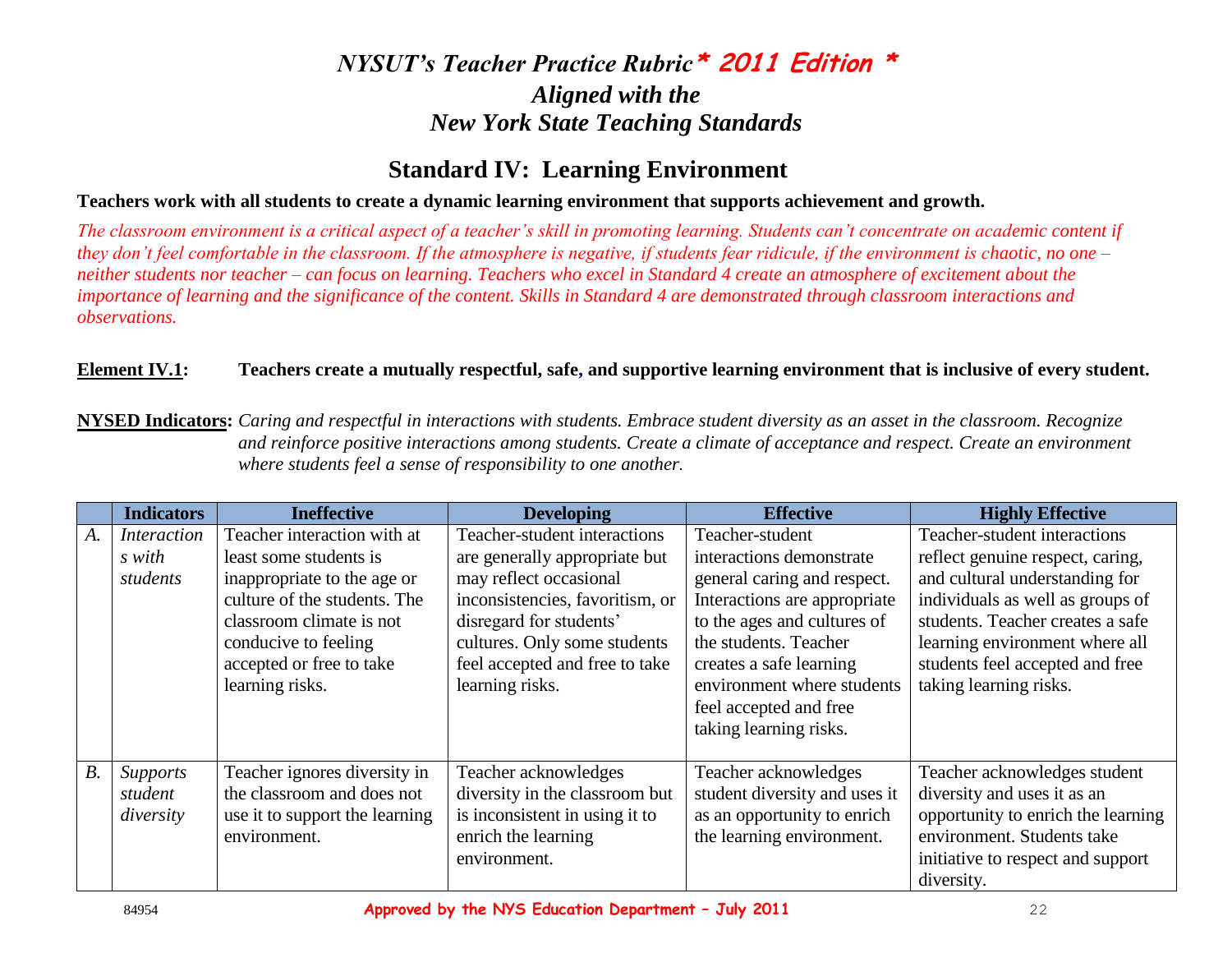|                 | <b>Indicators</b>                                            | <b>Ineffective</b>                                                                               | <b>Developing</b>                                                          | <b>Effective</b>                                                                                                             | <b>Highly Effective</b>                                                                                                                                 |
|-----------------|--------------------------------------------------------------|--------------------------------------------------------------------------------------------------|----------------------------------------------------------------------------|------------------------------------------------------------------------------------------------------------------------------|---------------------------------------------------------------------------------------------------------------------------------------------------------|
|                 |                                                              |                                                                                                  |                                                                            |                                                                                                                              |                                                                                                                                                         |
| $\mathcal{C}$ . | Reinforces<br>positive<br>interaction<br>s among<br>students | Teacher does not address<br>student interactions that are<br>inappropriate and<br>disrespectful. | Teacher inconsistently<br>addresses inappropriate<br>student interactions. | Teacher ensures that<br>student interactions are<br>generally polite and<br>respectful. Such<br>interactions are appropriate | Teacher ensures that students<br>demonstrate respect for one<br>another and monitor one<br>another's treatment of peers.<br>Students correct classmates |
|                 |                                                              |                                                                                                  |                                                                            | to the age and cultures of<br>the students.                                                                                  | respectfully when needed, and<br>assume and demonstrate personal<br>responsibility.                                                                     |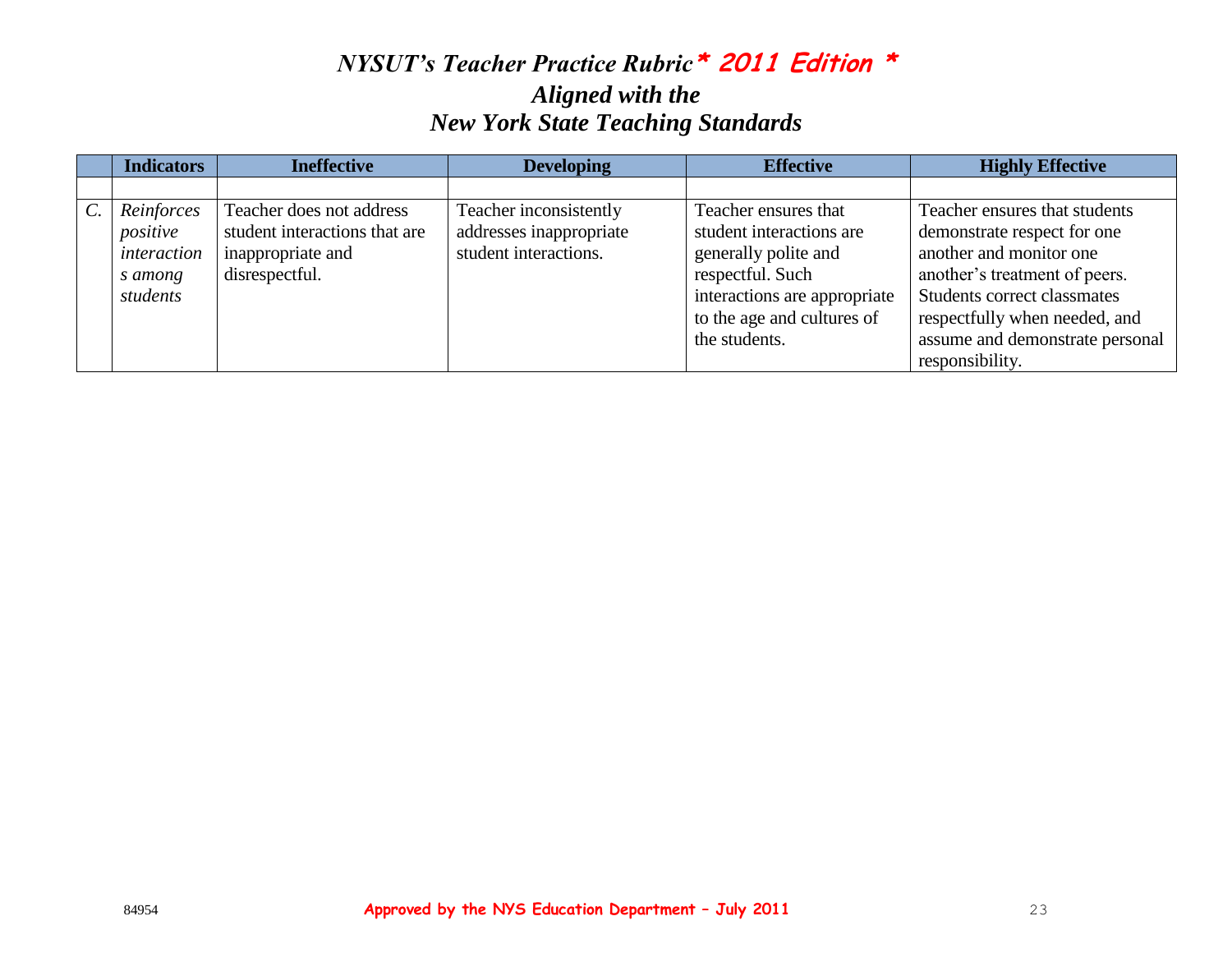#### **Element IV.2: Teachers create an intellectually challenging and stimulating learning environment.**

**NYSED Indicators:** *Encourage students to set high standards and expectations for their own performance. Motivate students to initiate their own learning and strive to achieve challenging learning goals. Promote students' curiosity and enthusiasm for learning. Students are actively engaged in learning. Students openly express their ideas. Students show pride in their work and accomplishments.*

|                  | <b>Indicators</b> | <b>Ineffective</b>      | <b>Developing</b>            | <b>Effective</b>           | <b>Highly Effective</b>           |
|------------------|-------------------|-------------------------|------------------------------|----------------------------|-----------------------------------|
| A.               | Establishes       | Teacher discourages     | Teacher inconsistently       | Teacher creates an         | Teacher creates an environment    |
|                  | high              | students from           | creates an environment       | environment where          | where all students are expected   |
|                  | expectations      | expressing their ideas, | where students express       | students are encouraged to | to express their ideas, take      |
|                  | for               | and/or initiating their | their ideas, take initiative | express their ideas, take  | initiative and have high          |
|                  | achievement       | own learning and        | and have high                | initiative and have high   | expectations for their own        |
|                  |                   | achievement.            | expectations for their own   | expectations for their own | learning and achievement.         |
|                  |                   |                         | learning and achievement.    | learning and achievement.  | Students monitor their own        |
|                  |                   |                         |                              |                            | progress as they strive to meet   |
|                  |                   |                         |                              |                            | challenging learning goals.       |
| $\mathbf{B}$ .   | <b>Promotes</b>   | Teacher conveys a       | Teacher conveys              | Teacher conveys            | Teacher conveys genuine           |
|                  | student           | negative attitude,      | importance of learning,      | enthusiasm for learning,   | enthusiasm for learning.          |
|                  | curiosity         | suggesting that         | but with little conviction   | and students demonstrate   | Students—through their            |
|                  | and               | learning is not         | and only minimal             | consistent commitment to   | curiosity, initiative, and active |
|                  | enthusiasm        | important or has been   | apparent buy-in by the       | its value. Students are    | participation—demonstrate         |
|                  |                   | mandated. Students are  | students. Some students      | cognitively engaged in     | enthusiasm for learning.          |
|                  |                   | not cognitively         | are cognitively engaged.     | appropriately challenging  | Students are cognitively          |
|                  |                   | engaged in learning.    |                              | learning.                  | engaged and striving to meet      |
|                  |                   |                         |                              |                            | challenging learning goals.       |
| $\overline{C}$ . | Promotes          | Teacher does not        | Teacher inconsistently       | Teacher consistently       | Teacher consistently promotes a   |
|                  | student           | promote a sense of      | promotes a sense of pride    | promotes a sense of pride  | sense of pride in student work or |
|                  | pride in          | pride in student work   | in student work or           | in student work or         | accomplishment. Student work      |
|                  | work and          | or accomplishment.      | accomplishment. Students     | accomplishment. Students   | demonstrates innovation,          |
|                  | accomplish        | Students are not        | minimally accept the         | accept the teacher's       | flexibility, originality, and     |
|                  | ments             | motivated to complete   | responsibility to "do good   | insistence on work of high | perseverance in their work.       |
|                  |                   | work or are unwilling   | work" but invest little of   | quality and demonstrate    |                                   |
|                  |                   | to persevere.           | their energy into its        | perseverance.              |                                   |
|                  |                   |                         | quality.                     |                            |                                   |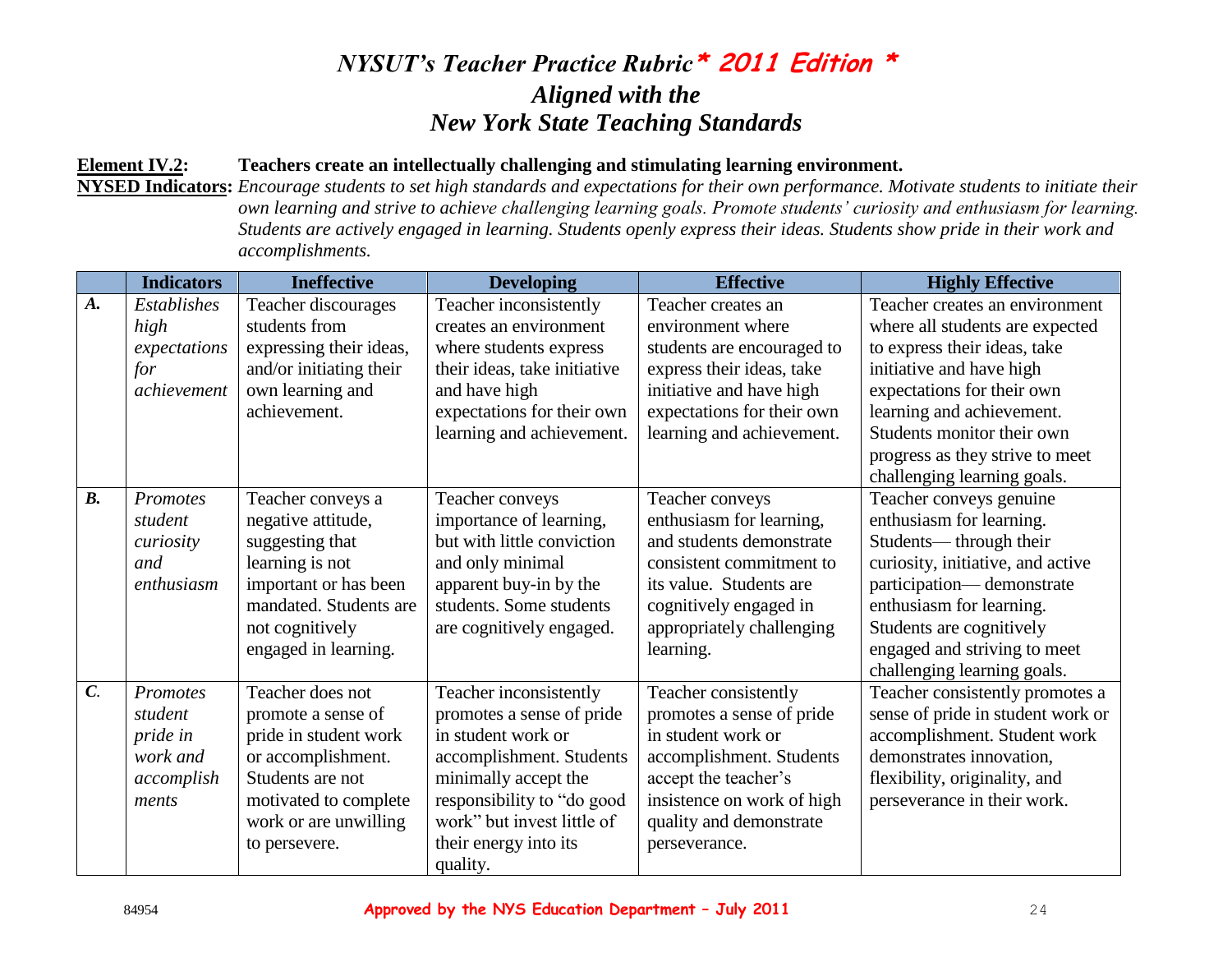#### **Element IV.3: Teachers manage the learning environment for the effective operation of the classroom.**

**NYSED Indicators:** *Establish, communicate, and maintain clear standards and expectations for student behavior. Develop, implement, and adapt routines and procedures to manage activities and transitions. Facilitate instructional groupings to maximize student participation, cooperation, and learning. Students exhibit respectful classroom interactions.*

|                 | <b>Indicators</b>                                                   | <b>Ineffective</b>                                                                                                                                                                                         | <b>Developing</b>                                                                                                                                                                                                                                                        | <b>Effective</b>                                                                                                                                                                                                                        | <b>Highly Effective</b>                                                                                                                                                                                                                                                                                                                          |
|-----------------|---------------------------------------------------------------------|------------------------------------------------------------------------------------------------------------------------------------------------------------------------------------------------------------|--------------------------------------------------------------------------------------------------------------------------------------------------------------------------------------------------------------------------------------------------------------------------|-----------------------------------------------------------------------------------------------------------------------------------------------------------------------------------------------------------------------------------------|--------------------------------------------------------------------------------------------------------------------------------------------------------------------------------------------------------------------------------------------------------------------------------------------------------------------------------------------------|
| $A$ .           | <b>Establishes</b><br>expectations<br>for student<br>behavior       | The teacher has not<br>established standards of<br>conduct, or students are<br>confused by the<br>standards.                                                                                               | The teacher has<br>established standards of<br>conduct, and most<br>students seem to<br>understand them.                                                                                                                                                                 | The teacher has established<br>standards of conduct and they<br>are clear to all students.                                                                                                                                              | The teacher and students<br>have established standards<br>of conduct. They are clear<br>to all students and appear<br>to be internalized.                                                                                                                                                                                                        |
| $B$ .           | <b>Establishes</b><br>routines,<br>procedures<br>and<br>transitions | The teacher's routines,<br>procedures, and<br>transitions are chaotic,<br>with much instructional<br>time being lost between<br>activities or lesson<br>segments.                                          | The teacher's routines,<br>procedures, and<br>transitions are somewhat<br>efficient, resulting in<br>some loss of<br>instructional time.                                                                                                                                 | Teacher's routines,<br>procedures, and transitions<br>occur smoothly, with little<br>loss of instructional time.<br>Students assume some<br>responsibility under teacher<br>direction.                                                  | Teacher's routines,<br>procedures, and transitions<br>are seamless, with students<br>assuming responsibility in<br>ensuring their efficient<br>operation.                                                                                                                                                                                        |
| $\mathcal{C}$ . | Establishes<br>instructional<br>groups                              | Teacher's grouping<br>results in students who<br>are not working with the<br>teacher, are not<br>productively engaged in<br>learning and/or exhibit<br>disrespect to the teacher<br>and/or other students. | Teacher's grouping<br>results in students in<br>only some groups being<br>productively engaged in<br>learning while<br>unsupervised by the<br>teacher. Student<br>behavior is generally<br>appropriate but<br>occasionally may reflect<br>disrespect for one<br>another. | Teacher's grouping results in<br>small group work being well<br>organized and most students<br>are productively engaged in<br>learning while unsupervised<br>by the teacher. Student<br>behavior is generally polite<br>and respectful. | Teacher's grouping results<br>in small group work being<br>well organized and<br>students are productively<br>engaged at all times, with<br>students assuming<br>responsibility for<br>productivity. Students<br>work independently and<br>collaboratively to<br>accomplish goals. Student<br>behavior is consistently<br>polite and respectful. |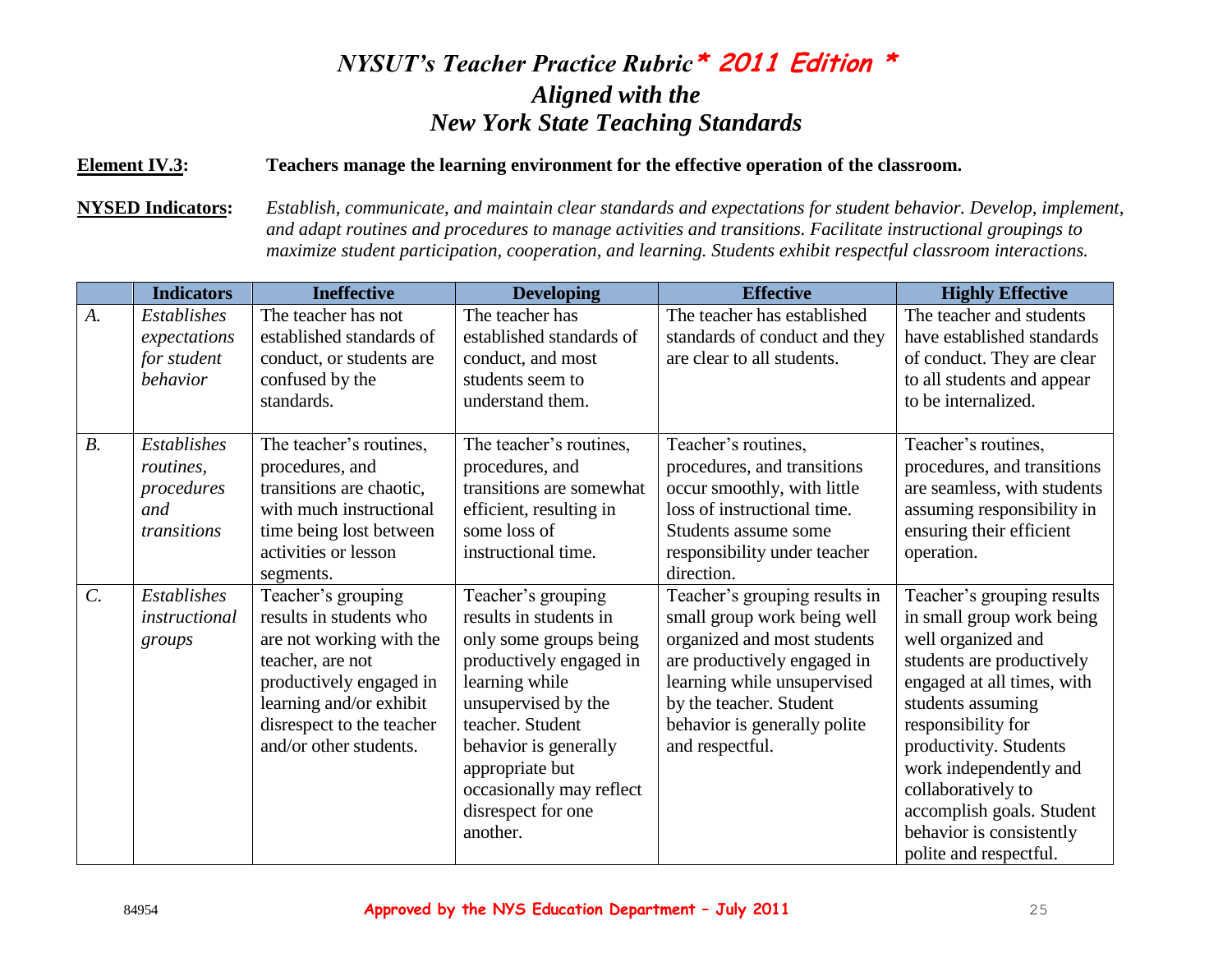#### **Element IV.4: Teachers organize and utilize available resources (e.g. physical space, time, people, technology) to create a safe and productive learning environment.**

**NYSED Indicators:** *Arrange and adapt the physical environment to accommodate individual and group learning needs. Ensure that all students have equitable access to available resources and technologies. Effectively use the services and skills of available volunteers and paraprofessionals. Know and implement policies and procedures to ensure classroom safety.*

|           | <b>Indicators</b>                                        | <b>Ineffective</b>                                                                                                                                                          | <b>Developing</b>                                                                                                                                                                                                                                                                | <b>Effective</b>                                                                                                                                                                                                                                          | <b>Highly Effective</b>                                                                                                                                                                                                                                      |
|-----------|----------------------------------------------------------|-----------------------------------------------------------------------------------------------------------------------------------------------------------------------------|----------------------------------------------------------------------------------------------------------------------------------------------------------------------------------------------------------------------------------------------------------------------------------|-----------------------------------------------------------------------------------------------------------------------------------------------------------------------------------------------------------------------------------------------------------|--------------------------------------------------------------------------------------------------------------------------------------------------------------------------------------------------------------------------------------------------------------|
| A.        | Organizes the<br>physical<br>environment                 | Teacher has not<br>organized the<br>physical environment<br>to meet student<br>learning needs, or the<br>teacher makes poor or<br>inequitable use of<br>physical resources. | Teacher has organized the<br>physical environment to<br>adequately accommodate<br>student learning needs.<br>Available resources and<br>technologies are<br>accessible to most<br>students. The resources<br>may be adjusted for a<br>lesson, but with limited<br>effectiveness. | Teacher has organized the<br>physical environment to<br>accommodate all student<br>learning needs. Available<br>resources and technologies<br>are equally accessible to all<br>students. The resource<br>arrangement supports the<br>learning activities. | • Teacher has organized the<br>physical environment to<br>accommodate all student<br>learning needs. Available<br>resources and<br>technologies are equally<br>accessible to all students.<br>Students adjust the<br>resources to advance their<br>learning. |
| <b>B.</b> | <b>Manages</b><br>volunteers and/or<br>paraprofessionals | Teacher does not<br>effectively use the<br>services and skills of<br>available<br>paraprofessionals<br>and/or volunteers.                                                   | Teacher attempts to use<br>the services and skills of<br>available<br>paraprofessionals and/or<br>volunteers with limited<br>effectiveness.                                                                                                                                      | Teacher effectively uses<br>the services and skills of<br>available paraprofessionals<br>and/or volunteers.                                                                                                                                               | Teacher effectively uses<br>$\bullet$<br>the services and skills of<br>available<br>paraprofessionals and/or<br>volunteers, and supports<br>their contributions to a<br>productive learning<br>environment.                                                  |
| $C$ .     | <b>Establishes</b><br>classroom safety                   | Teacher does not<br>know, or knows but<br>does not implement<br>classroom safety<br>procedures.                                                                             | Teacher inconsistently<br>implements classroom<br>safety procedures.                                                                                                                                                                                                             | Teacher consistently<br>implements classroom<br>safety procedures.                                                                                                                                                                                        | • Teacher knows and<br>implements classroom<br>safety procedures<br>consistently. Students<br>have internalized the<br>safety procedures.                                                                                                                    |

•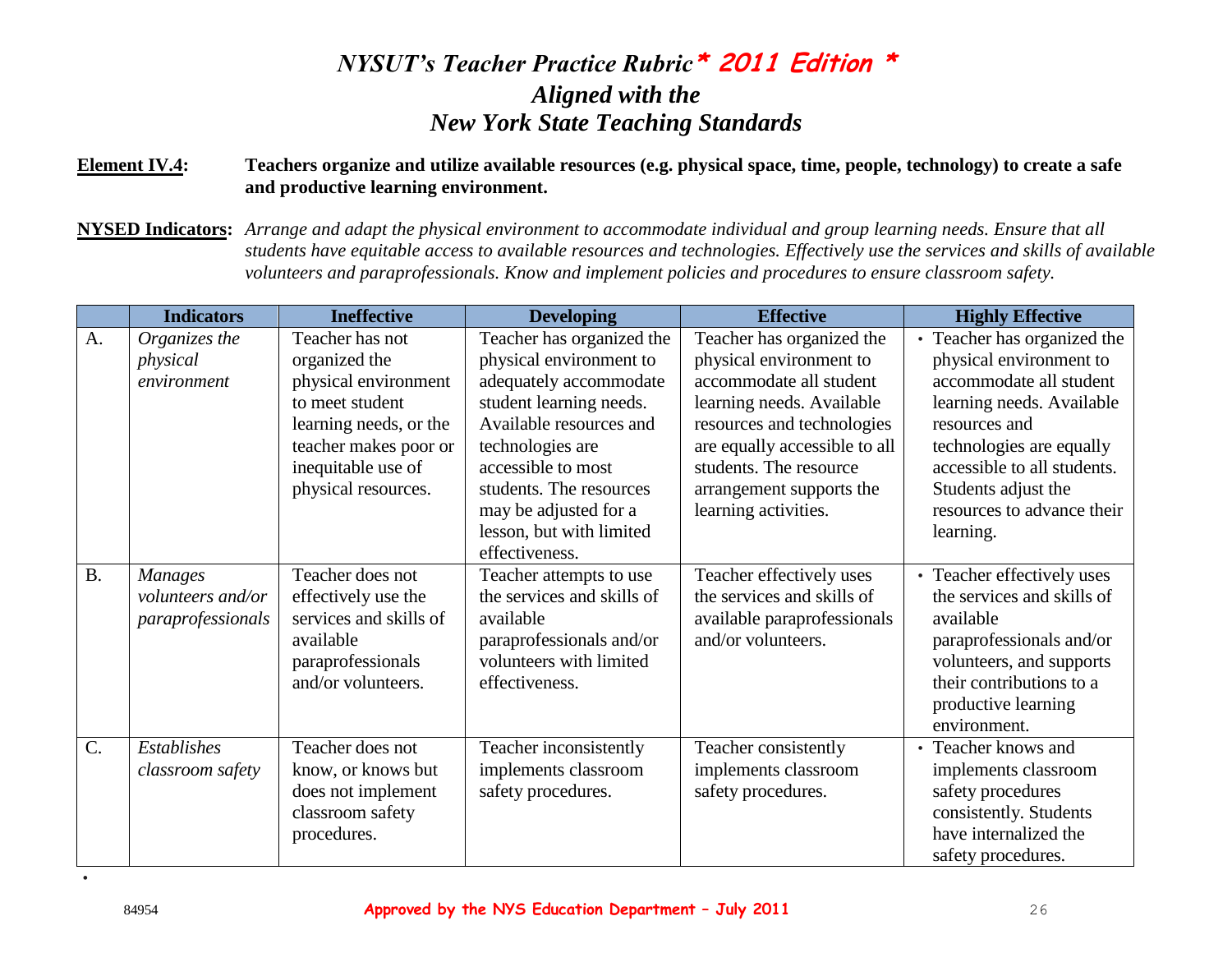#### **Standard V: Assessment for Student Learning**

**Teachers use multiple measures to assess and document student growth, evaluate instructional effectiveness, and modify instruction.** *Assessment is an integral part of the instructional process. The design of instruction must account for a range of assessment strategies: formative and summative, formal and informal. High quality assessment practice makes students fully aware of criteria and performance standards, informs teacher's instructional decisions, and leverages both teacher and student feedback. Further, these practices also incorporate student self-assessment and teacher analysis and reflection to inform instruction.* 

#### **Element V.1: Teachers design, select, and use a range of assessment tools and processes to measure and document student learning and growth.**

**NYSED Indicators:** *Use appropriate diagnostic and ongoing assessment to establish learning goals and inform instruction. Use formative assessment to inform teaching and learning. Use summative assessment to measure and record student achievement. Design assessments that are aligned with curricular and instructional goals. Design and adapt assessments that accurately determine mastery of skills and knowledge. Use multiple measures and multiple formats, including available technology, to assess and document student performance. Implement required assessment accommodations.*

|    | <b>Indicators</b> | <b>Ineffective</b>          | <b>Developing</b>        | <b>Effective</b>        | <b>Highly Effective</b>      |
|----|-------------------|-----------------------------|--------------------------|-------------------------|------------------------------|
| A. | Uses              | Teacher does not use        | Teacher occasionally     | Teacher frequently uses | Teacher regularly and        |
|    | assessments to    | appropriate diagnostic or   | uses appropriate         | appropriate diagnostic  | skillfully uses appropriate  |
|    | establish         | ongoing formative           | diagnostic and ongoing   | and ongoing formative   | diagnostic and ongoing       |
|    | learning goals    | assessment to establish     | formative assessment to  | assessment to establish | formative assessment to      |
|    | and inform        | learning goals or to inform | establish learning goals | learning goals and      | establish learning goals and |
|    | instruction       | instruction.                | and inform instruction.  | inform instruction.     | inform instruction.          |
|    |                   |                             |                          |                         |                              |
| B. | Measures and      | Teacher does not use        | Teacher uses limited     | Teacher uses multiple   | Teacher uses multiple        |
|    | records student   | multiple measures to        | measures to determine a  | measures to determine a | measures to determine a      |
|    | achievement       | determine a summative       | summative assessment of  | summative assessment of | summative assessment of      |
|    |                   | assessment of student       | student achievement.     | student achievement.    | student achievement.         |
|    |                   | achievement.                | Teacher inconsistently   | Teacher consistently    | Teacher consistently uses    |
|    |                   | Teacher rarely and/or       | uses multiple formats,   | uses multiple formats,  | multiple formats, including  |
|    |                   | ineffectively uses multiple | including available      | including available     | available technology, to     |
|    |                   | formats, including          | technology, to document  | technology, to document | document student             |
|    |                   | available technology, to    | student performance.     | student performance.    | performance. Students        |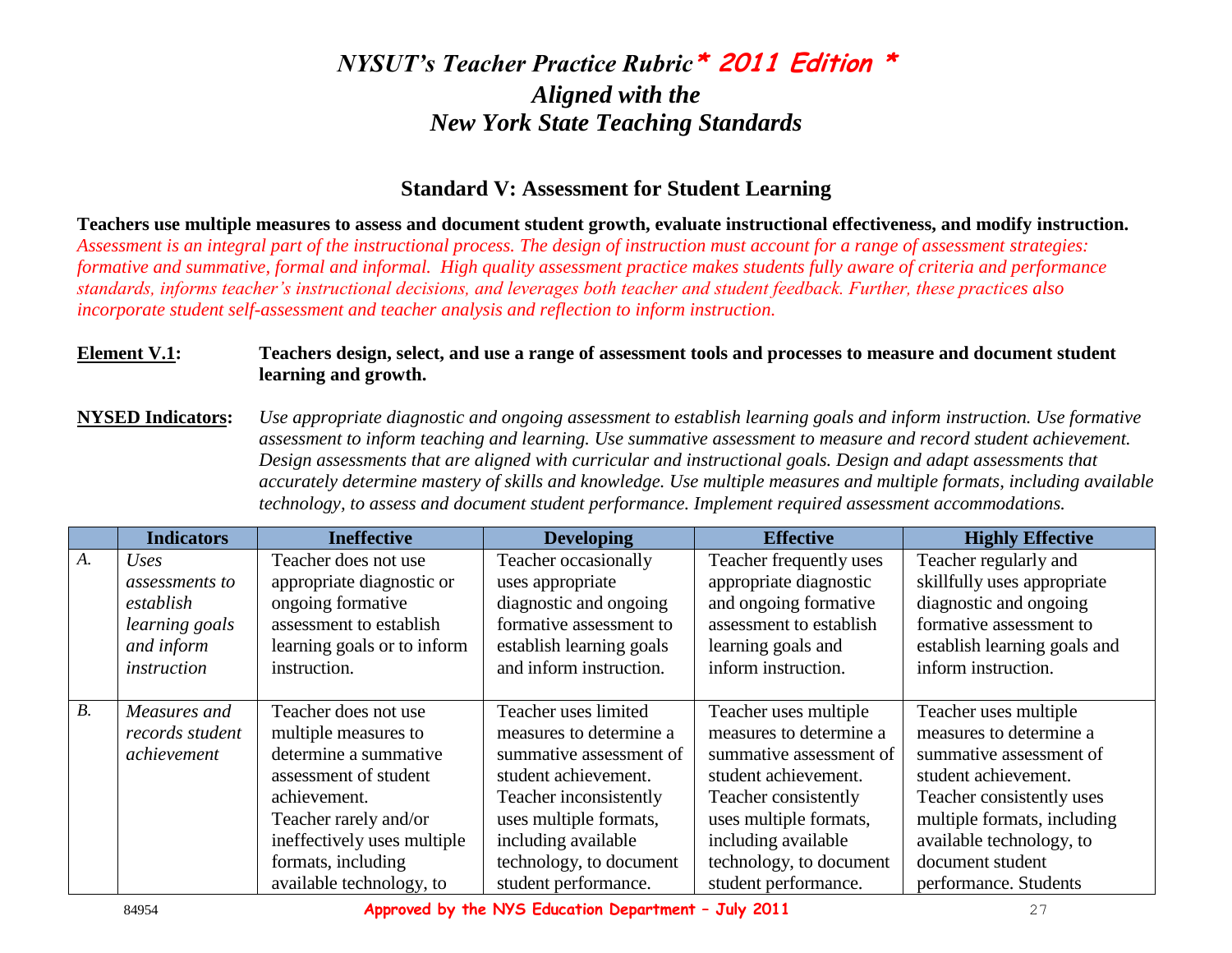|                 | <b>Indicators</b>                              | <b>Ineffective</b>                                                                                                                                                                  | <b>Developing</b>                                                                                                                                                             | <b>Effective</b>                                                                                                                                                         | <b>Highly Effective</b>                                                                                                                                                     |
|-----------------|------------------------------------------------|-------------------------------------------------------------------------------------------------------------------------------------------------------------------------------------|-------------------------------------------------------------------------------------------------------------------------------------------------------------------------------|--------------------------------------------------------------------------------------------------------------------------------------------------------------------------|-----------------------------------------------------------------------------------------------------------------------------------------------------------------------------|
|                 |                                                | document student                                                                                                                                                                    |                                                                                                                                                                               |                                                                                                                                                                          | participate in documenting                                                                                                                                                  |
|                 |                                                | performance.                                                                                                                                                                        |                                                                                                                                                                               |                                                                                                                                                                          | their own performance.                                                                                                                                                      |
| $\mathcal{C}$ . | Aligns<br>assessments to<br>learning goals     | Teacher designs<br>assessments that are not<br>aligned with curricular and<br>instructional goals and do<br>not accurately determine<br>mastery of student skills<br>and knowledge. | Teacher designs some<br>assessments that are<br>aligned with curricular<br>and instructional goals<br>and accurately determine<br>mastery of student skills<br>and knowledge. | Teacher designs most<br>assessments to align with<br>curricular and<br>instructional goals and to<br>accurately determine<br>mastery of student skills<br>and knowledge. | Teacher designs all<br>assessments to align with<br>curricular and instructional<br>goals and to accurately<br>determine mastery of each<br>student's skills and knowledge. |
| D.              | <i>Implements</i><br>testing<br>accommodations | Teacher does not<br>implement required testing<br>accommodations.                                                                                                                   | Teacher inconsistently<br>implements required<br>testing accommodations.                                                                                                      | Teacher consistently<br>implements required<br>testing accommodations.                                                                                                   | Teacher consistently<br>implements required testing<br>accommodations.<br>Teacher works with specialists<br>as necessary to ensure<br>accommodations meet student<br>needs. |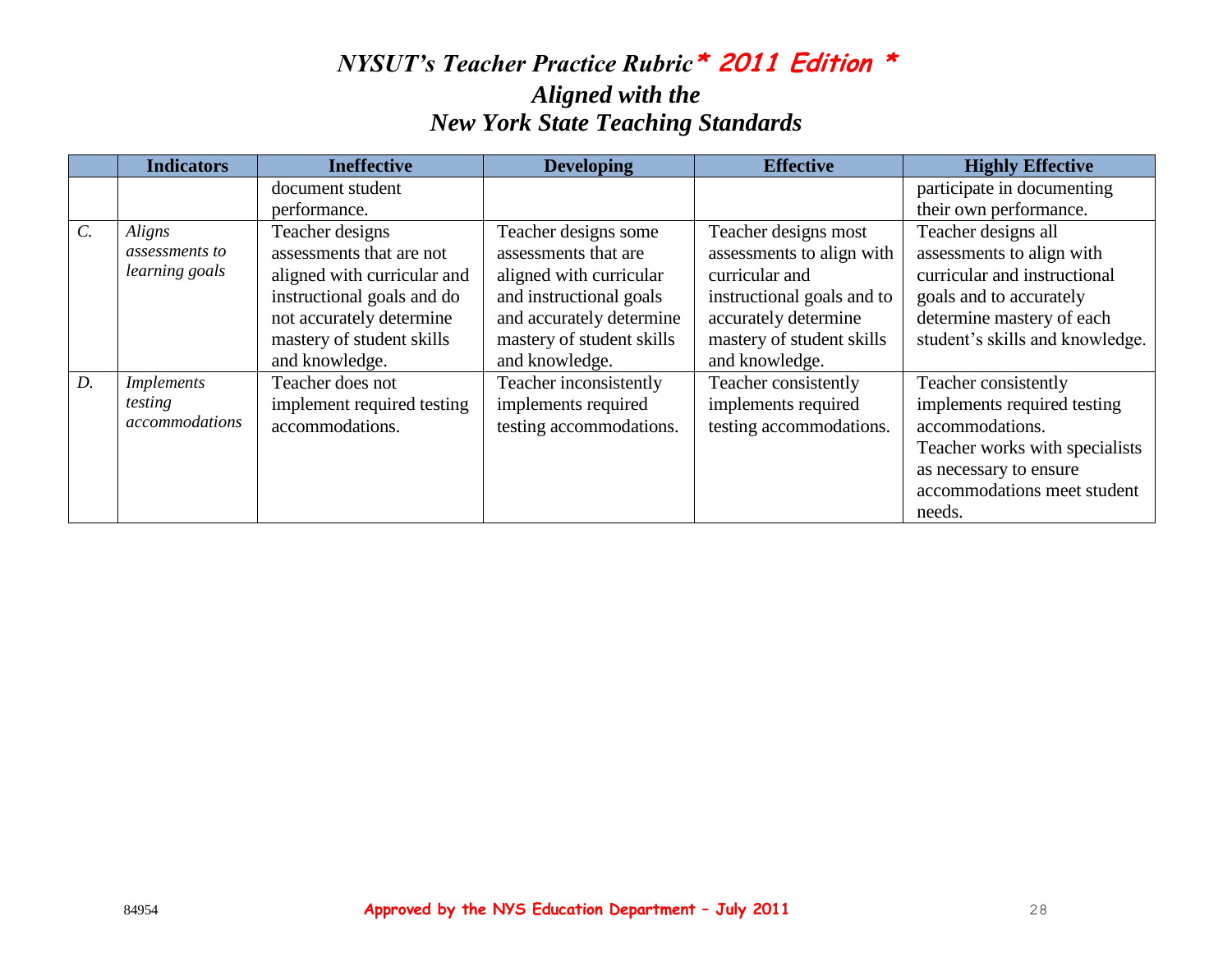#### **Element V.2: Teachers understand, analyze, interpret, and use assessment data to monitor student progress and to plan and differentiate instruction.**

**NYSED Indicators:** *Analyze data accurately. Provide timely feedback to students to engage them in self-reflection and self-improvement. Use assessment data to set goals and design and differentiate instruction. Engage students in self-assessment of their learning goals, strategies, and outcomes.*

|       | <b>Indicators</b>                                                                    | <b>Ineffective</b>                                                                                                                  | <b>Developing</b>                                                                                                                          | <b>Effective</b>                                                                                                                      | <b>Highly Effective</b>                                                                                                                                                                           |
|-------|--------------------------------------------------------------------------------------|-------------------------------------------------------------------------------------------------------------------------------------|--------------------------------------------------------------------------------------------------------------------------------------------|---------------------------------------------------------------------------------------------------------------------------------------|---------------------------------------------------------------------------------------------------------------------------------------------------------------------------------------------------|
| A.    | Analyzes<br>assessment<br>data                                                       | Teacher does not<br>analyze assessment data<br>or analyzes it<br>inaccurately.                                                      | Teacher analyzes data<br>accurately but has a<br>rudimentary<br>understanding of the<br>data.                                              | Teacher analyzes data<br>accurately to monitor<br>student progress and inform<br>instruction.                                         | Teacher analyzes data accurately<br>to monitor student progress and<br>design differentiated instruction.                                                                                         |
| $B$ . | Uses<br>assessment<br>data to set<br>goals and<br>provide<br>feedback to<br>students | Teacher does not use<br>feedback or assessment<br>data to set goals with<br>students or to design<br>differentiated<br>instruction. | Teacher occasionally<br>uses feedback and<br>assessment data to set<br>goals with students and<br>to design differentiated<br>instruction. | Teacher frequently uses<br>feedback and assessment<br>data to set goals with<br>students and to design<br>differentiated instruction. | Teacher regularly uses feedback<br>and assessment data to set goals<br>with students and to design<br>differentiated instruction; students<br>self-monitor their progress<br>towards their goals. |
| $C$ . | <b>Engages</b><br>students in<br>self-assessment                                     | Teacher does not<br>engage students in self-<br>assessment of their<br>learning goals,<br>strategies, or outcomes.                  | Teacher occasionally<br>engages students in self-<br>assessment of their<br>learning goals,<br>strategies, and<br>outcomes.                | Teacher frequently engages<br>students in self-assessment<br>of their learning goals,<br>strategies, and outcomes.                    | Teacher regularly engages<br>students in self-assessment of<br>their learning goals, strategies,<br>and outcomes and suggests next<br>steps for achieving the learning<br>goals.                  |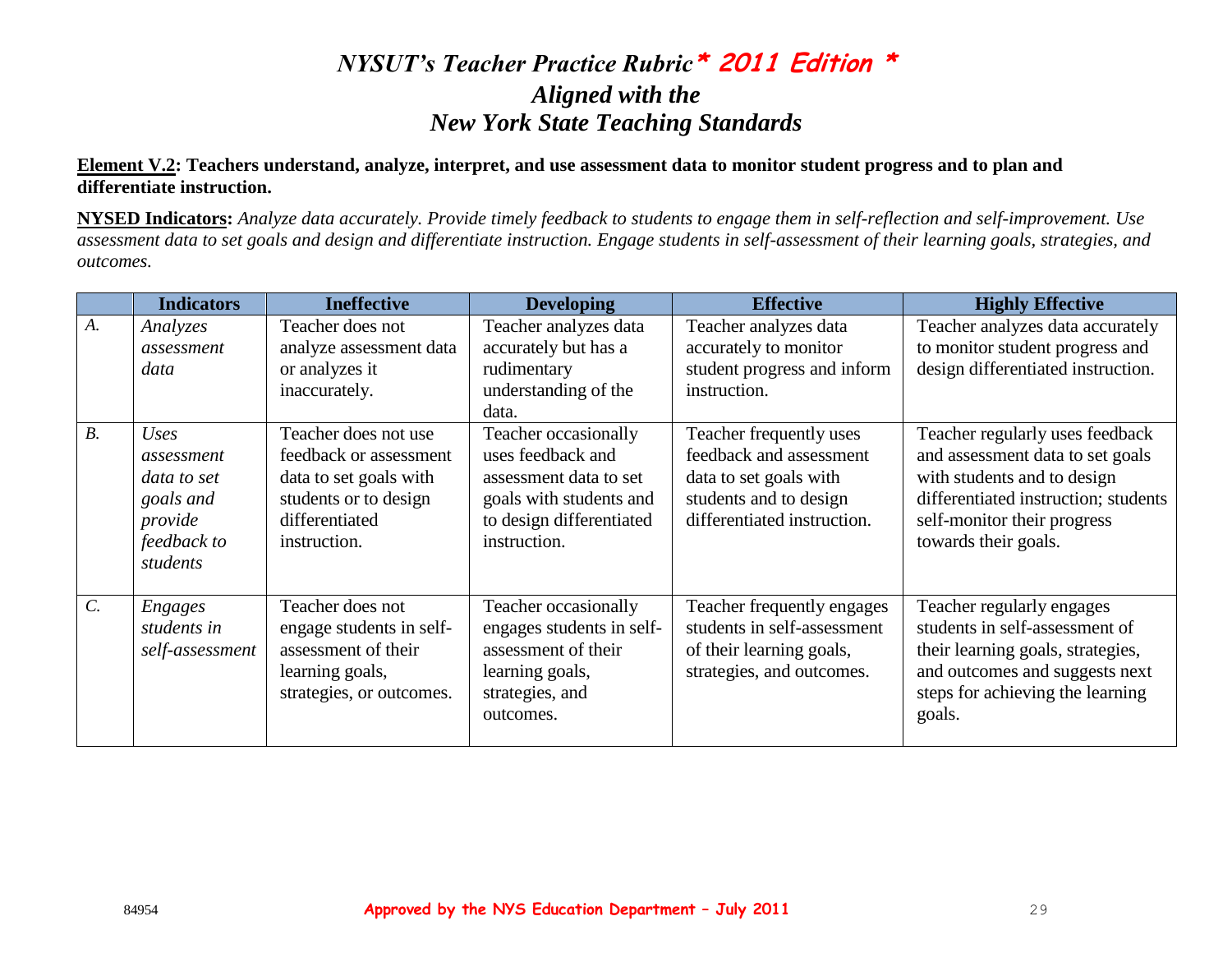#### **Element V 3: Teachers communicate information about various components of the assessment system**

**NYSED Indicators:** *Provide access to information on assessments. Provide appropriate information and interpretation of various assessment data.*

|    | <b>Indicators</b>                         | <b>Ineffective</b>                                                                                                  | <b>Developing</b>                                                                                                   | <b>Effective</b>                                                                                                      | <b>Highly Effective</b>                                                                                                                                                              |
|----|-------------------------------------------|---------------------------------------------------------------------------------------------------------------------|---------------------------------------------------------------------------------------------------------------------|-----------------------------------------------------------------------------------------------------------------------|--------------------------------------------------------------------------------------------------------------------------------------------------------------------------------------|
| A. | Accesses and<br>interprets<br>assessments | Teacher does not<br>provide appropriate<br>information about or<br>interpretation of<br>various assessment<br>data. | Teacher provides<br>appropriate information;<br>interpretation of various<br>assessment data may be<br>rudimentary. | Teacher provides<br>appropriate<br>information about and<br>accurate interpretation<br>of various assessment<br>data. | Teacher provides<br>appropriate information<br>about and accurate<br>interpretation of various<br>assessment data. Students<br>contribute information and<br>interpretation of data. |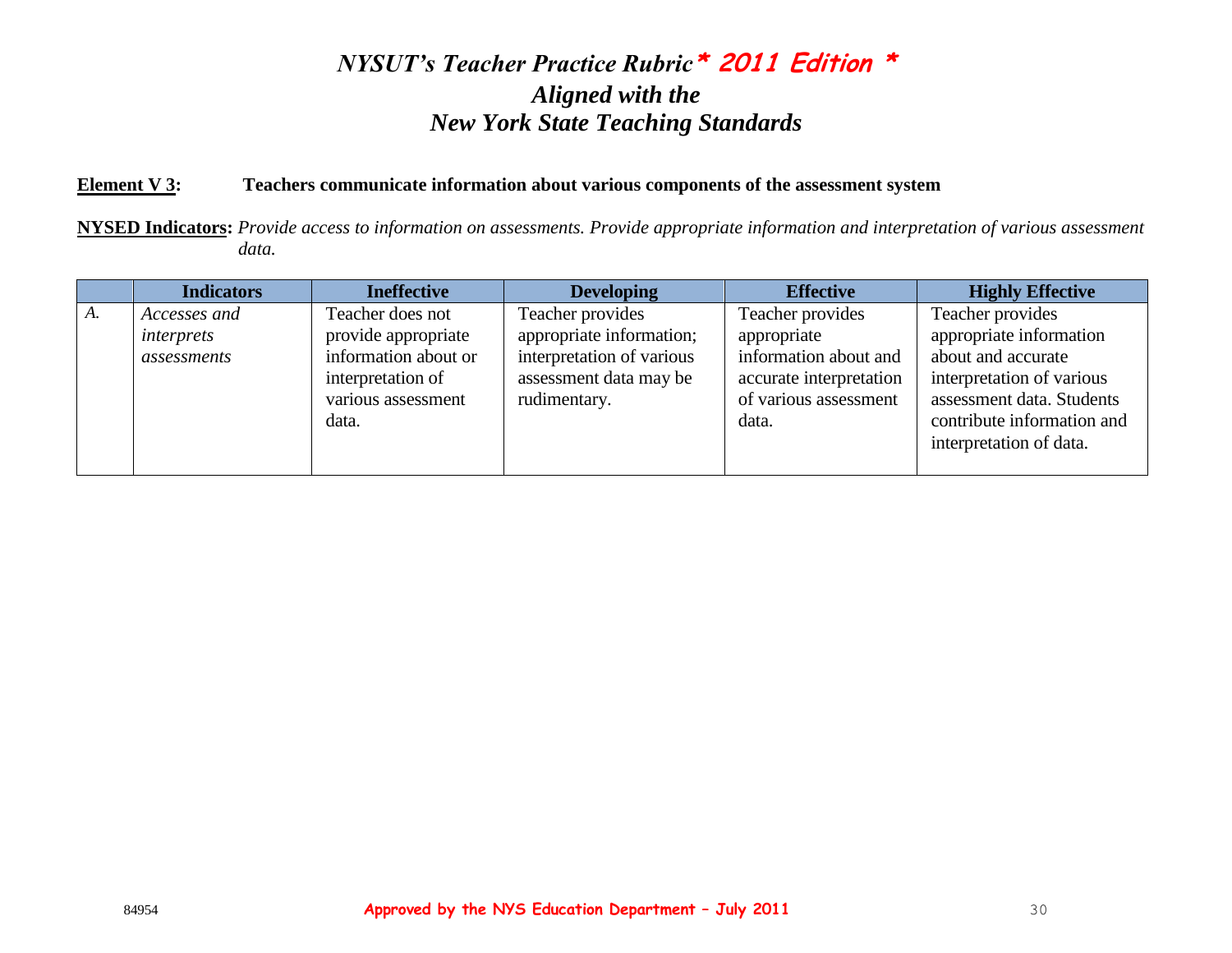#### **Element V.4: Teachers reflect upon and evaluate the effectiveness of their comprehensive assessment system to make adjustments to it and plan instruction accordingly.**

**NYSED Indicators:** *Demonstrate an understanding of assessment measures, grading, and procedures. Teachers develop a plan for their overall assessment system. Use their plans and assessment data to adjust teaching and assessment practices.*

|       | <b>Indicators</b>                                                  | <b>Ineffective</b>                                                                                                                        | <b>Developing</b>                                                                                                                                                 | <b>Effective</b>                                                                                                                                | <b>Highly Effective</b>                                                                                                                                                                                                                   |
|-------|--------------------------------------------------------------------|-------------------------------------------------------------------------------------------------------------------------------------------|-------------------------------------------------------------------------------------------------------------------------------------------------------------------|-------------------------------------------------------------------------------------------------------------------------------------------------|-------------------------------------------------------------------------------------------------------------------------------------------------------------------------------------------------------------------------------------------|
| $A$ . | Understands<br>assessment<br>measures and<br>grading<br>procedures | Teacher demonstrates<br>little understanding of<br>student assessment<br>measures, or grading<br>procedures.                              | Teacher demonstrates<br>limited understanding of<br>student assessment<br>measures or grading<br>procedures.                                                      | Teacher demonstrates<br>understanding of student<br>assessment measures and<br>grading procedures as a means<br>of monitoring student progress. | Teacher demonstrates<br>understanding of student<br>assessment measures and<br>grading procedures as means<br>of monitoring progress for<br>individual students.                                                                          |
| $B$ . | Establishes an<br>assessment<br>system                             | Teacher does not have an<br>overall assessment<br>system in which<br>formative and/or<br>summative data is used<br>to inform instruction. | Teacher develops a<br>rudimentary plan for an<br>overall assessment<br>system in which<br>formative and<br>summative data can be<br>used to inform<br>instruction | Teacher develops a plan for an<br>overall assessment system in<br>which formative and<br>summative data is used to<br>inform instruction        | Teacher develops a<br>comprehensive plan for an<br>overall assessment system in<br>which formative and<br>summative data is used to<br>inform instruction. The<br>system is reviewed regularly,<br>and adjustments are made as<br>needed. |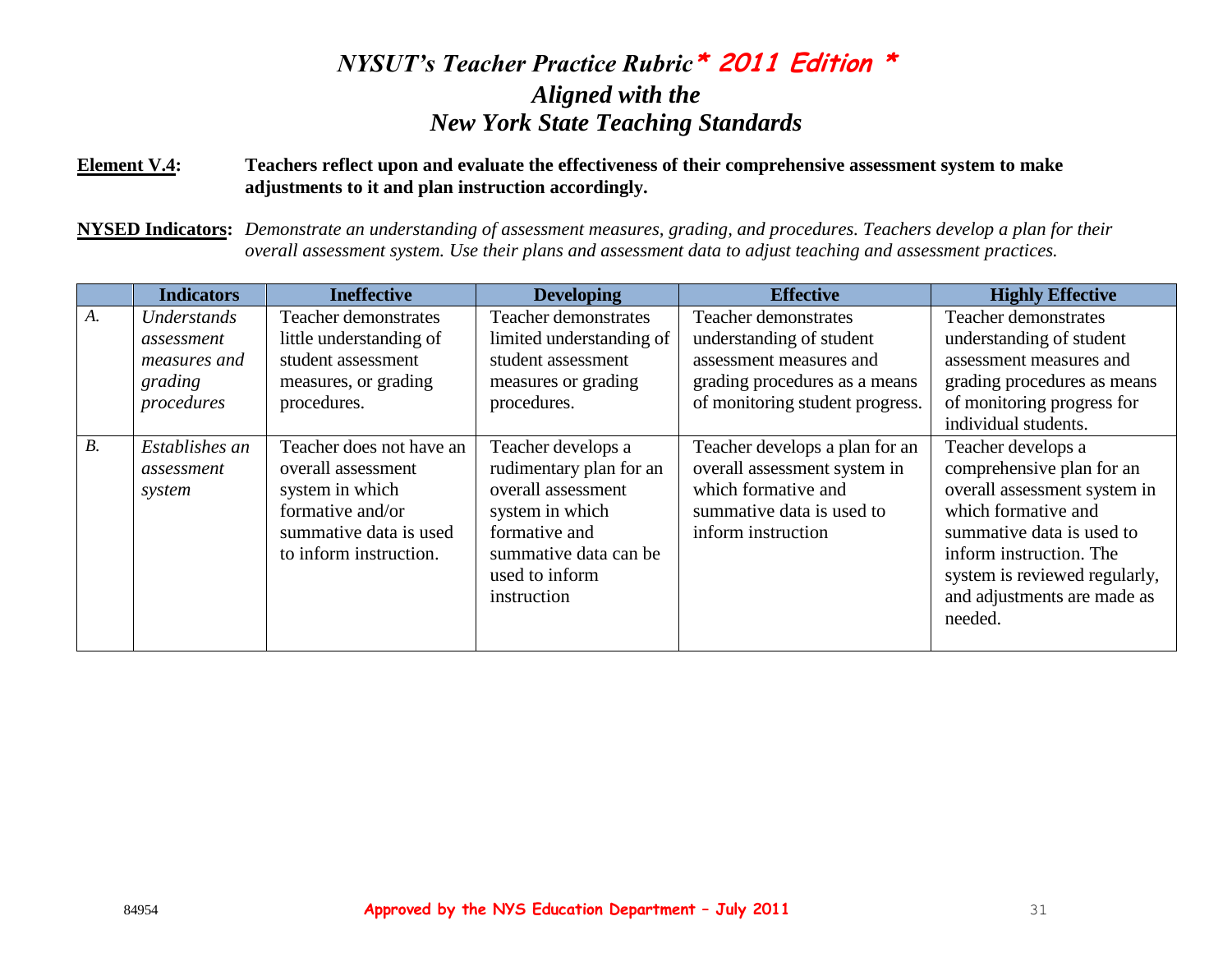#### **Element V.5: Teachers prepare students to understand the format and directions of assessments used and the criteria by which the students will be evaluated.**

**NYSED Indicators:** *Communicate the purposes of the assessments they use. Prepare all students for the demands of particular assessment formats and provide accommodations, including appropriate accommodations in testing conditions for students with exceptional learning needs. Articulate assessment criteria to students and provide parameters for success. Students practice various formats of assessments using authentic curriculum. Equip students with assessment skills and strategies.* 

|       | <b>Indicators</b>                        | <b>Ineffective</b>                                                                                                                                                                                                                                                                                                                                                      | <b>Developing</b>                                                                                                                                                                                                                                                                                                                                                              | <b>Effective</b>                                                                                                                                                                                                                                                                                                                                      | <b>Highly Effective</b>                                                                                                                                                                                                                                                                                                                                        |
|-------|------------------------------------------|-------------------------------------------------------------------------------------------------------------------------------------------------------------------------------------------------------------------------------------------------------------------------------------------------------------------------------------------------------------------------|--------------------------------------------------------------------------------------------------------------------------------------------------------------------------------------------------------------------------------------------------------------------------------------------------------------------------------------------------------------------------------|-------------------------------------------------------------------------------------------------------------------------------------------------------------------------------------------------------------------------------------------------------------------------------------------------------------------------------------------------------|----------------------------------------------------------------------------------------------------------------------------------------------------------------------------------------------------------------------------------------------------------------------------------------------------------------------------------------------------------------|
| $A$ . | Communicates<br>purposes and<br>criteria | Teacher does not<br>communicate purposes of<br>assessments, the<br>assessment criteria or the<br>parameters for success to<br>students.                                                                                                                                                                                                                                 | Teacher communicates<br>purposes of assessments,<br>the assessment criteria or<br>the parameters for success<br>to students, but for some<br>students, the explanation<br>is unclear.                                                                                                                                                                                          | Teacher communicates<br>purposes of assessments,<br>the assessment criteria, and<br>the parameters for success,<br>and the explanation is clear<br>to most students.                                                                                                                                                                                  | Teacher communicates<br>purposes of assessments, the<br>assessment criteria, and the<br>parameters for success clearly<br>to all students. Students are<br>able to explain purposes and<br>criteria to others.                                                                                                                                                 |
| $B$ . | Provides<br>preparation<br>and practice  | Teacher does not prepare<br>students for assessment<br>formats using authentic<br>curriculum and/or does not<br>provide appropriate<br>accommodations including<br>accommodations in testing<br>conditions for students<br>with exceptional learning<br>needs.<br>Teacher rarely seeks out<br>specialists to ensure<br>accommodations meet<br>individual student needs. | With limited success,<br>teacher prepares students<br>for assessment formats<br>using authentic<br>curriculum and provide<br>appropriate<br>accommodations<br>including<br>accommodations in<br>testing conditions for<br>students with exceptional<br>learning needs.<br>Teacher occasionally<br>seeks out specialists to<br>ensure accommodations<br>meet individual student | Teacher prepares students<br>for assessment formats<br>using authentic curriculum<br>and provides appropriate<br>accommodations including<br>accommodations in testing<br>conditions for students<br>with exceptional learning<br>needs.<br>Teacher frequently seeks<br>out specialists to ensure<br>accommodations meet<br>individual student needs. | Teacher prepares students for<br>assessment formats using<br>authentic curriculum and<br>provides appropriate<br>accommodations including<br>accommodations in testing<br>conditions for students with<br>exceptional learning needs.<br>Teacher consistently seeks out<br>specialists/resources to ensure<br>accommodations meet<br>individual student needs. |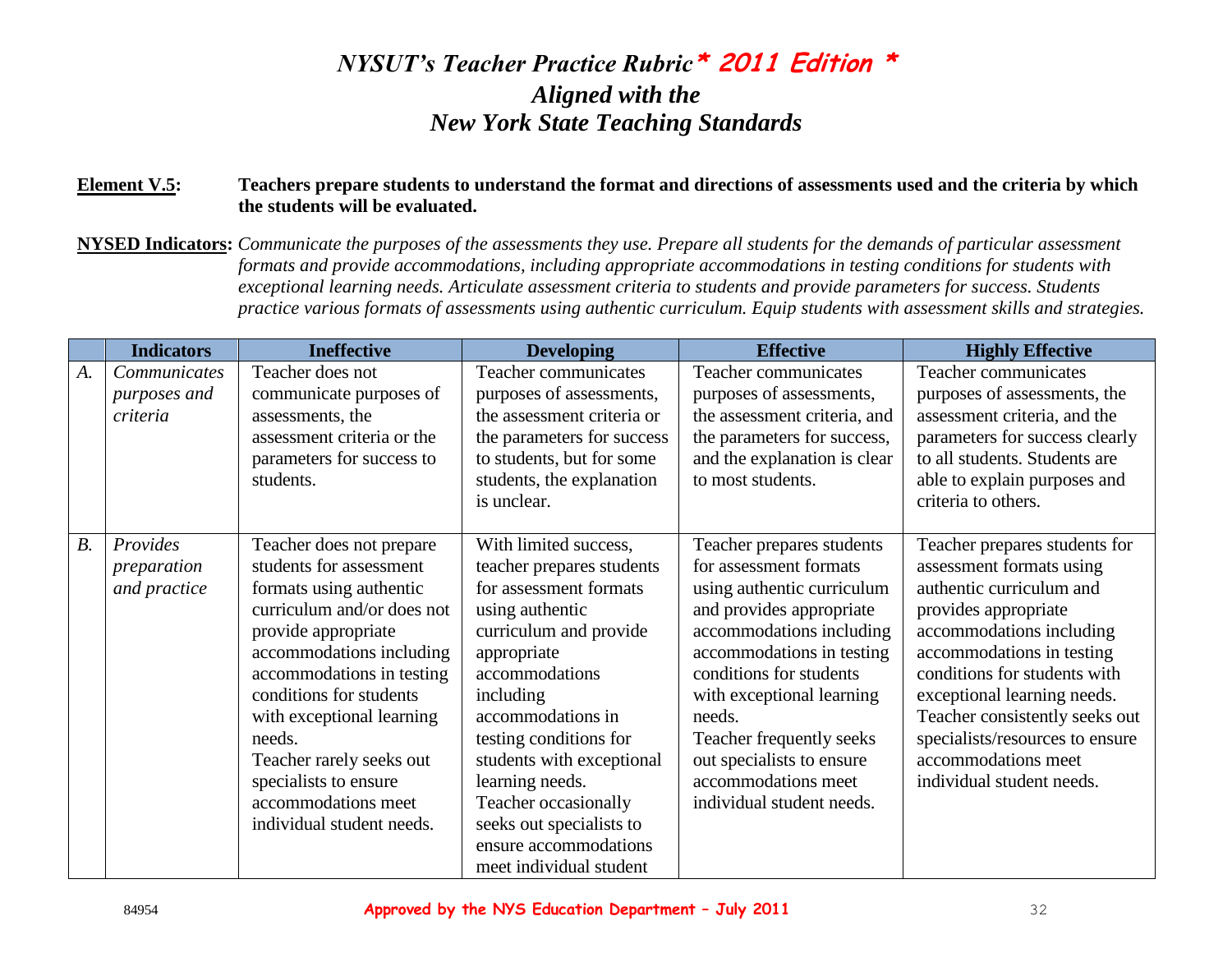|                 | <b>Indicators</b>                               | <b>Ineffective</b>                                                              | <b>Developing</b>                                                                                                                                               | <b>Effective</b>                                                                                                                                        | <b>Highly Effective</b>                                                                                                                     |
|-----------------|-------------------------------------------------|---------------------------------------------------------------------------------|-----------------------------------------------------------------------------------------------------------------------------------------------------------------|---------------------------------------------------------------------------------------------------------------------------------------------------------|---------------------------------------------------------------------------------------------------------------------------------------------|
|                 |                                                 |                                                                                 | needs.                                                                                                                                                          |                                                                                                                                                         |                                                                                                                                             |
| $\mathcal{C}$ . | Provides<br>assessment skills<br>and strategies | Teacher does not equip<br>students with assessment<br>skills and/or strategies. | Teacher equips students<br>with some assessment<br>skills and/or strategies.<br>Some students apply the<br>skills and/or strategies<br>when coached by teacher. | Teacher equips students<br>with several assessment<br>skills and strategies.<br>Students apply the skills<br>and strategies when<br>coached by teacher. | Teacher equips students with<br>multiple assessment skills and<br>strategies. Students<br>independently apply the skills<br>and strategies. |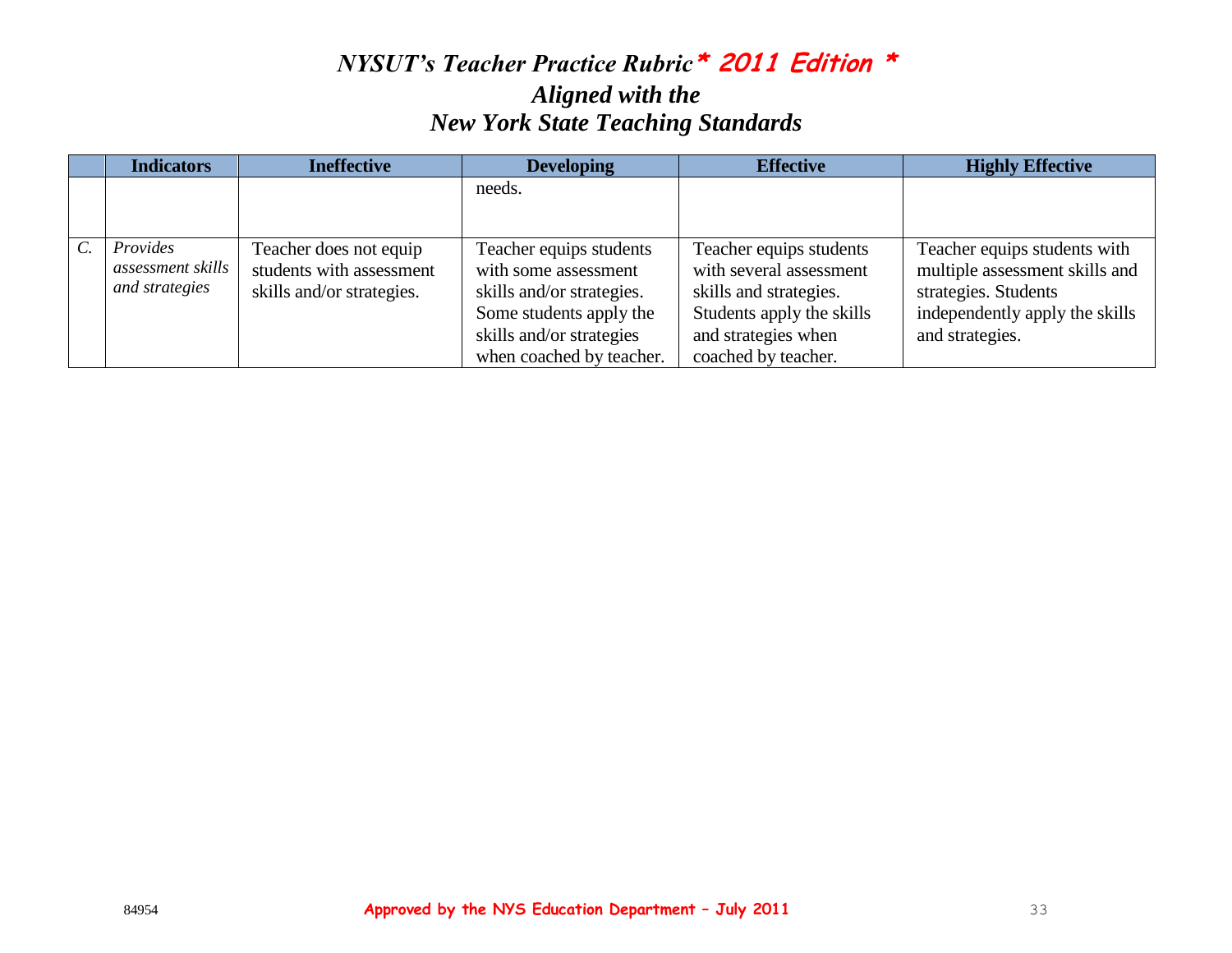### **Standard VI: Professional Responsibilities and Collaboration**

**Teachers demonstrate professional responsibility and engage relevant stakeholders to maximize student growth, development, and learning.** 

*Teaching professionals display the highest standards of integrity and ethical conduct; they are intellectually honest and conduct themselves in ways consistent with a comprehensive moral code. Educators recognize that the purpose of schools is to educate students and embrace a responsibility to ensure, that to the best of their ability, every student will learn. Teachers are keenly alert to and advocate for the needs of their students. Educators demonstrate a commitment to professional standards, problem solving and decision-making. Professional educators comply with school, district, state and federal regulations and procedures.* 

#### **Element VI.1: Teachers uphold professional standards of practice and policy as related to students' rights and teachers' responsibilities.**

**NYSED Indicators:** *Demonstrate a high standard for honesty, integrity, ethical conduct, and confidentiality when interacting with students, families, colleagues, and the public. Are proactive and advocate to meet the needs of students. Use self-reflection and stakeholder feedback to inform and adjust professional behavior. Advocate, model, and manage safe, legal, and ethical use of information and technology, including respect for intellectual property and the appropriate documentation of sources. Complete training in response to State and local requirements and jurisdictions.*

|       | <b>Indicators</b>                                    | <b>Ineffective</b>                                                                                                                                                                                                                                                                        | <b>Developing</b>                                                                                                                                                                                                                                                  | <b>Effective</b>                                                                                                                                                                                                                                                        | <b>Highly Effective</b>                                                                                                                                                                                                                                                                                                                       |
|-------|------------------------------------------------------|-------------------------------------------------------------------------------------------------------------------------------------------------------------------------------------------------------------------------------------------------------------------------------------------|--------------------------------------------------------------------------------------------------------------------------------------------------------------------------------------------------------------------------------------------------------------------|-------------------------------------------------------------------------------------------------------------------------------------------------------------------------------------------------------------------------------------------------------------------------|-----------------------------------------------------------------------------------------------------------------------------------------------------------------------------------------------------------------------------------------------------------------------------------------------------------------------------------------------|
| $A$ . | Demonstrates<br>ethical,<br>professional<br>behavior | Teacher interactions with<br>colleagues, students,<br>families and the public are<br>characterized by<br>dishonesty and/or<br>unethical, self-serving<br>conduct.<br>Teacher is not self-<br>reflective and/or<br>unreceptive to feedback as<br>a way to adjust<br>professional behavior. | <b>Teacher interactions</b><br>with colleagues,<br>students, families and<br>the public are usually<br>characterized as honest<br>and ethical.<br>Teacher occasionally<br>self-reflects and/or<br>accepts feedback as a<br>way to adjust<br>professional behavior. | Teacher interactions with colleagues,<br>students, families and the public are<br>consistently characterized by high<br>standards of honesty, integrity, and<br>ethics.<br>Teacher is self-reflective and uses<br>feedback as a way to adjust<br>professional behavior. | Teacher interactions with<br>colleagues, students,<br>families and the public<br>consistently model the<br>highest standards of honesty,<br>integrity, and ethics.<br>Teacher is self-reflective and<br>uses feedback as a way to<br>adjust professional behavior.<br>Teacher seeks out<br>stakeholder feedback on<br>his/her own initiative. |
| B.    | Advocates for<br>students                            | Teacher does not advocate<br>to meet the needs of<br>students resulting in some                                                                                                                                                                                                           | Teacher sometimes<br>advocates to meet the<br>needs of students                                                                                                                                                                                                    | Teacher consistently advocates to<br>meet the students' needs.                                                                                                                                                                                                          | Teacher is proactive in<br>advocating for students'<br>needs, and in seeking out                                                                                                                                                                                                                                                              |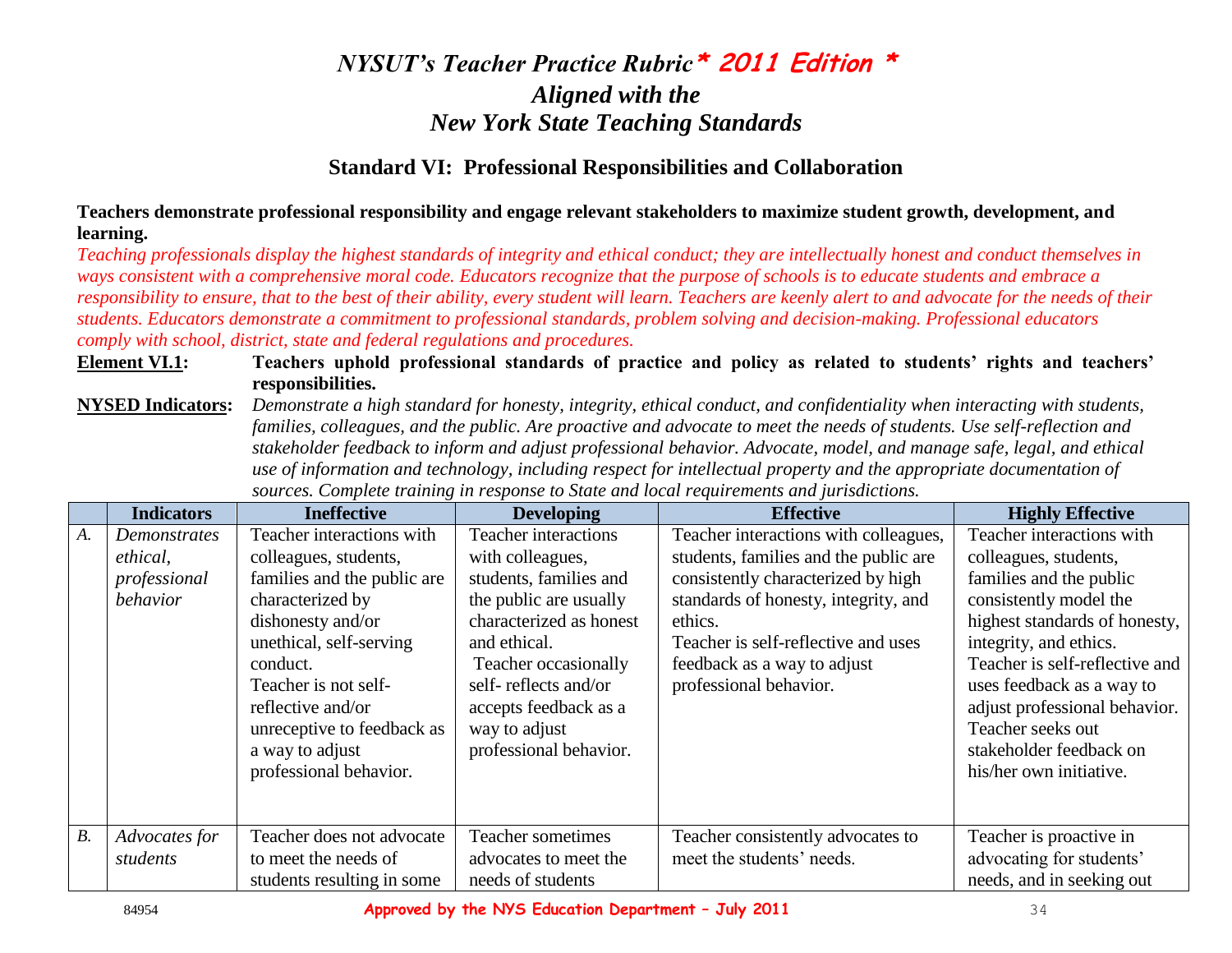|                 | <b>Indicators</b>                                                                                  | <b>Ineffective</b>                                                                                                 | <b>Developing</b>                                                                                                        | <b>Effective</b>                                                                                                         | <b>Highly Effective</b>                                                                                                                                                                                                      |
|-----------------|----------------------------------------------------------------------------------------------------|--------------------------------------------------------------------------------------------------------------------|--------------------------------------------------------------------------------------------------------------------------|--------------------------------------------------------------------------------------------------------------------------|------------------------------------------------------------------------------------------------------------------------------------------------------------------------------------------------------------------------------|
|                 |                                                                                                    | students or groups being<br>ill served.                                                                            | efforts.                                                                                                                 |                                                                                                                          | resources when necessary.                                                                                                                                                                                                    |
| $\mathcal{C}$ . | Demonstrates<br>ethical use of<br>information<br>and<br>information<br>technology                  | Teacher does not comply<br>with or advocate for the<br>ethical use of information<br>or information<br>technology. | Teacher sometimes<br>complies with and<br>advocates for the ethical<br>use of information and<br>information technology. | Teacher consistently complies with<br>and advocates for the ethical use of<br>information and information<br>technology. | Teacher consistently models<br>ethical use of information<br>and information technology,<br>and ensures respect for<br>intellectual property rights,<br>credits sources, and adheres<br>to safe and legal use<br>guidelines. |
| $D$ .           | Completes<br>training to<br>comply with<br>State and local<br>requirements<br>and<br>jurisdictions | Teacher does not<br>complete trainings to meet<br>State and local<br>requirements.                                 | Teacher inconsistently<br>completes trainings to<br>meet State and local<br>requirements.                                | Teacher consistently completes<br>trainings to meet State and local<br>requirements.                                     | Teacher seeks out training<br>opportunities to meet or<br>exceed State and local<br>requirements, and<br>contributes positively to<br>student achievement.                                                                   |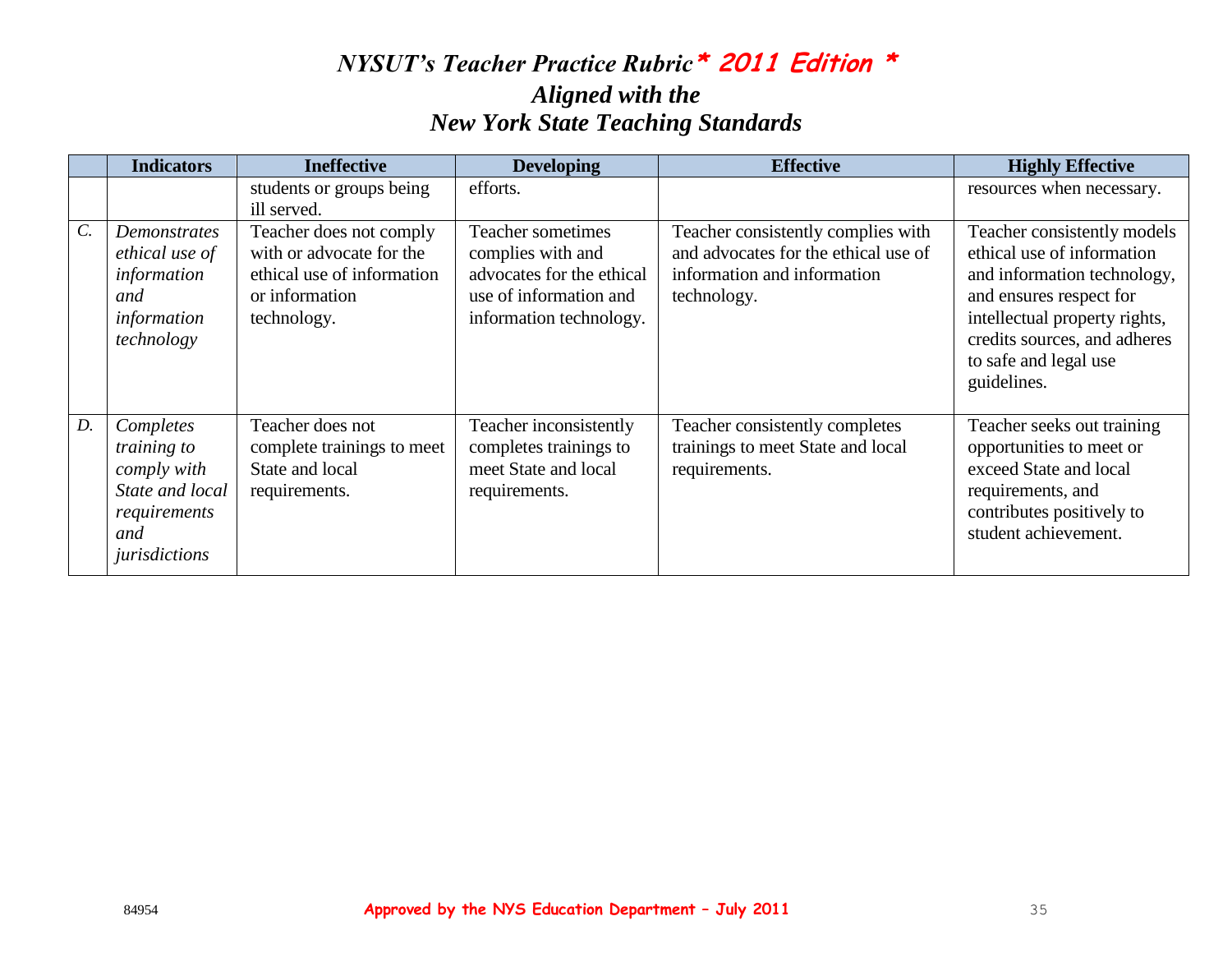#### **Element VI.2: Teachers engage and collaborate with colleagues and the community to develop and sustain a common culture that supports high expectations for student learning.**

**NYSED Indicators:** *Support and promote the shared school and district vision and mission to support school improvement. Participate actively as a part of an instructional team. Share information and best practices with colleagues to improve practice. Demonstrate an understanding of the school as an organization within a historical, cultural, political, and social context. Collaborate with others both within and outside the school to support student growth, development, and learning. Collaborate with the larger community to access and share learning resources*

|    | <b>Indicators</b>                                                            | <b>Ineffective</b>                                                                                                                                                                                                                                                                               | <b>Developing</b>                                                                                                                                                                                                                                                                                             | <b>Effective</b>                                                                                                                                                                                                                                                                                                             | <b>Highly Effective</b>                                                                                                                                                                                                                                                                                                                                                            |
|----|------------------------------------------------------------------------------|--------------------------------------------------------------------------------------------------------------------------------------------------------------------------------------------------------------------------------------------------------------------------------------------------|---------------------------------------------------------------------------------------------------------------------------------------------------------------------------------------------------------------------------------------------------------------------------------------------------------------|------------------------------------------------------------------------------------------------------------------------------------------------------------------------------------------------------------------------------------------------------------------------------------------------------------------------------|------------------------------------------------------------------------------------------------------------------------------------------------------------------------------------------------------------------------------------------------------------------------------------------------------------------------------------------------------------------------------------|
| A. | Supports the<br>school as an<br>organization<br>with a vision<br>and mission | Teacher fails to understand<br>or acknowledge the<br>school's historical,<br>cultural, political or social<br>context.<br>Teacher does not support<br>the school and district<br>vision and mission and/or<br>engages in practices that<br>are explicitly contrary to<br>the vision and mission. | Teacher has a general<br>understanding of the school as<br>an organization with an<br>historical, cultural, political<br>and social context, and has a<br>general awareness of the<br>school and district mission and<br>vision, but is inconsistent in<br>supporting or promoting the<br>vision and mission. | Teacher understands the<br>school as an organization<br>with an historical,<br>cultural, political and<br>social context that<br>influences school policy<br>practices, and the school<br>and district mission and<br>vision.<br>The teacher supports the<br>vision and mission for the<br>purpose of school<br>improvement. | Teacher understands the<br>school as an organization<br>with an historical, cultural,<br>political and social context<br>that influences school<br>policy, practices and the<br>school and district mission<br>and vision.<br>The teacher is aware of and<br>actively promotes the<br>school and district mission<br>and vision, and strives to<br>help others understand<br>them. |
| B. | Participates<br>on an<br>instructional<br>team.                              | Teacher makes no effort to<br>collaborate with teammates<br>or to share information<br>and/or best practices with<br>colleagues to support high<br>expectations for student<br>learning.                                                                                                         | Teacher inconsistently<br>collaborates with teammates to<br>fulfill duties.<br>Teacher shares limited<br>information and/or best<br>practices with colleagues to<br>support high expectations for<br>student learning.                                                                                        | Teacher collaborates with<br>teammates to support high<br>expectations for student<br>learning.<br>Teacher regularly shares<br>information and/or best<br>practices with colleagues                                                                                                                                          | Teacher proactively<br>collaborates with<br>teammates to support high<br>expectations for student<br>learning.<br>Teacher consistently shares<br>information and/or best                                                                                                                                                                                                           |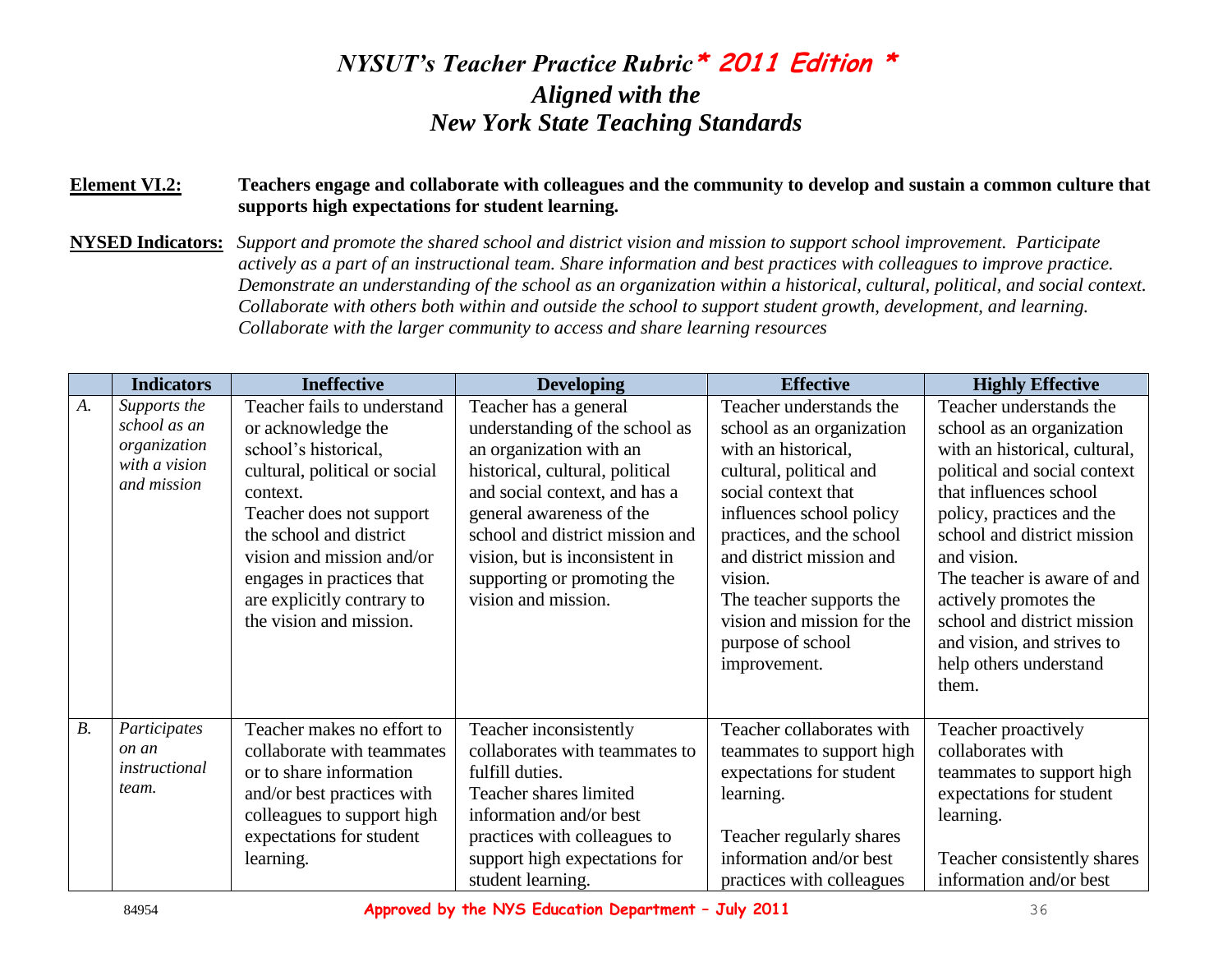|                 | <b>Indicators</b>                            | <b>Ineffective</b>                                                                                               | <b>Developing</b>                                                                                                                                 | <b>Effective</b>                                                                                              | <b>Highly Effective</b>                                                                                                                    |
|-----------------|----------------------------------------------|------------------------------------------------------------------------------------------------------------------|---------------------------------------------------------------------------------------------------------------------------------------------------|---------------------------------------------------------------------------------------------------------------|--------------------------------------------------------------------------------------------------------------------------------------------|
|                 |                                              |                                                                                                                  |                                                                                                                                                   | to improve practice and to<br>support high expectations<br>for student learning.                              | practices with colleagues.                                                                                                                 |
| $\mathcal{C}$ . | Collaborates<br>with the larger<br>community | Teacher does not to<br>collaborate with the larger<br>community to access<br>and/or share learning<br>resources. | Teacher occasionally<br>collaborates with the larger<br>community to access and share<br>learning resources when<br>invited or required to do so. | Teacher frequently<br>collaborates with the<br>larger community to<br>access and share learning<br>resources. | Teacher regularly and<br>willingly leads efforts to<br>collaborate with the larger<br>community to access and<br>share learning resources. |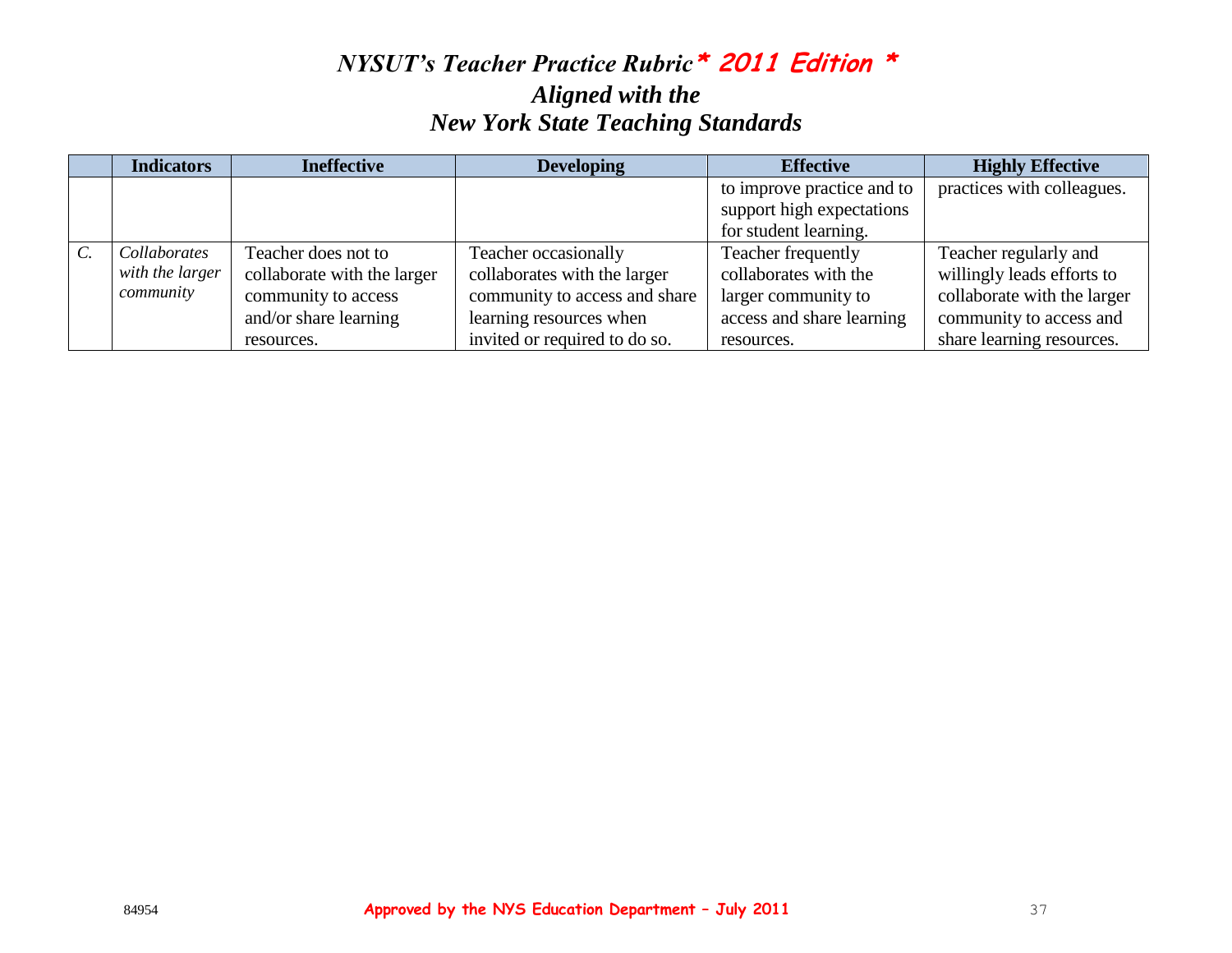#### **Element VI.3: Teachers communicate and collaborate with families, guardians, and caregivers to enhance student development and success.**

**NYSED Indicators:** *Invite families, guardians and caregivers to share information to enhance and increase student development and achievement. Communicate student performance and progress in various ways and provide opportunities for discussion. Suggest strategies and ways in which families can participate in and contribute to their student's education.*

|       | <b>Indicators</b>                      | <b>Ineffective</b>                                                                                                                                                                                          | <b>Developing</b>                                                                                                                                                                                                                    | <b>Effective</b>                                                                                                                                                                                                                   | <b>Highly Effective</b>                                                                                                                                                                                                                                                                                |
|-------|----------------------------------------|-------------------------------------------------------------------------------------------------------------------------------------------------------------------------------------------------------------|--------------------------------------------------------------------------------------------------------------------------------------------------------------------------------------------------------------------------------------|------------------------------------------------------------------------------------------------------------------------------------------------------------------------------------------------------------------------------------|--------------------------------------------------------------------------------------------------------------------------------------------------------------------------------------------------------------------------------------------------------------------------------------------------------|
| $A$ . | <b>Engages</b><br>families             | Teacher does not engage<br>with family's<br>guardians/caregivers to<br>share information to<br>involve families in the<br>instructional program or<br>to enhance student<br>development and<br>achievement. | Teacher occasionally<br>engages with families,<br>guardians/caregivers to<br>share information and<br>strategies to involve<br>families in the<br>instructional program<br>and to enhance student<br>development and<br>achievement. | Teacher frequently<br>engages with families,<br>guardians/caregivers to<br>share information and<br>strategies to involve<br>families in the<br>instructional program<br>and to enhance student<br>development and<br>achievement. | Teacher regularly engages<br>individual families,<br>guardians/caregivers to share<br>information and strategies to<br>involve families in the<br>instructional program and to<br>enhance student development and<br>achievement. Students contribute<br>ideas that encourage family<br>participation. |
| $B$ . | Communicates<br>student<br>performance | Teacher rarely or does<br>not communicate<br>expectations, student<br>performance, or<br>progress, and/or<br>discussions are addressed<br>in a manner that is<br>insensitive, negative, or<br>blaming.      | Teacher occasionally<br>communicates<br>expectations, student<br>performance, or<br>progress. Discussions<br>are occasionally<br>respectful of and<br>sensitive to cultural<br>norms.                                                | Teacher regularly<br>communicates<br>expectations, student<br>performance or<br>progress. Discussions<br>are frequent, respectful,<br>and sensitive to<br>cultural norms.                                                          | Teacher establishes processes that<br>enable and encourage regular,<br>two-way communication.<br>Students facilitate communication<br>between the family and school.<br>Discussions are frequent,<br>respectful, and sensitive to<br>cultural norms.                                                   |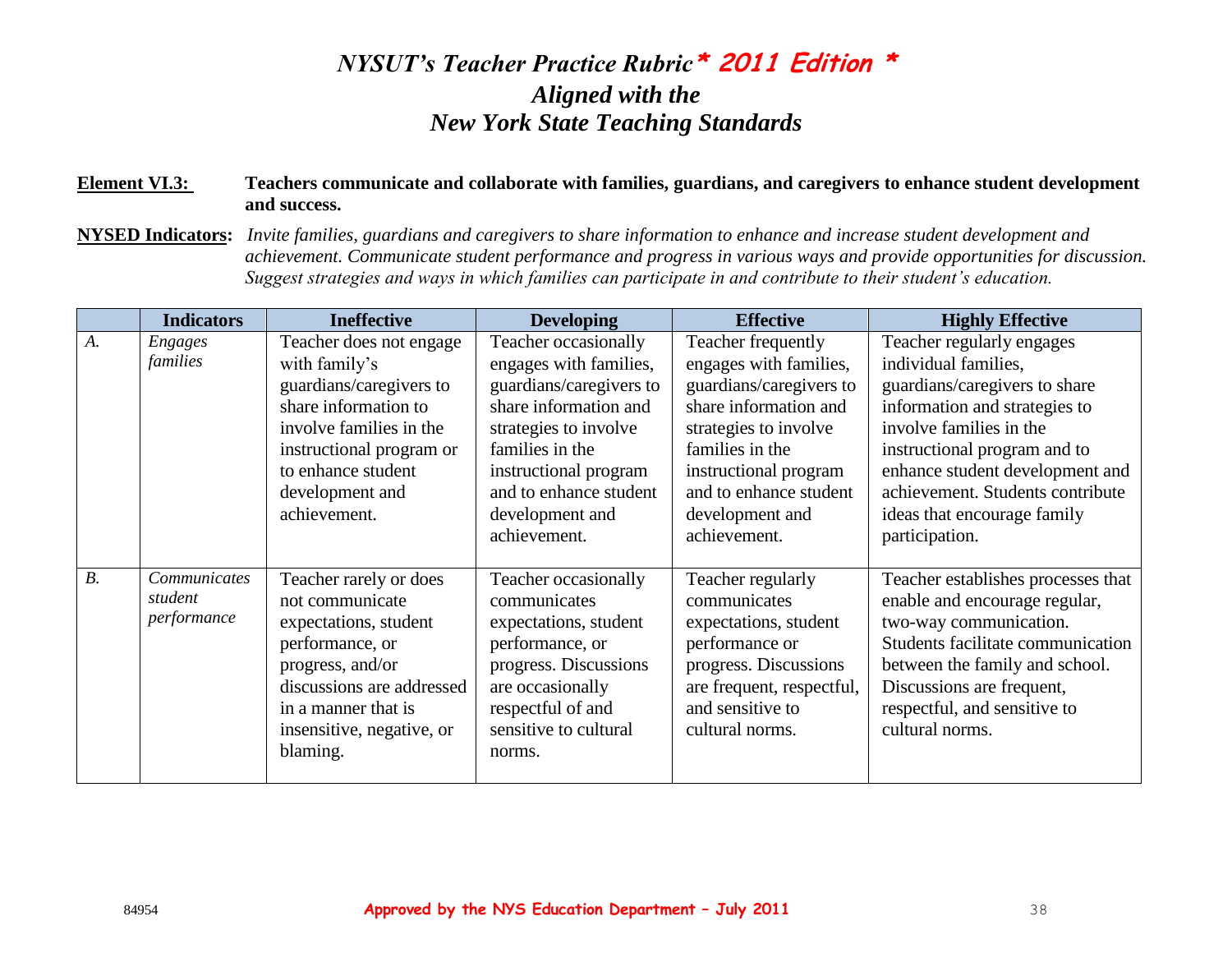#### **Element VI.4: Teachers manage and perform non-instructional duties in accordance with school district guidelines or other applicable expectations.**

**NYSED Indicators:** *Collect required data and maintain timely and accurate records (e.g. plan books, lunch counts, attendance records, student records, etc.). Manage their time and attendance in accordance with established guidelines. Maintain classroom and school resources and materials. Participate in school and district events.*

|                  | <b>Indicators</b>                                                     | <b>Ineffective</b>                                                                                                                                | <b>Developing</b>                                                                                                                              | <b>Effective</b>                                                                                                                                                                                | <b>Highly Effective</b>                                                                                                                                                                |
|------------------|-----------------------------------------------------------------------|---------------------------------------------------------------------------------------------------------------------------------------------------|------------------------------------------------------------------------------------------------------------------------------------------------|-------------------------------------------------------------------------------------------------------------------------------------------------------------------------------------------------|----------------------------------------------------------------------------------------------------------------------------------------------------------------------------------------|
| A.               | <b>Maintains</b><br>records                                           | Teacher does not<br>collect required data<br>and/or records are in<br>disarray,<br>incomplete, or error-<br>filled.                               | Teacher collects required<br>data, monitoring is required<br>to maintain accuracy.                                                             | Teacher collects required<br>data that is timely and<br>accurately maintained.                                                                                                                  | Teacher's system for collecting and<br>maintaining required data is highly<br>effective and accurate with students<br>contributing to its operation and<br>maintenance as appropriate. |
| $B$ .            | <b>Manages</b><br>time and<br>attendance                              | Teacher does not<br>manage time and/or<br>attendance in<br>adherence with<br>district guidelines,<br>negatively<br>impacting student<br>learning. | Teacher usually manages<br>time and/or attendance in<br>adherence with district<br>guidelines. Student learning<br>is not negatively impacted. | Teacher always manages<br>time and attendance in<br>adherence with district<br>guidelines.<br>Teacher attendance is<br>regular and professional,<br>ensuring uninterrupted<br>student learning. | Teacher always manages time and<br>attendance in adherence with<br>district guidelines.<br>Teacher attendance is exemplary;<br>ensuring that student learning is<br>always a priority. |
| $\overline{C}$ . | Maintains<br>classroom<br>and school<br>resources<br>and<br>materials | Teacher does not<br>maintain classroom<br>and/or school<br>resources and<br>materials.                                                            | Teacher usually maintains<br>classroom and/or school<br>resources and materials.                                                               | Teacher regularly<br>maintains classroom and<br>school resources.                                                                                                                               | Teacher always maintains<br>classroom and school resources and<br>materials. Students contribute to<br>their maintenance as appropriate.                                               |
| D.               | Participates<br>in school<br>and district<br>events                   | Teacher does not<br>participate in school<br>and district events.                                                                                 | Teacher occasionally<br>participates in school and<br>district events or does so<br>only when specifically<br>asked or required.               | Teacher regularly<br>participates in school and<br>district events.                                                                                                                             | Teacher actively volunteers to<br>participate in school and district<br>events, and sometimes assumes a<br>leadership role.                                                            |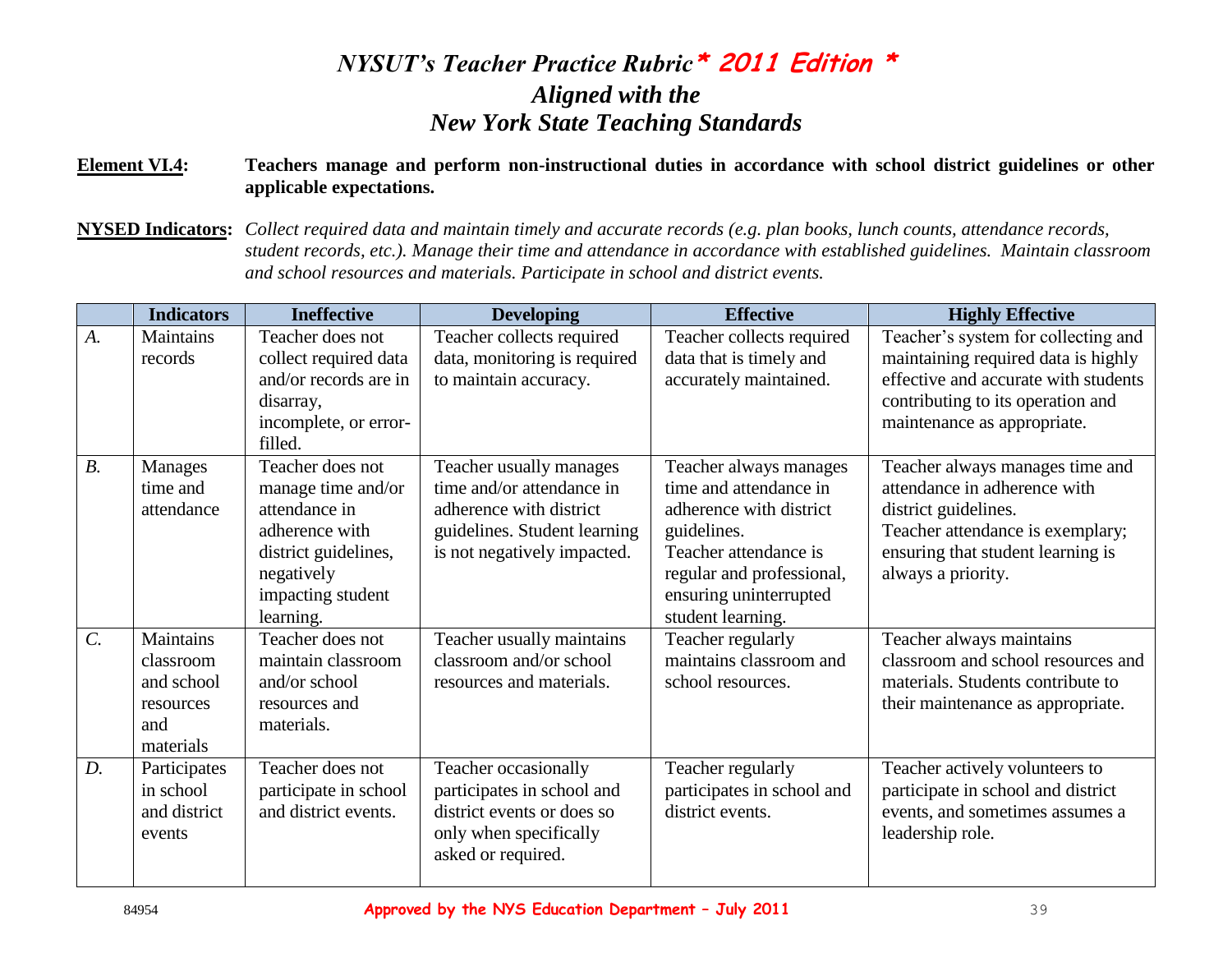#### **Element VI.5: Teachers understand and comply with relevant laws and policies as related to students' rights and teachers' responsibilities.**

**NYSED Indicators:** *Communicate relevant regulations and policies to stakeholders. Maintain confidentiality regarding student records and information. Report instances of child abuse, safety violations, bullying, and other concerns in accordance with regulations and policies. Adhere to board policies, district procedures, and contractual obligations. Access resources to gain information about standards of practice, relevant law, and policy as they relate to students' rights and teachers' responsibilities.*

|                  | <b>Indicators</b> | <b>Ineffective</b>          | <b>Developing</b>                  | <b>Effective</b>          | <b>Highly Effective</b>         |
|------------------|-------------------|-----------------------------|------------------------------------|---------------------------|---------------------------------|
| A.               | Communicate       | Teacher does not            | Teacher communicates relevant      | Teacher knowledgably      | Teacher is proactive and        |
|                  | s policies        | communicate relevant        | regulations and policies to        | communicates relevant     | knowledgeable in                |
|                  |                   | regulations and policies to | stakeholders, but may have         | regulations and policies  | communicating relevant          |
|                  |                   | stakeholders or is unaware  | limited understanding of such      | to stakeholders.          | regulations and policies to     |
|                  |                   | of such policies.           | policies.                          |                           | stakeholders.                   |
| $B$ .            | <b>Maintains</b>  | Teacher does not maintain   | Teacher inconsistently maintains   | Teacher maintains         | Teacher models the              |
|                  | confidentialit    | confidentiality regarding   | confidentiality regarding student  | confidentiality           | maintenance of                  |
|                  |                   | student records or          | records and information.           | regarding student         | confidentiality regarding       |
|                  |                   | information.                |                                    | records and information   | student records and             |
|                  |                   |                             |                                    | in a professional         | information in a professional   |
|                  |                   |                             |                                    | manner.                   | manner.                         |
| $\overline{C}$ . | Reports           | Teacher does not report     | Teacher reports instances of child | Teacher always reports    | Teacher always reports          |
|                  | concerns          | instances of child abuse,   | abuse, safety violations, bullying | instances of child abuse, | instances of child abuse,       |
|                  |                   | safety violations, bullying | and other concerns but may not     | safety violations,        | safety violations, bullying and |
|                  |                   | or other concerns.          | be fully aware of regulations and  | bullying and other        | other concerns, and models      |
|                  |                   |                             | policies.                          | concerns.                 | appropriate reporting.          |
| $D$ .            | Adheres to        | Teacher does not adhere     | Teacher usually adheres to board   | Teacher adheres to        | Teacher always adheres to       |
|                  | policies and      | to board policies, district | policies, district procedures, and | board policies, district  | board policies, district        |
|                  | contractual       | procedures, and/or          | contractual obligations.           | procedures, and           | procedures, and contractual     |
|                  | obligations       | contractual obligations.    | Teacher may not be fully aware     | contractual obligations.  | obligations, and actively       |
|                  |                   |                             | of policies and obligations.       |                           | advocates compliance.           |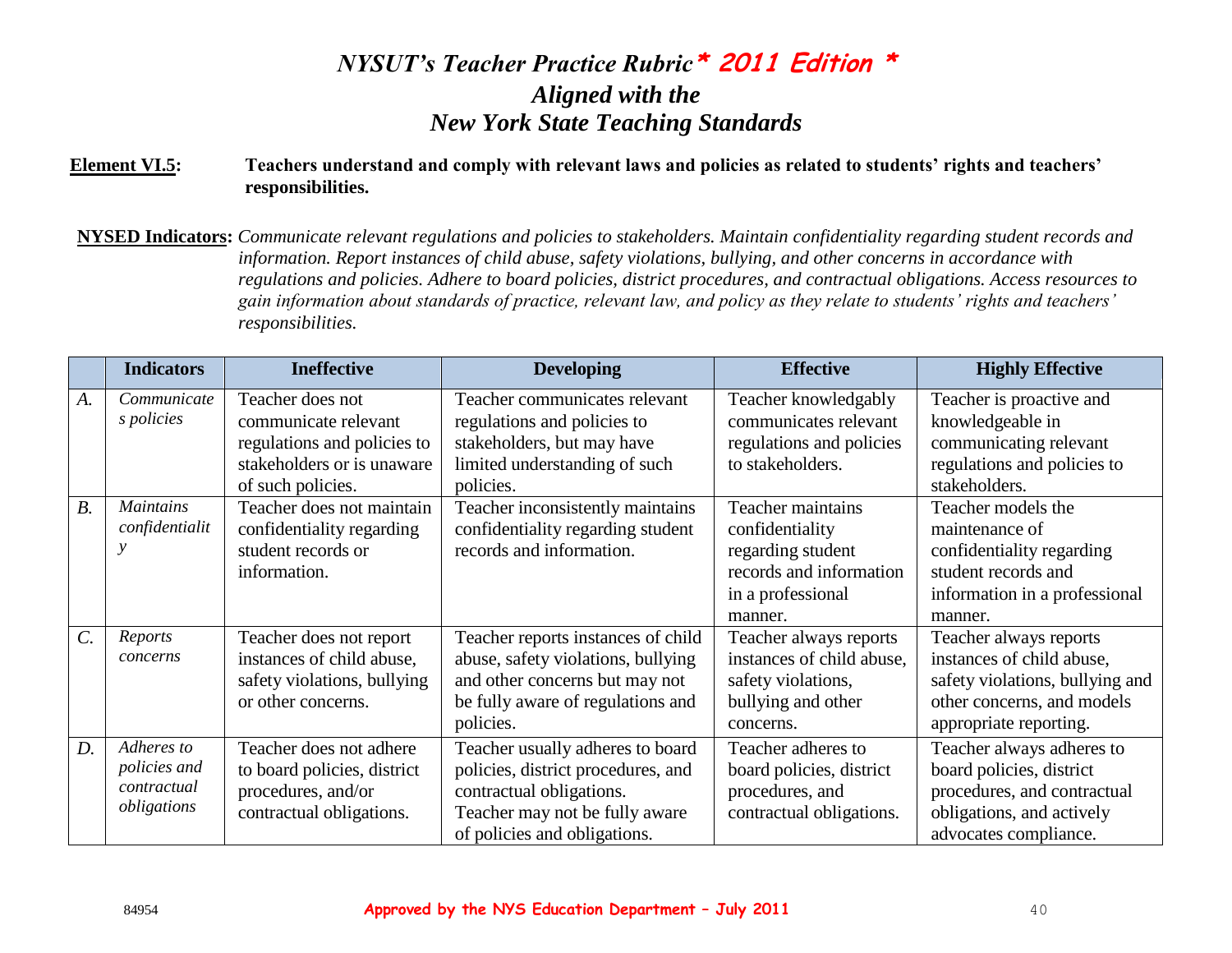| <b>Indicators</b>     | <b>Ineffective</b>                                                                                                                                                             | <b>Developing</b>                                                                                                                                                                                                               | <b>Effective</b>                                                                                                                                                           | <b>Highly Effective</b>                                                                                                                                                                                     |
|-----------------------|--------------------------------------------------------------------------------------------------------------------------------------------------------------------------------|---------------------------------------------------------------------------------------------------------------------------------------------------------------------------------------------------------------------------------|----------------------------------------------------------------------------------------------------------------------------------------------------------------------------|-------------------------------------------------------------------------------------------------------------------------------------------------------------------------------------------------------------|
| Accesses<br>resources | Teacher does not access<br>information about<br>standards of practice,<br>relevant law, and policy<br>as they relate to students'<br>rights and teachers'<br>responsibilities. | Teacher accesses some<br>information about standards of<br>practice, relevant law, and policy<br>as they relate to students' rights<br>and teachers' responsibilities.<br>Teacher may be unaware of all<br>available resources. | Teacher accesses<br>information about<br>standards of practice,<br>relevant law, and policy<br>as they relate to<br>students' rights and<br>teachers'<br>responsibilities. | Teacher accesses information<br>about standards of practice,<br>relevant law, and policy as<br>they relate to students' rights<br>and teachers' responsibilities,<br>and serves as a resource to<br>others. |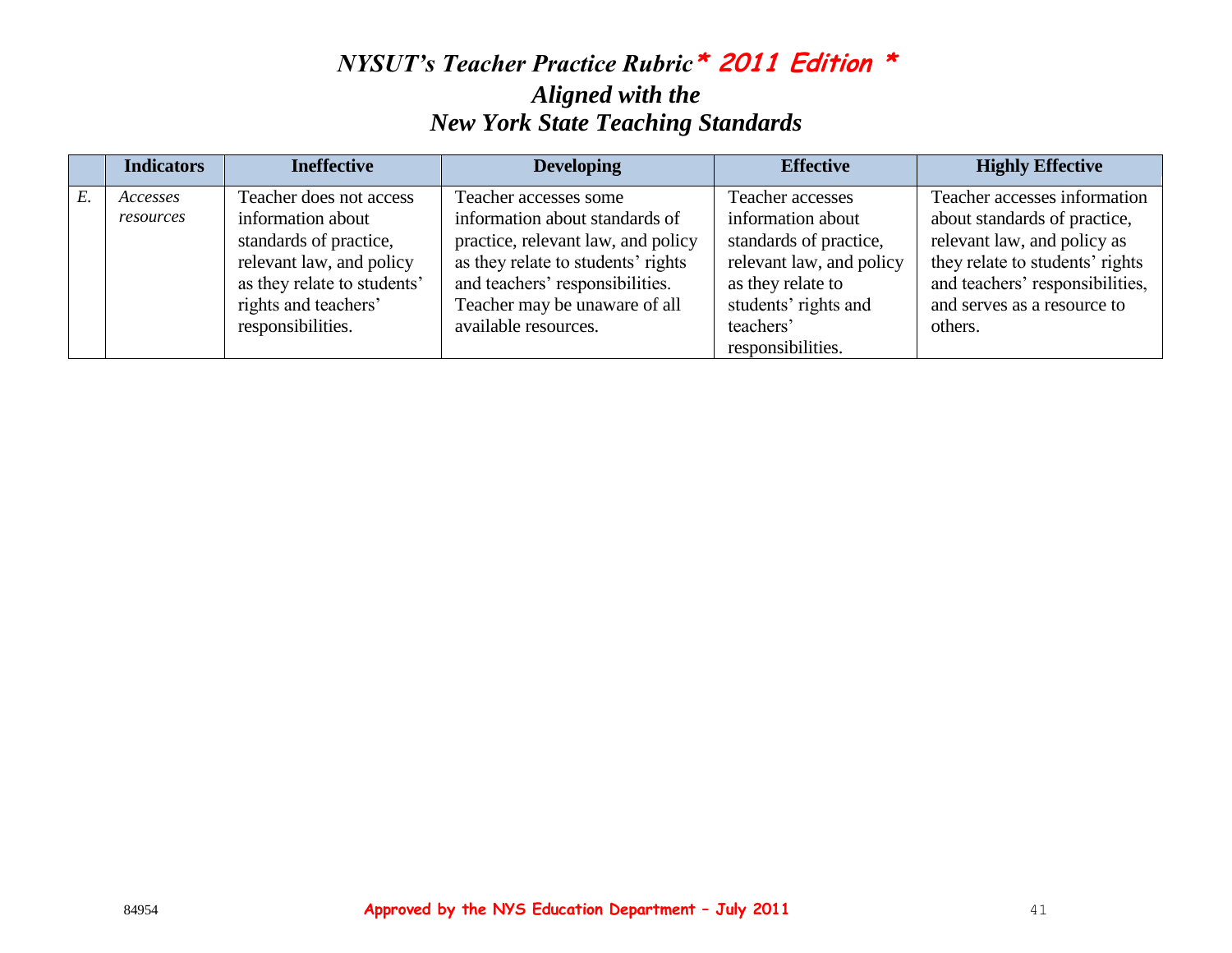### **Standard VII: Professional Growth**

#### **Teachers set informed goals and strive for continuous professional growth.**

*In a world of rapidly expanding access to information, opportunity, and technology, educators have a responsibility to continually prepare themselves to align instruction with transforming student needs. Continued professional growth and development is essential to creating dynamic learning environments. Teachers use information from a variety of sources to inform their professional development and practice.*  **Element VII.1: Teachers reflect on their practice to improve instructional effectiveness and guide professional growth.**

**NYSED Indicators:** *Examine and analyze formal and informal evidence of student learning. Recognize the effect of their prior experience and possible biases on practice. Use acquired information to identify strengths and weaknesses and to plan professional growth.*

|                  | <b>Indicators</b>                                 | <b>Ineffective</b>                                                                                                                     | <b>Developing</b>                                                                                                                                                                                                             | <b>Effective</b>                                                                                                                                                       | <b>Highly Effective</b>                                                                                                                                                                                                                                                     |
|------------------|---------------------------------------------------|----------------------------------------------------------------------------------------------------------------------------------------|-------------------------------------------------------------------------------------------------------------------------------------------------------------------------------------------------------------------------------|------------------------------------------------------------------------------------------------------------------------------------------------------------------------|-----------------------------------------------------------------------------------------------------------------------------------------------------------------------------------------------------------------------------------------------------------------------------|
| A.               | Reflects on<br>evidence of<br>student<br>learning | Teacher does not<br>examine and/or analyze<br>formal and informal<br>evidence of student<br>learning to inform<br>professional growth. | Teacher occasionally examines<br>and/or analyzes formal and<br>informal evidence of student<br>learning; professional growth is<br>only loosely aligned with the<br>needs of students.                                        | Teacher regularly examines<br>and analyzes formal and<br>informal evidence of<br>student learning;<br>professional growth is<br>aligned with the needs of<br>students. | Teacher engages in an ongoing<br>examination and analysis of formal<br>and informal evidence of student<br>learning; professional growth is<br>aligned with the needs of students.<br>The teacher reviews the impact of<br>professional learning on student<br>achievement. |
| B.               | Reflects on<br>biases                             | Teacher does not<br>recognize or<br>acknowledge how prior<br>experiences may bias<br>their professional<br>practice.                   | Teacher reflects on prior<br>experiences, however may not<br>recognize how those<br>experiences may bias<br>professional practice.                                                                                            | Teacher reflects on prior<br>experiences, and<br>acknowledges how those<br>experiences may bias<br>professional practice.                                              | Teacher reflects on prior<br>experiences and acknowledges how<br>those experiences may bias<br>professional practice, and identifies<br>necessary steps to address any<br>biases                                                                                            |
| $\overline{C}$ . | Plans<br>professional<br>growth                   | Teacher rarely uses<br>reflection or other<br>information to identify<br>strengths and<br>weaknesses to plan<br>professional growth.   | Teacher occasionally uses<br>reflection and other information<br>to identify strengths and<br>weaknesses to plan professional<br>growth.<br>Teacher may need guidance<br>selecting appropriate<br>professional opportunities. | Teacher uses reflection and<br>other information to identify<br>strengths and weaknesses to<br>plan professional growth.                                               | Teacher regularly uses reflection<br>and other information to identify<br>strengths and weaknesses to plan<br>professional growth.<br>Teacher seeks out professional<br>growth opportunities to address<br>areas of weakness.                                               |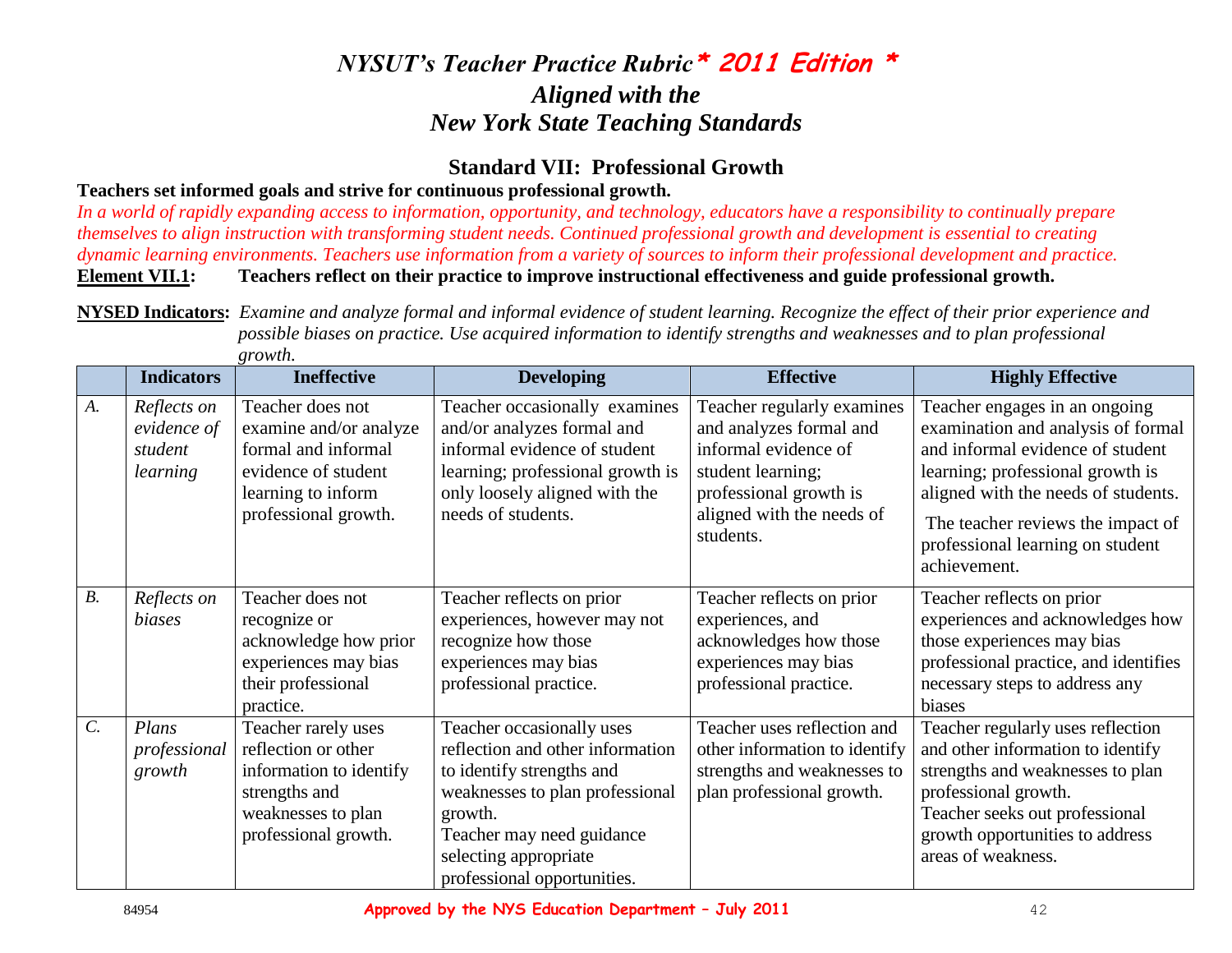#### **Element VII.2: Teachers set goals for and engage in ongoing professional development needed to continuously improve teaching competencies.**

**NYSED Indicators:** *Set goals to enhance personal strengths and address personal weaknesses in teaching practice. Engage in opportunities for professional growth and development.*

|             | <b>Indicators</b>                    | <b>Ineffective</b>                                                                                                              | <b>Developing</b>                                                                                                                                                                                                 | <b>Effective</b>                                                                                                                                                                              | <b>Highly Effective</b>                                                                                                                                                                                                                                                   |
|-------------|--------------------------------------|---------------------------------------------------------------------------------------------------------------------------------|-------------------------------------------------------------------------------------------------------------------------------------------------------------------------------------------------------------------|-----------------------------------------------------------------------------------------------------------------------------------------------------------------------------------------------|---------------------------------------------------------------------------------------------------------------------------------------------------------------------------------------------------------------------------------------------------------------------------|
| $A_{\cdot}$ | Sets goals                           | Teacher does not<br>set goals to<br>enhance personal<br>strengths or<br>address personal<br>weaknesses in<br>teaching practice. | Teacher sets goals to<br>enhance areas of personal<br>strengths or address areas<br>of personal weaknesses in<br>practice, however goals<br>are poorly formulated and<br>do not improve teaching<br>and learning. | Teacher sets goals to enhance<br>areas of personal strengths or<br>address areas of personal<br>weaknesses in practice. Goals<br>are well formulated and<br>improve teaching and<br>learning. | Teacher sets goals to enhance areas<br>of personal strengths or address<br>areas of personal weaknesses in<br>practice. Personal goals are well<br>formulated and improve teaching<br>and learning. Goals are well<br>formulated with specific student<br>learning needs. |
| $B$ .       | Engages in<br>professional<br>growth | Teacher does not<br>engage in<br>opportunities for<br>professional<br>growth and<br>development.                                | Teacher occasionally<br>engages in opportunities<br>for professional growth<br>and development.                                                                                                                   | Teacher regularly engages in<br>opportunities for professional<br>growth and development.                                                                                                     | Teacher regularly seeks out and<br>engages in opportunities for<br>professional growth and<br>development.<br>Teacher provides professional<br>development and/or support for<br>others.                                                                                  |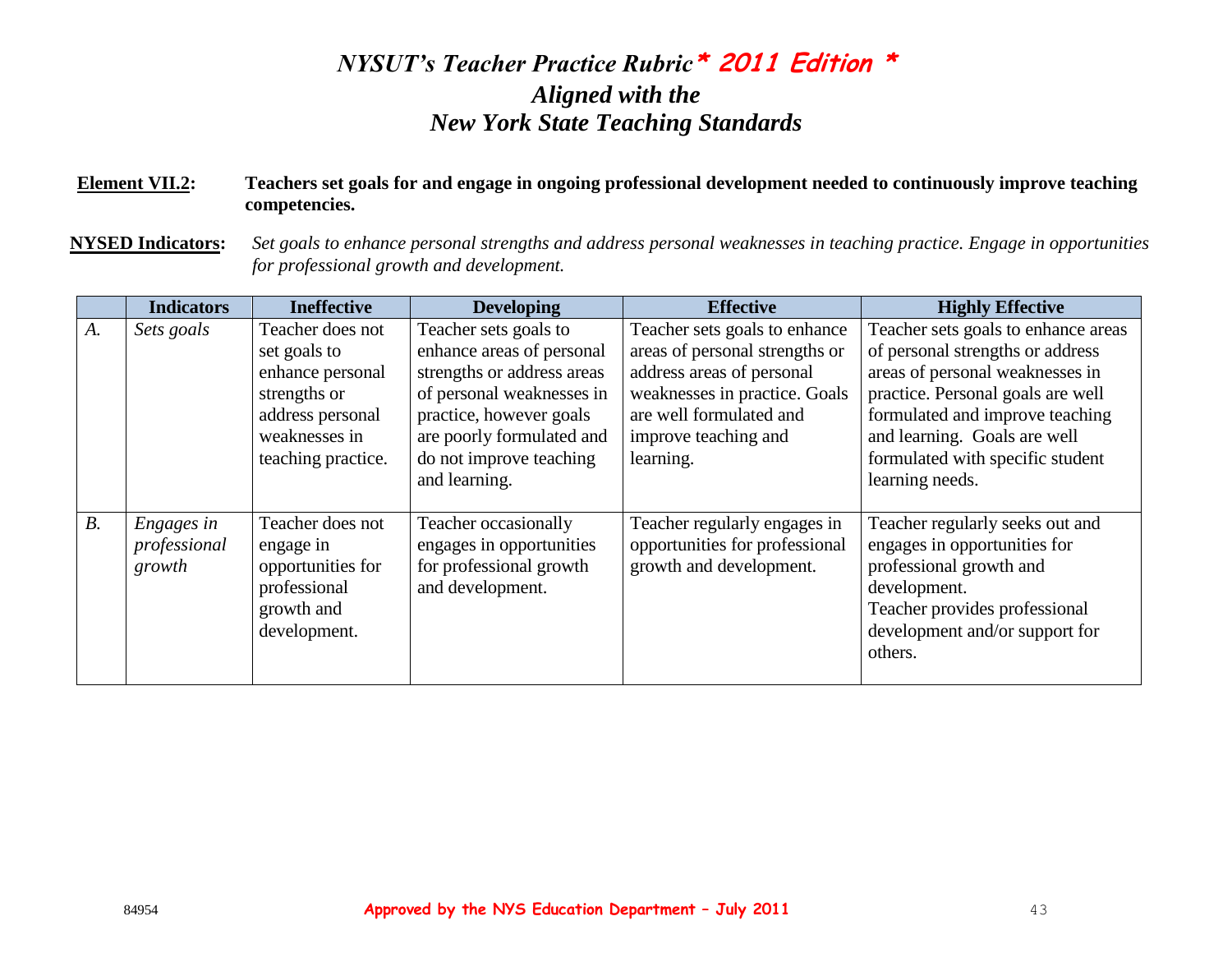#### **Element VII.3: Teachers communicate and collaborate with students, colleagues, other professionals, and the community to improve practice.**

**NYSED Indicators:** *Demonstrate a willingness to give and receive constructive feedback to improve professional practice. Participate actively as part of an instructional team to improve professional practice. Receive, reflect and act on constructive feedback from others in an effort to improve their own professional practice.* 

|       | <b>Indicators</b>                              | <b>Ineffective</b>                                                                                | <b>Developing</b>                                                                                            | <b>Effective</b>                                                                                                                                                                                         | <b>Highly Effective</b>                                                                                                                                                                                                                                                                                 |
|-------|------------------------------------------------|---------------------------------------------------------------------------------------------------|--------------------------------------------------------------------------------------------------------------|----------------------------------------------------------------------------------------------------------------------------------------------------------------------------------------------------------|---------------------------------------------------------------------------------------------------------------------------------------------------------------------------------------------------------------------------------------------------------------------------------------------------------|
| A.    | Gives and receives<br>constructive<br>feedback | Teacher does not give<br>or receive constructive<br>feedback to improve<br>professional practice. | Teacher inconsistently<br>gives or receives<br>constructive feedback<br>to improve<br>professional practice. | Teacher regularly gives,<br>receives and acts upon<br>constructive feedback to<br>improve professional<br>practice. Feedback to<br>colleagues is conveyed in a<br>professional and supportive<br>manner. | Teacher regularly gives,<br>receives, and reflects upon<br>constructive feedback to<br>improve professional practice.<br>Feedback to colleagues is<br>conveyed in a professional<br>and supportive manner.<br>Teacher encourages and<br>engages in peer assessment to<br>improve professional practice. |
| $B$ . | Collaborates                                   | Teacher does not<br>collaborate with peers,<br>or interactions are<br>negative.                   | Teacher inconsistently<br>collaborates with peers<br>to improve<br>professional practice.                    | Teacher regularly<br>collaborates with peers to<br>improve professional<br>practice.                                                                                                                     | Teacher actively and<br>consistently collaborates with<br>peers to improve professional<br>practice.<br>Teacher assumes leadership<br>roles and works to improve<br>practice on the team.                                                                                                               |